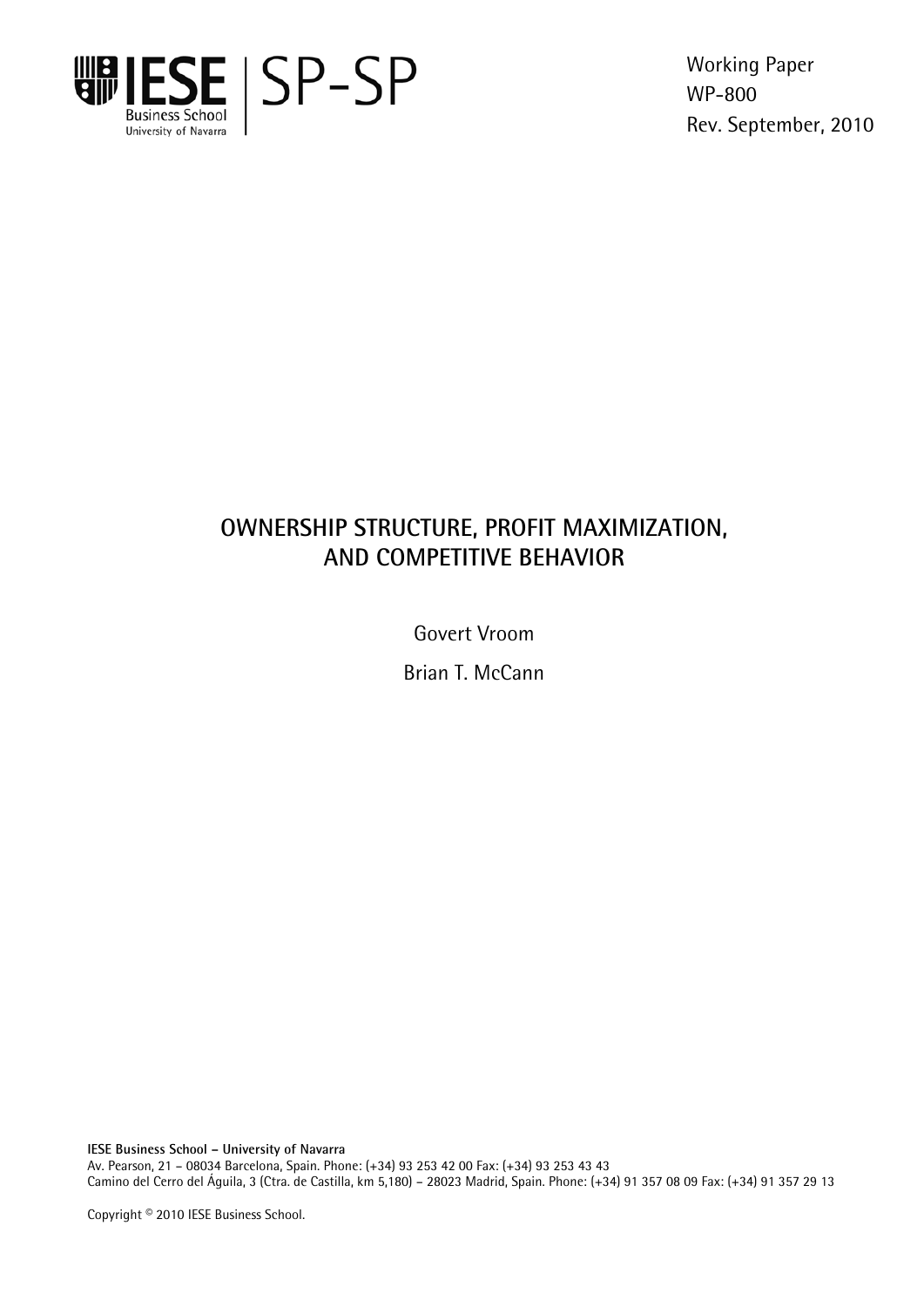The Public-Private Sector Research Center is a Research Center based at IESE Business School. Its mission is to develop research that analyses the relationships between the private and public sectors primarily in the following areas: regulation and competition, innovation, regional economy and industrial politics and health economics.

Research results are disseminated through publications, conferences and colloquia. These activities are aimed to foster cooperation between the private sector and public administrations, as well as the exchange of ideas and initiatives.

The sponsors of the SP-SP Center are the following:

- Accenture
- Ajuntament de Barcelona
- Caixa Manresa
- Cambra Oficial de Comerç, Indústria i Navegació de Barcelona
- Departament d' Economia i Finances de la Generalitat de Catalunya
- Departament d' Innovació, Universitats i Empresa de la Generalitat de Catalunya
- Diputació de Barcelona
- Endesa
- FOBSIC
- Fundació AGBAR
- Garrigues
- Institut Català de les Indústries Culturals
- Mediapro
- Microsoft
- Sanofi Aventis
- ATM, FGC y TMB

The contents of this publication reflect the conclusions and findings of the individual authors, and not the opinions of the Center's sponsors.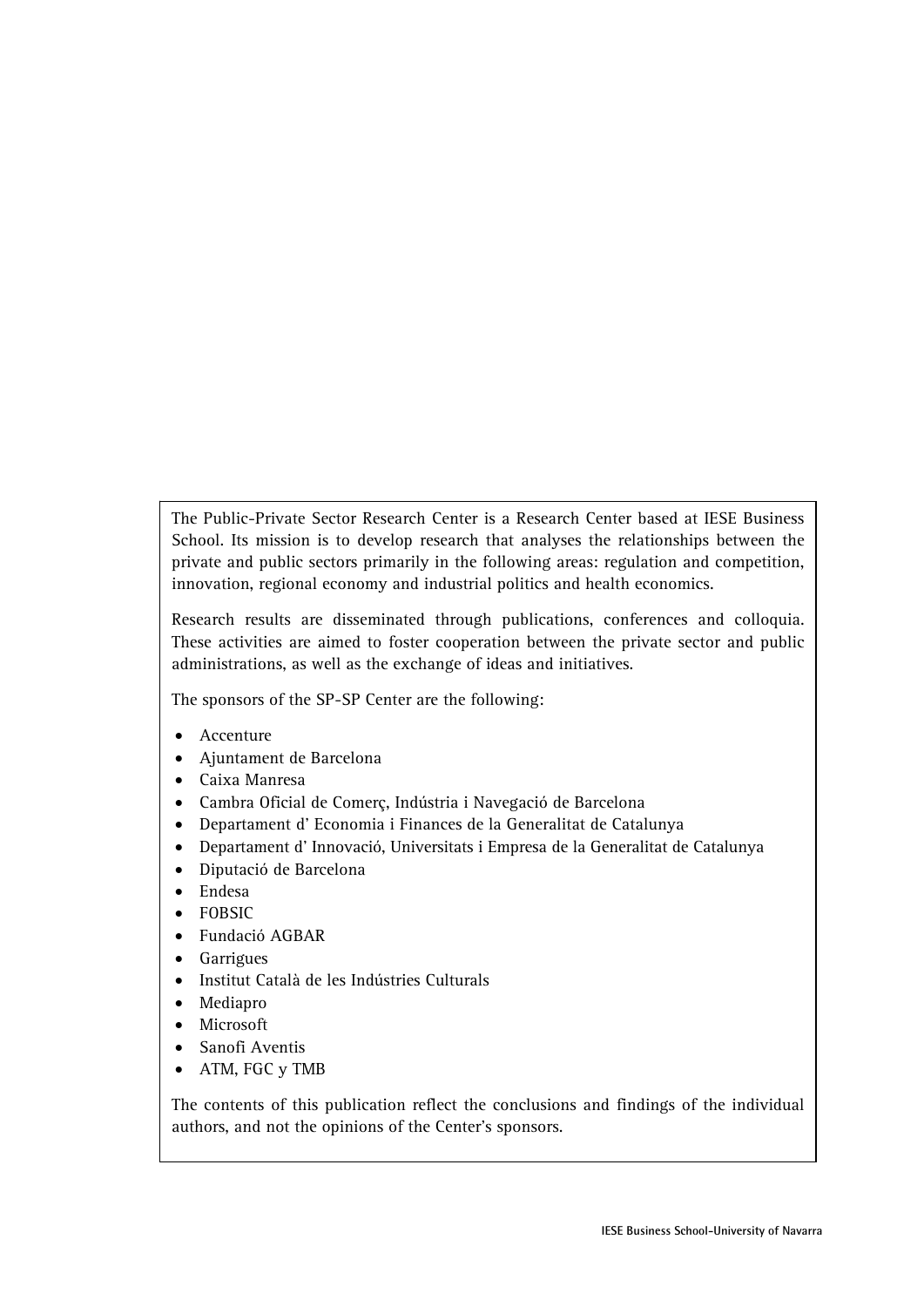## **OWNERSHIP STRUCTURE AND COMPETITIVE BEHAVIOR**

## **BRIAN T. MCCANN**

Lecturer – Strategic Management Vanderbilt University Owen Graduate School of Management 401 21<sup>st</sup> Avenue South Nashville, TN 37203 Tel: (615) 343-7702 Fax: (615) 343-7177 *e-mail: brian.mccann@owen.vanderbilt.edu* 

#### **GOVERT VROOM**

Assistant Professor of Strategic Management University of Navarra IESE Business School Avenida Pearson, 21 08034 Barcelona, Spain Tel: +34.932534200 Fax: +34.932534343 *e-mail: vroom@iese.edu* 

*Version: September 1, 2010*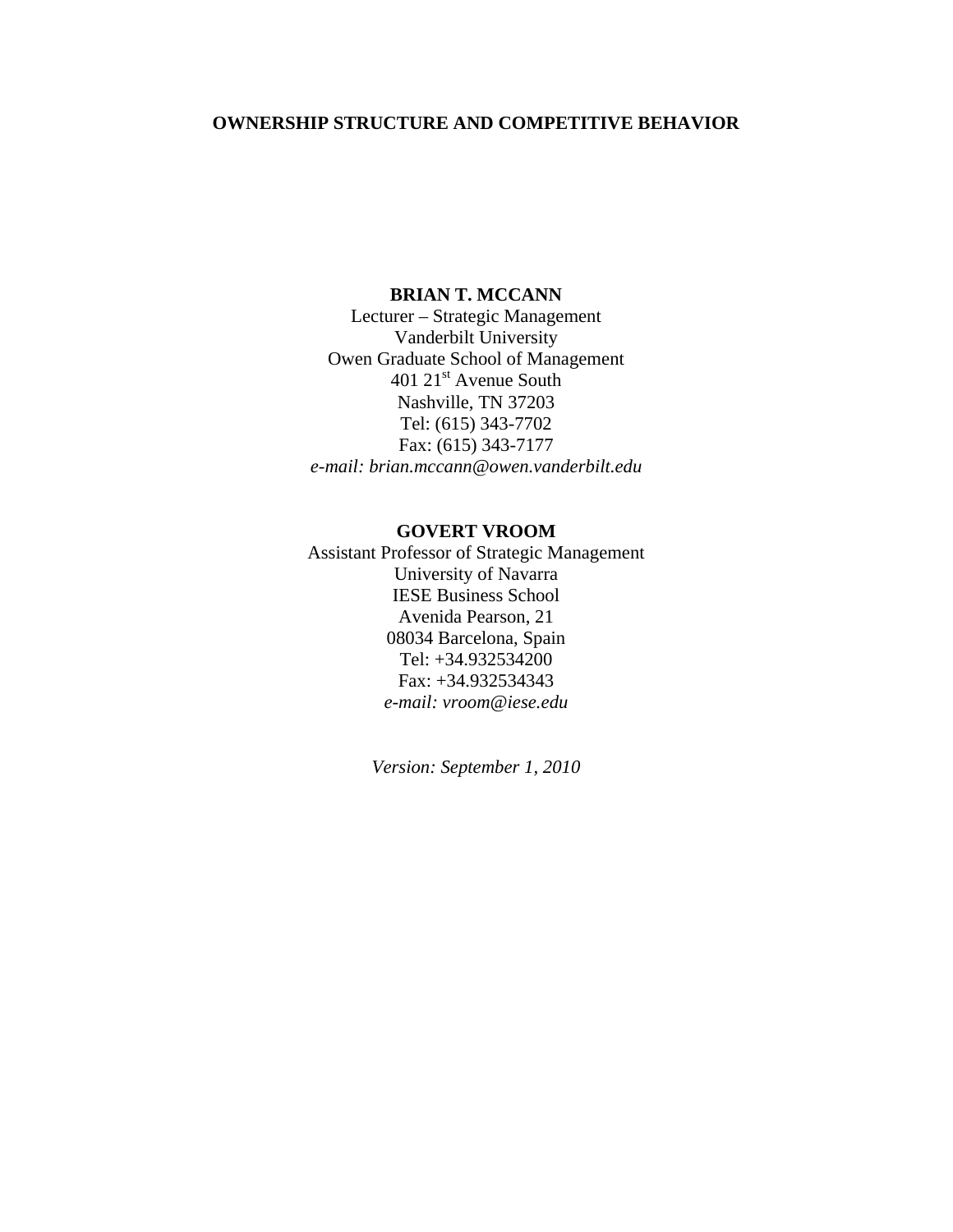#### **OWNERSHIP STRUCTURE AND COMPETITIVE BEHAVIOR**

#### **ABSTRACT**

While ownership structure has been recognized as an important determinant of firm behavior at the corporate level, its influence on competitive actions has received insufficient attention. To address this gap, we contrast the case of management-controlled and ownercontrolled firms and discuss how the incentives of managers and owners to maximize economic returns may vary across these different ownership structures, leading to heterogeneity in firm competitive behaviors. Our empirical analyses indicate that the relationship of entry, exit, and pricing behaviors to market conditions differs across these two ownership structures.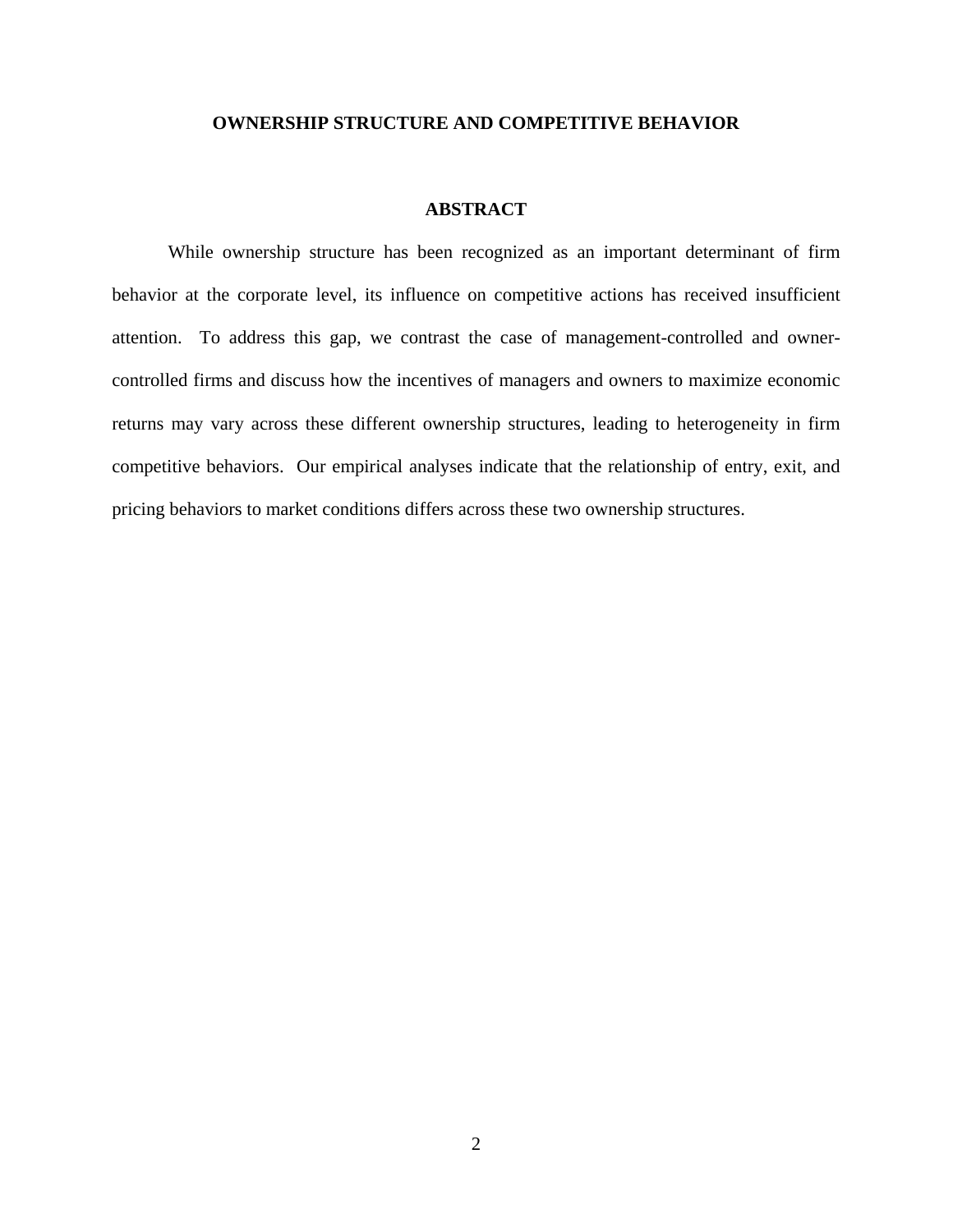#### **INTRODUCTION**

Studying heterogeneity in firm competitive behaviors, such as entry, exit, price rivalry and other types of competitive actions is a central topic in competitive strategy research. Recent work has prominently recognized that differences in firm characteristics are important determinants of variance in competitive actions. For example, firm founding conditions are important determinants of exit rates (Geroski, Mata, and Portugal, 2010) as is the variety of product lines offered (Dowell, 2006). Entry behaviors differ based on firm capabilities (Lee, 2008) and resource levels (Kalnins and Chung, 2004). Pricing behaviors are affected by the age (Simon, 2005) and the experience level of the firm (McCann and Vroom, 2010). Firm differences are also a central concern in the competitive dynamics literature (e.g., Chen, 1996; Smith, Ferrier, and Ndofor, 2001), which investigates how differences in firms' awareness, motivation, and ability affect their propensity to launch and react to competitive actions.

Despite the progress that has been made in understanding how differences in firm characteristics influence competitive behaviors, the prior literature has been relatively silent about the potential role of heterogeneity in firm ownership structure, where ownership structure is defined as "the relative amounts of ownership claims held by insiders (management) and outsiders (investors with no direct role in the management of the firm)" (Jensen and Meckling, 1976: 305). This limited attention is troubling given that scholars stretching back to Adam Smith (1776) and Berle and Means (1932) have noted that ownership structure can exert a powerful effect on firm decisions. The effect of the split between ownership and control is of central interest to agency theory, and a good deal of research in this area highlights the importance of ownership structure in a variety of corporate-level firm decisions, such as corporate R&D spending (e.g., Baysinger, Kosnik, and Turk, 1991), diversification (e.g., Denis, Denis, and Sarin, 1997; Goranova,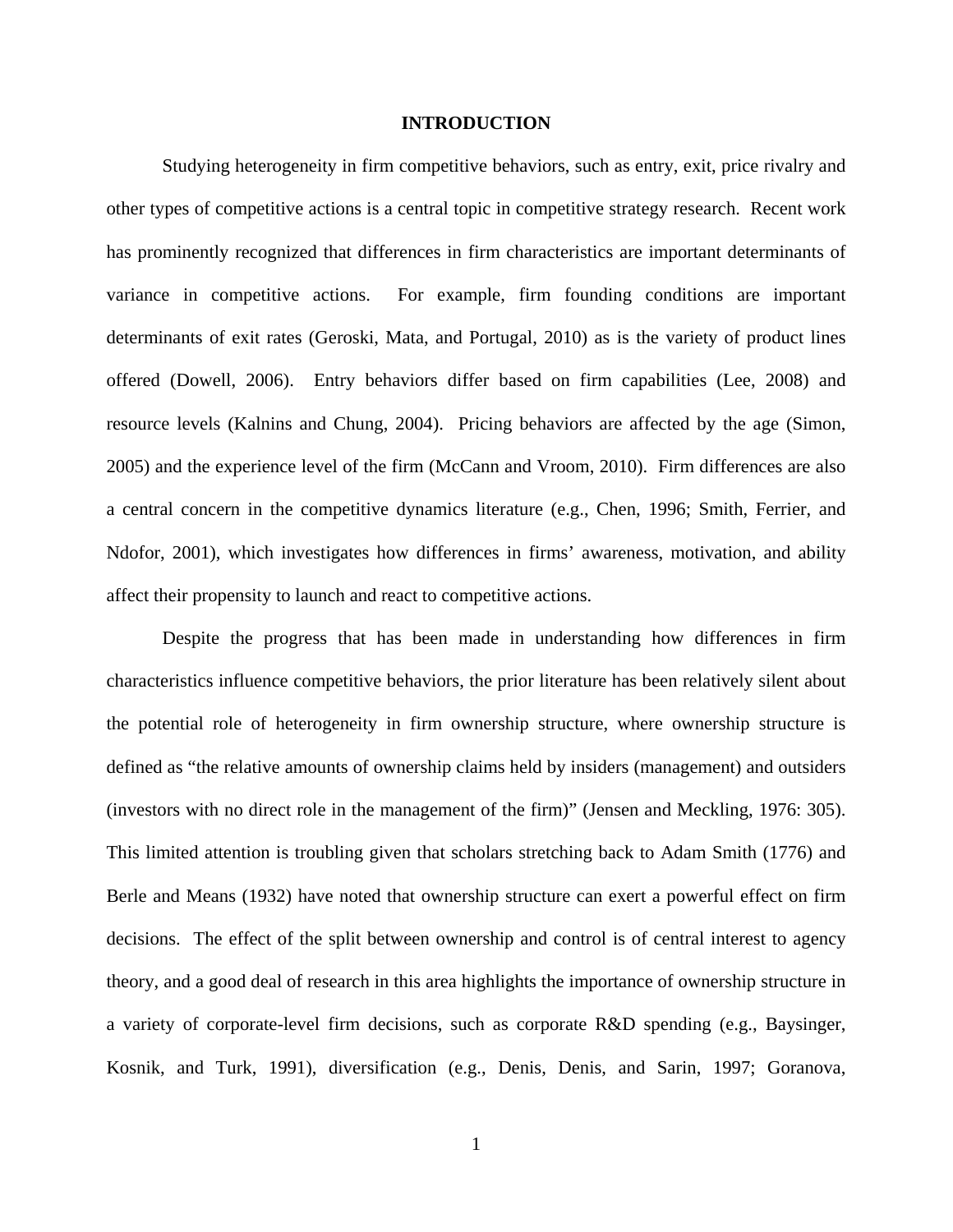Alessandri, Brandes, and Dharwadkar, 2007; Shleifer and Vishny, 1991) and risky investments (e.g., Sanders and Hambrick, 2007; Wright, Ferris, Sarin and Awasthi, 1996; Wright, Kroll, Lado, and Van Ness, 2002). Despite the utility of agency theory in illuminating the influence of ownership structure on these types of firm decisions, the theory has not been broadly applied to examine competitive behaviors. This paper addresses this important gap in the literature by investigating the role of ownership structure in influencing competitive behavior.

Consistent with the prior literature in competitive strategy, we start from the assumption that firms in general attempt to make economically rational decisions that maximize their payoffs through their competitive behaviors. We expect on average that they will be more likely to enter when markets are economically attractive; they will be more likely to exit when recent performance is poor; and, they will alter their prices as market conditions change. Agency theory, however, suggests that the ownership structure of the firm may moderate these relationships due to variance in the objectives of owners and managers across different ownership structures. Our primary research question, then, is whether variance in ownership structure influences competitive behaviors. Specifically, does the relationship of entry, exit, and pricing behaviors to market conditions differ across owner-controlled and management-controlled firms?

While we argue that agency theory provides support for the view that ownership structure will moderate these relationships, our review of the literature suggests that the direction of this moderating influence is *ex ante* indeterminate. Much of the prior agency literature focuses on the misalignment of interests between owners and managers in the case of separation of ownership and control, leading to a potential failure of management-controlled firms to take advantage of profitable opportunities or the propensity to engage in activities that reduce the value of the firm. In addition to this perspective, we also highlight the ideas of several seminal agency scholars who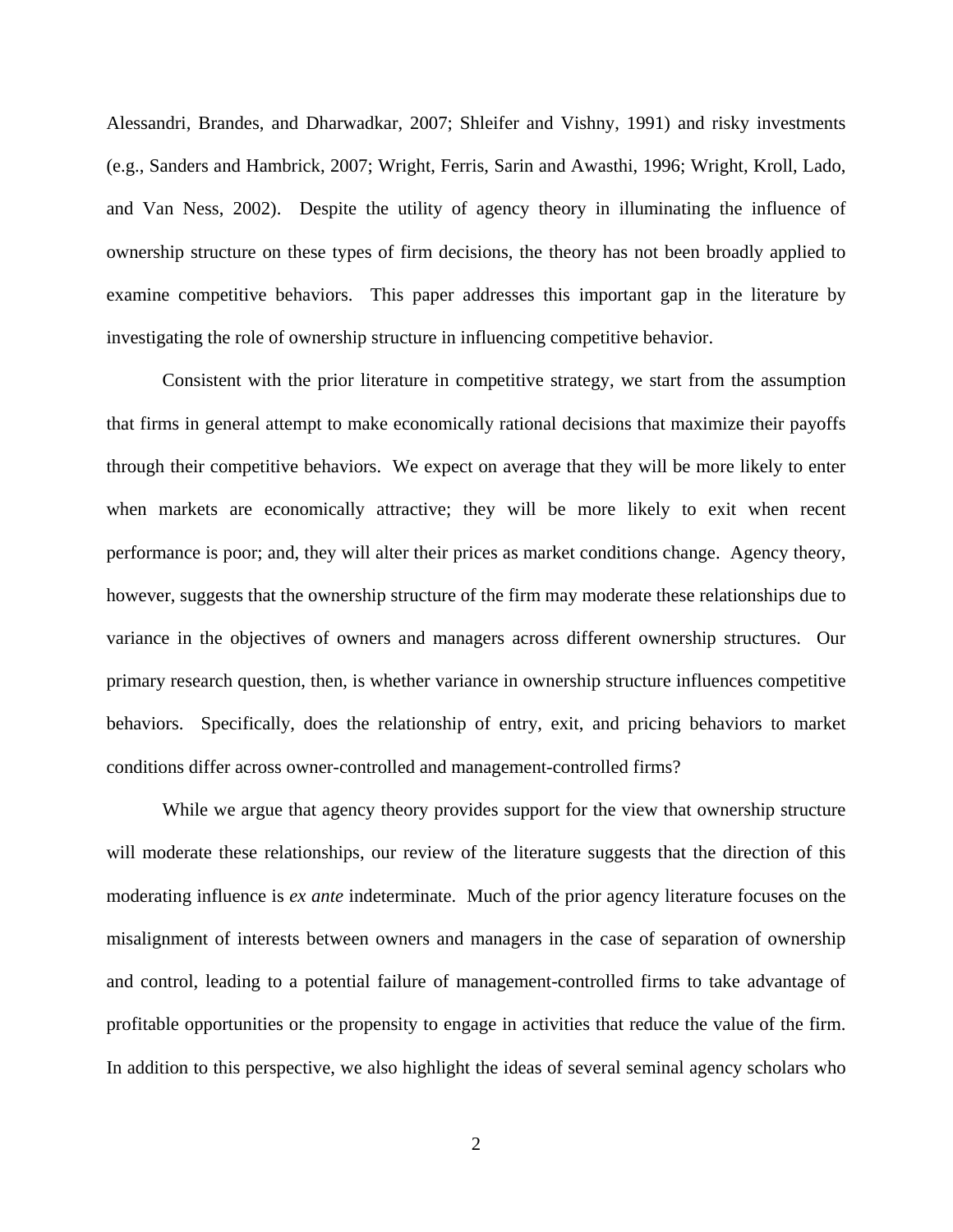consider how the objectives of owner-controlled firms might vary from profit maximization. Building on these insights from the agency literature, we argue that ownership structures relates to the objectives of *both* managers and owners, and, therefore, it is not clear whether ownercontrolled or management-controlled firms' competitive behaviors will be more responsive to market conditions. As such, we elect to offer competing hypotheses and allow our empirical tests to address this indeterminacy.

This study contributes to the literature first by addressing a troublesome gap in the current literature on the determinants of competitive behavior. We recognize and investigate ownership structure as a potentially important determinant of competitive behavior. Our work responds to the call of agency theory scholars such as Daily, Dalton, and Rajagopalan (2003: 153) who note, "The differing objective functions attendant on various owner categories must be accounted for in any examination of the nature of the relationship between ownership structure and firm processes and outcomes." We find evidence suggesting that the responsiveness of entry, exit, and pricing decisions does vary systematically based on ownership structure. Second, we also extend the application of agency theory to a new context. The explanatory power and appropriate boundaries of agency theory continue to be subjects of debate in the management literature (e.g., Amihud and Lev, 1999; Denis, Denis, and Sarin, 1999; Lane, Cannella, and Lubatkin, 1998, 1999). In this respect, our approach is similar to recent work by Reuer and Ragozzino (2006) who extend agency theory to examine the question of the composition of firms' alliance portfolios. While agency theory has mainly been applied to corporate-level decisions, its logic should apply to competitive level decisions as well. Finally, our theorizing and empirical analysis further contributes to the strategy literature by suggesting that it might be useful to investigate how owner and manager interests that depart from profit maximization affect the competitive behavior of firms.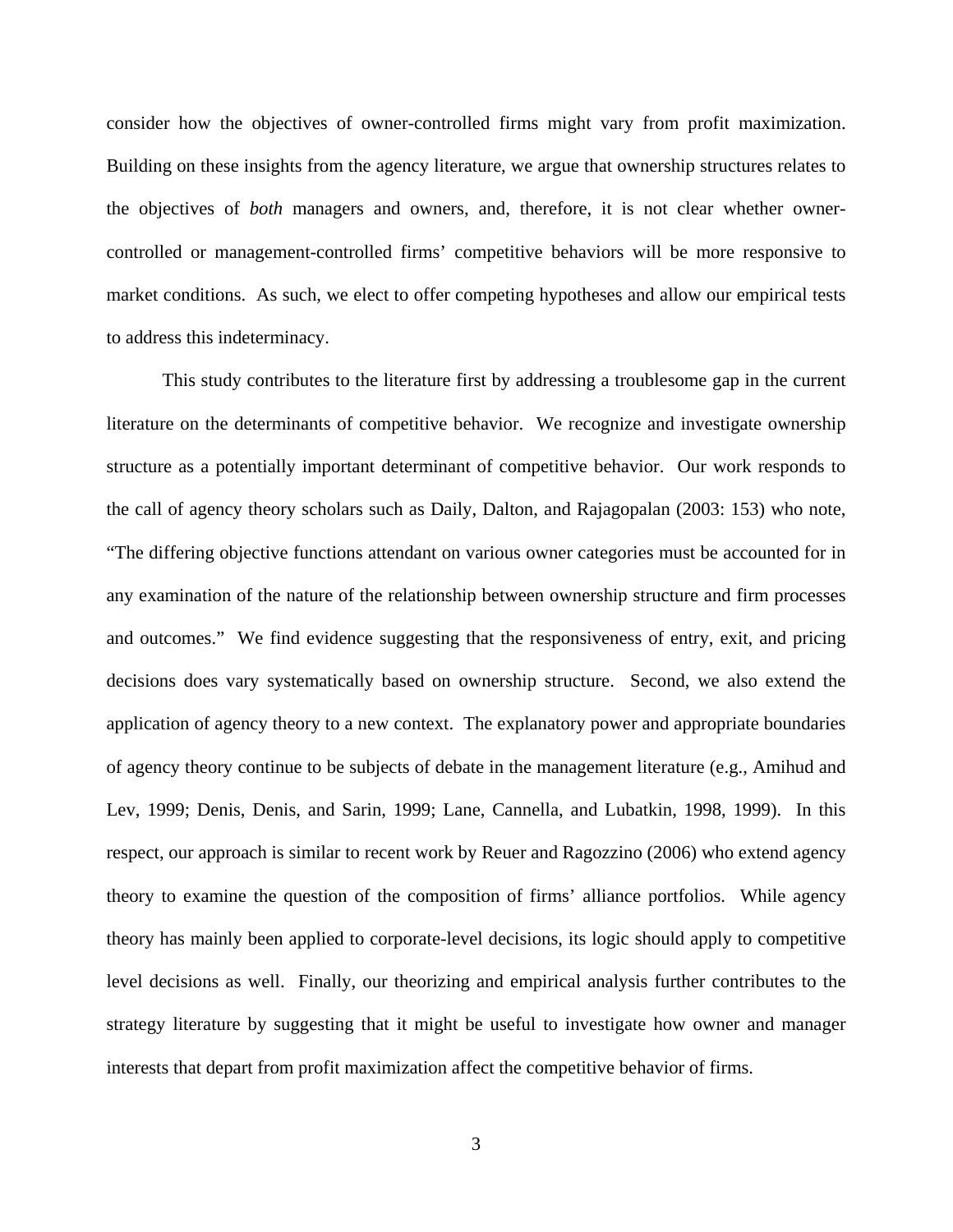The remainder of the paper proceeds as follows. We begin by developing a set of baseline hypotheses about the relationship between economic signals and entry, exit, and pricing behaviors for firms in general.<sup>1</sup> We then offer a brief review of agency theory and its arguments for why these relationships might be weaker in management-controlled firms. Next, we draw from the early work of several prominent agency theory scholars and a number of related literature streams to explain why these relationships might be weaker in owner-controlled firms. After describing the data set, measurement issues, and estimation details, we review our empirical results. The final sections discuss and conclude.

#### **THEORY AND HYPOTHESIS DEVELOPMENT**

#### **The Baseline Case**

 $\overline{a}$ 

Firm-level competitive actions are a central concern to competitive strategy (e.g., Porter, 1980; Chen and Miller, 1994; Gimeno, 1999; Smith, Ferrier, and Ndofor, 2001). Competitive behaviors represent actions undertaken by the firm to enhance its relative competitive position, and they include, among others, market entry and exit, signaling behaviors, pricing decisions, marketing actions, new product introductions, and capacity investments. We concentrate on three types of competitive behaviors that have received significant attention in the literature: entry (e.g., McDougall and Robinson, 1990; Baum and Korn, 1996, Kalnins and Chung, 2004), exit (e.g., Barnett, 1993; Baum and Korn, 1996; Boeker, Goodstein and Murmann, 1997), and pricing (e.g., Evans and Kessides, 1994; Gimeno, 1999; Vroom and Gimeno, 2007). Prior to discussing these specific competitive behaviors, we offer two clarifications.

First, consistent with the mainstream of competitive strategy literature, we start from the assumption that firms attempt to make economically rational decisions that maximize their payoffs

 $1$  These hypotheses are not offered for their theoretical originality but rather to establish a foundation upon which to build the arguments regarding the moderating role of ownership structure.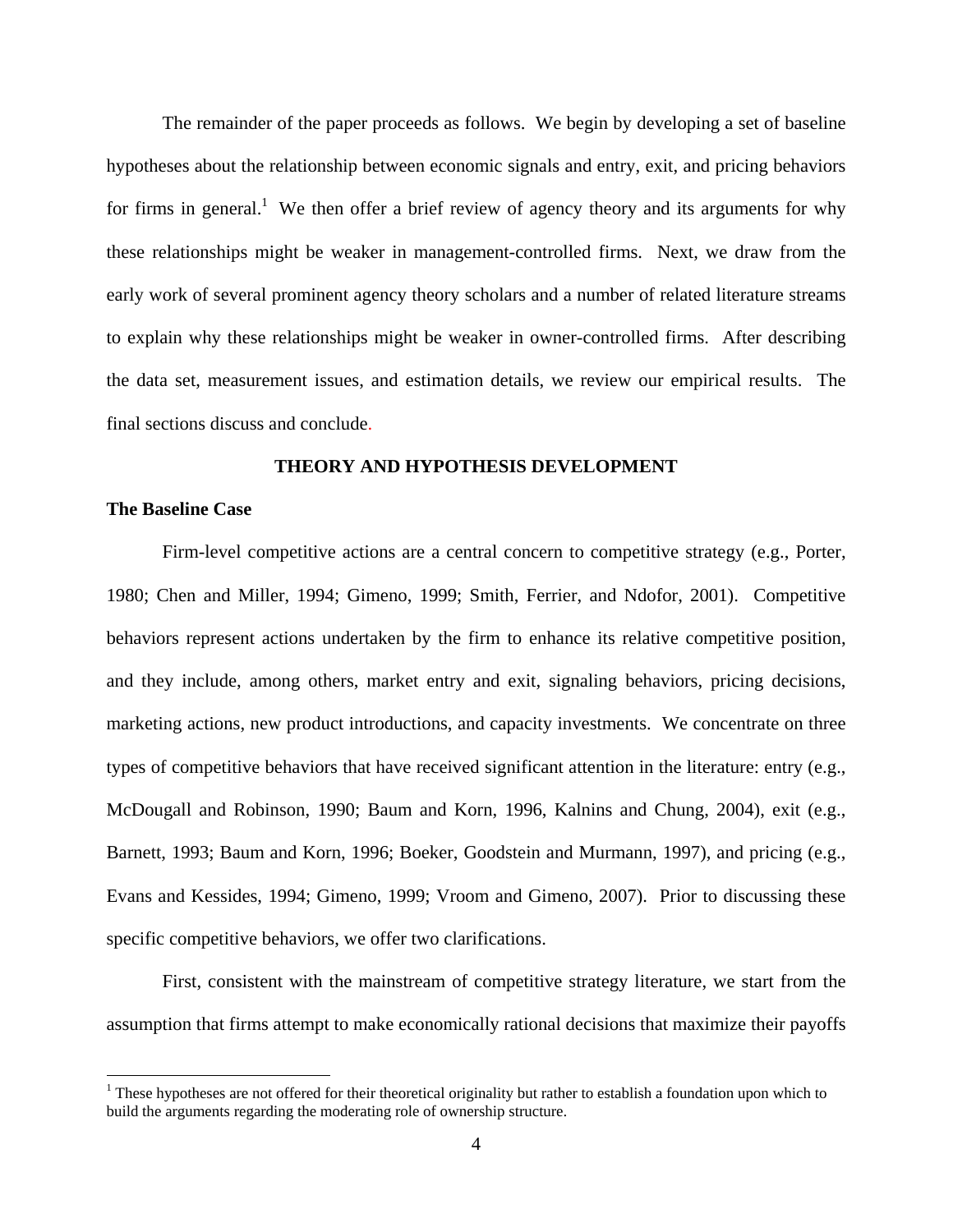through their competitive behaviors. For example, Porter (1980: 34) describes competitive strategy as taking offensive or defensive actions to "yield a superior return on investment for the firm." Smith, Ferrier, and Ndofor (2001: 315) assume that firms act creatively to "enhance or improve profits, competitive advantage, and industry position." This baseline assumption implies that firms' competitive behaviors will be responsive to the market conditions under which they operate. We realize that while this responsiveness is expected to hold for firms on average, it may not necessarily hold for each individual firm in all cases. For example, there might be strategic reasons, such as multimarket competition, why individual firm behaviors may at times appear to be unresponsive to market conditions. In spite of the potential for such second-order effects, we expect that competitive behaviors on average will generally be related to market conditions.<sup>2</sup>

Second, because the objectives of firm decision makers are typically not measurable, we infer those objectives via the actions taken by the firm. This approach is comparable to revealed preference approaches utilized in discrete choice models of consumer behavior. Similar to individuals in the consumer choice literature, firms' competitive behaviors are assumed to be driven by underlying objectives. Given that these objectives are largely unobservable, one of the virtues of this paper is a rich empirical context that allows us to observe a variety of behavioral consequences of unobservable objectives.

We first consider entry. In the traditional economic perspective, entry is expected to occur when incumbent firms are earning above-normal returns. That is, firms evaluate the attractiveness of entering a particular market based on the likelihood of earning abnormal profits. A firm will enter a market when the expected discounted value of future profits exceeds entry costs. While the speed of entry in response to profitable opportunities has been described as "fairly slow", the

 $\overline{a}$ 

 $2$  Our empirical estimations will also include a number of controls designed to address other strategic motives that might influence competitive behaviors.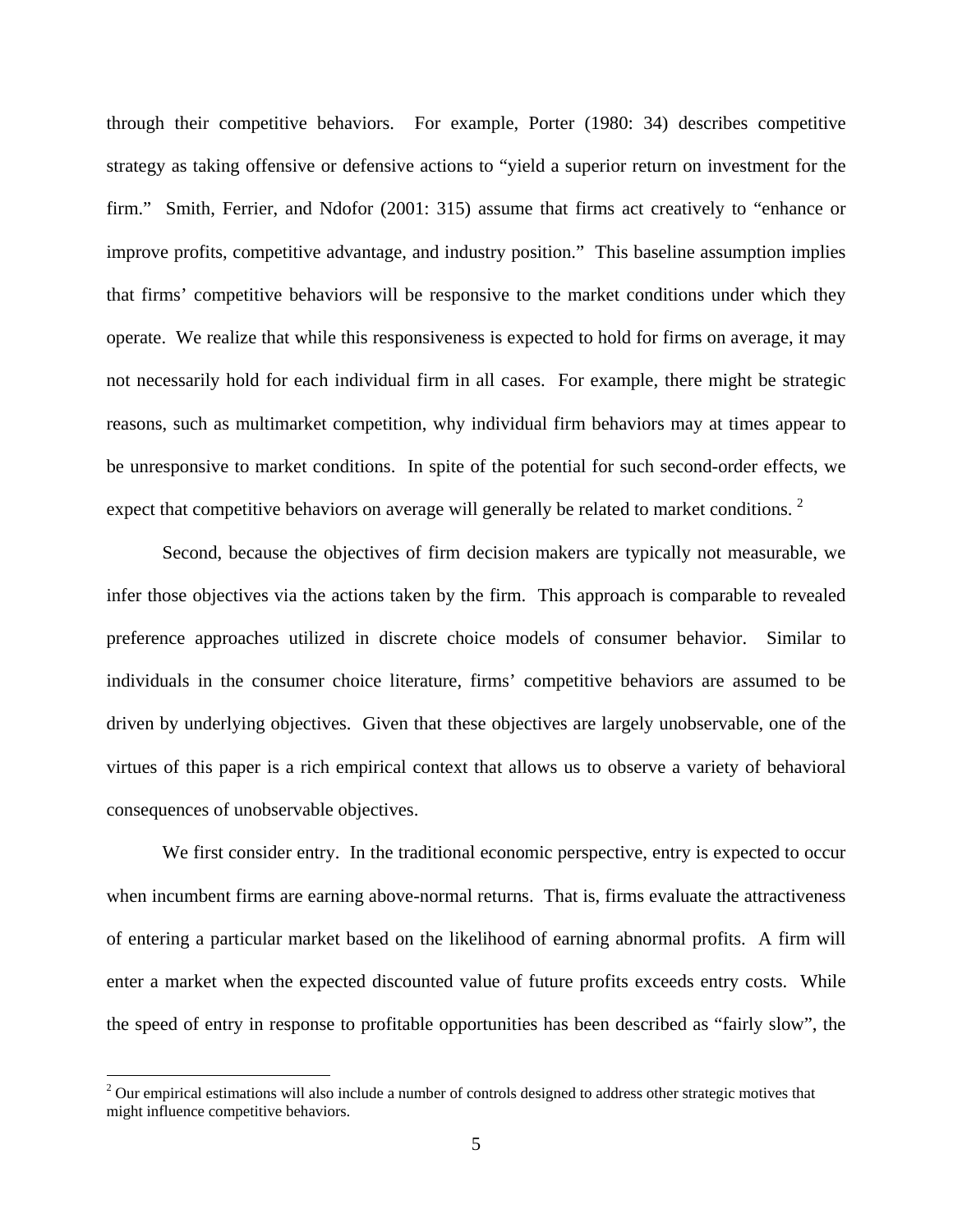weight of empirical evidence does indicate an increasing positive relationship between expected profitability and entry (Geroski, 1995: 428). Thus, as a first baseline hypothesis we expect that firms will be more likely to enter when market conditions are more attractive.

*Hypothesis 1: The economic attractiveness of a market is positively related to the likelihood of entry into that market.* 

We also consider the relationship between economic performance and the likelihood of exit. Exit is also a very common part of the empirical landscape of business (Geroski, 1995). As in the case of entry, we expect that firms will evaluate the net present value of continuing in business and that these estimates are informed by their recent performance. They will be more likely to exit when prior performance is poor and more likely to continue when performance is strong.

#### *Hypothesis 2: Prior performance is negatively related to exit.*

Finally, we consider prices. In the economic view of competition within markets, prices and quantities sold are outcomes of the interplay of supply and demand. Holding supply constant, as demand increases, firms have the ability to charge higher prices. As demand conditions weaken, prices fall. We therefore expect that firms' prices will be related to the economic attractiveness of the local market.

*Hypothesis 3: The economic attractiveness of a market is positively related to firm price.* 

#### **The Influence of Ownership Structure**

We turn now to our comparison of owner-controlled and management-controlled firms, the focus of our paper. Our interest is in understanding how ownership structure affects the incentives and objectives of managers and owners, which in turn affect the competitive behaviors adopted by the firm. We acknowledge that other factors, such as resources and capabilities, might also be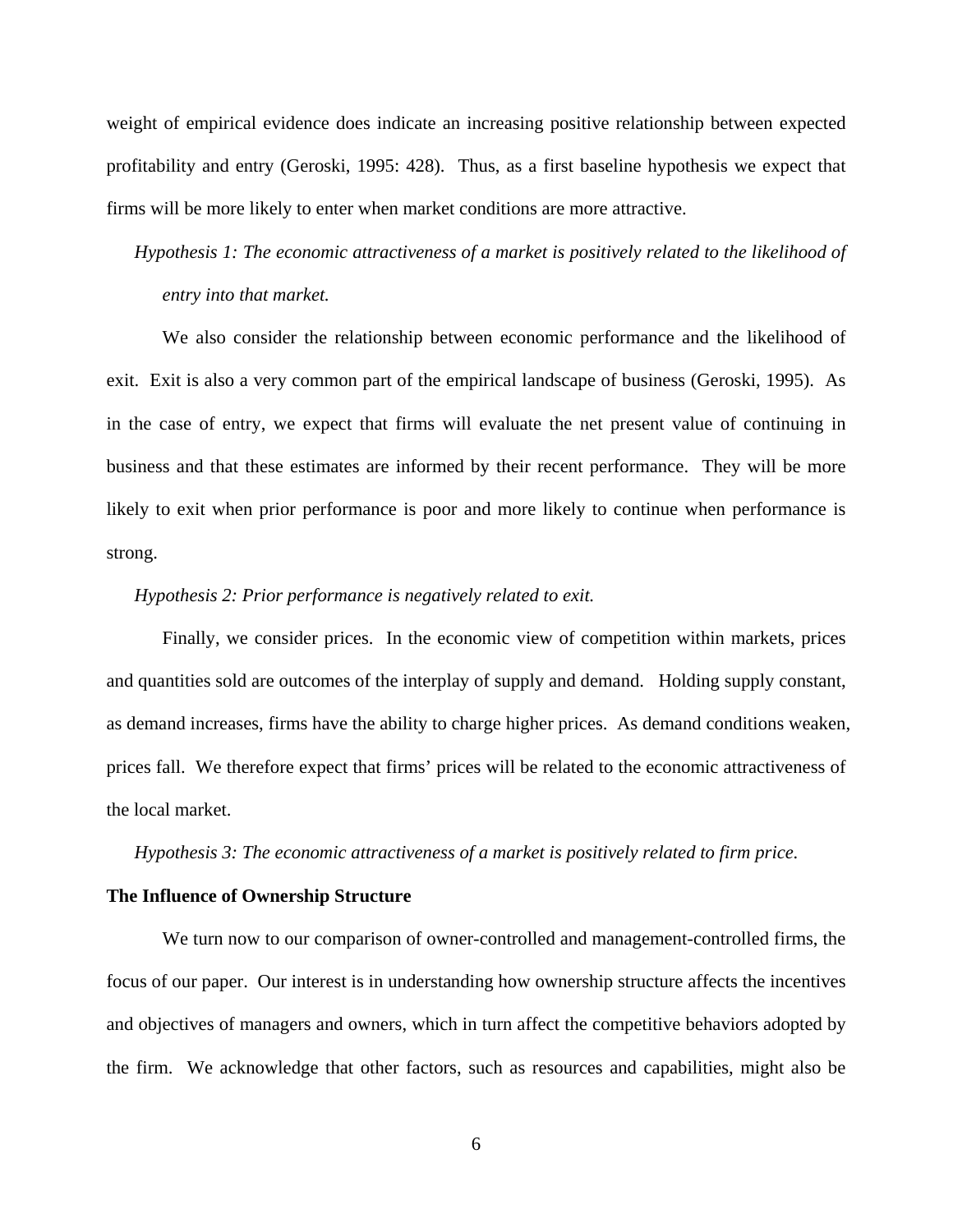correlated with ownership structure, an issue we will return to in more detail later in the discussion of our results. In examining the moderating influence of ownership structure, we have elected to present competing hypotheses for two reasons. First, compelling arguments can be made for both directions of the moderating influence as we detail below. Second, it has been argued that the use of competing hypotheses is an under-utilized approach that is particularly appropriate when investigating new research questions (Pleggenkuhle-Miles and Peng, 2008), and the approach has demonstrated its utility in a variety of strategy applications (e.g., Kochhar and David, 1996; Poppo and Zenger, 1998; Goerzen, 2007; Kacperczyk, 2009; Short, McKelvie, Ketchen, and Chandler, 2009).

*Management-Controlled Firms.* Jensen and Meckling (1976) define the agency relationship as a contract under which one party (the principal) engages another party (the agent) to perform some service on the principal's behalf. In the corporate context, owners, who are assumed to have a goal of profit maximization for the firm, hire managers to run the daily operations of the firm. In contrast to the profit-maximization desires of the owners, managers are assumed to be interested in maximizing their own individual utility rather than firm profitability. When managers do not own significant shares in the firm, their wealth does not vary directly with company performance as Jensen and Murphy  $(1990)$  note.<sup>3</sup> Thus, the ownership structure of the modern corporation, namely the separation of ownership and control, results in the divergence of interests between owners and managers. Scholars as early as Smith (1776: 700) have suggested that "negligence and profusion, therefore, must always prevail" in management-controlled companies because it cannot be expected that those who manage others' money will watch over it with the same "anxious vigilance" as they would watch over their own. In the absence of

 $\overline{a}$ 

 $3$  When managers are also owners, they are assumed to be more likely to act in shareholders' interests because they have similar incentives, the so-called "alignment" view (Dalton, Daily, Certo and Roengpitya, 2003).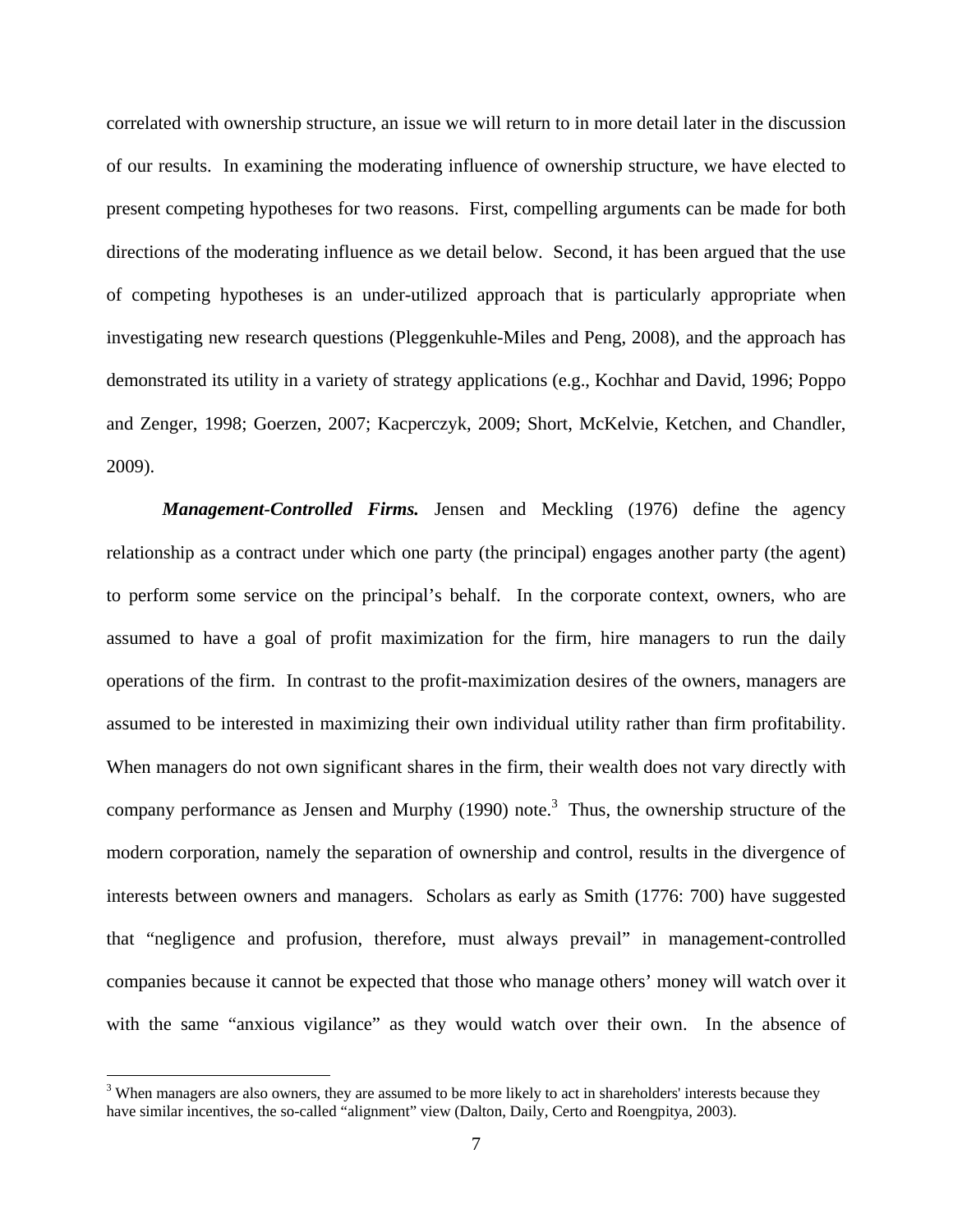alignment between ownership and control, managers behave opportunistically and tend to appropriate perquisites out of the firm's resources for their own consumption (see Dalton, Hitt, Certo, and Dalton, 2007, among others for an overview). Berle and Means (1932: 141) summarize this view, "Have we any justification for assuming that those in control of the modern corporation will also choose to operate it in the interests of the owners?"

Evidence for the consequences of divergent interests between managers and owners has been developed mainly through work examining corporate-level decisions. For example, both Amihud and Lev (1981) and Denis, Denis, and Sarin (1997) noted that diversification of the firm can be viewed as perquisite consumption by managers because it can reduce employment risk and lead to larger salaries. These studies found that firms with lower levels of overlap between management and ownership tended to engage in more diversification. Similarly, Kroll, Wright, Toombs, and Leavell (1997) examined returns from acquisitions in management-controlled firms over the 1982–1991 time period and noted that acquisition announcements generated negative returns for stockholders of these firms. Chen and Steiner (1999) explored the relationship between the lack of managerial ownership and firm risk in a sample of large firms listed on the New York Stock Exchange, finding that management-controlled firms (low levels of overlap between management and ownership) are less willing to undertake risk.

In sum, agency theory predicts that as the amount of ownership by managers decreases, the lower the likelihood that the firm will be operated in congruence with the profit-seeking objectives of the external owners. Rather than being purely motivated by maximizing firm profitability, entry and exit decisions may be influenced by personal objectives such as the desire to increase the size of the firm to reduce employment risk and grow pay and influence. Moreover, given market uncertainty, the limits on the span of attention of managers (Simon, 1947; Ocasio, 1997), and the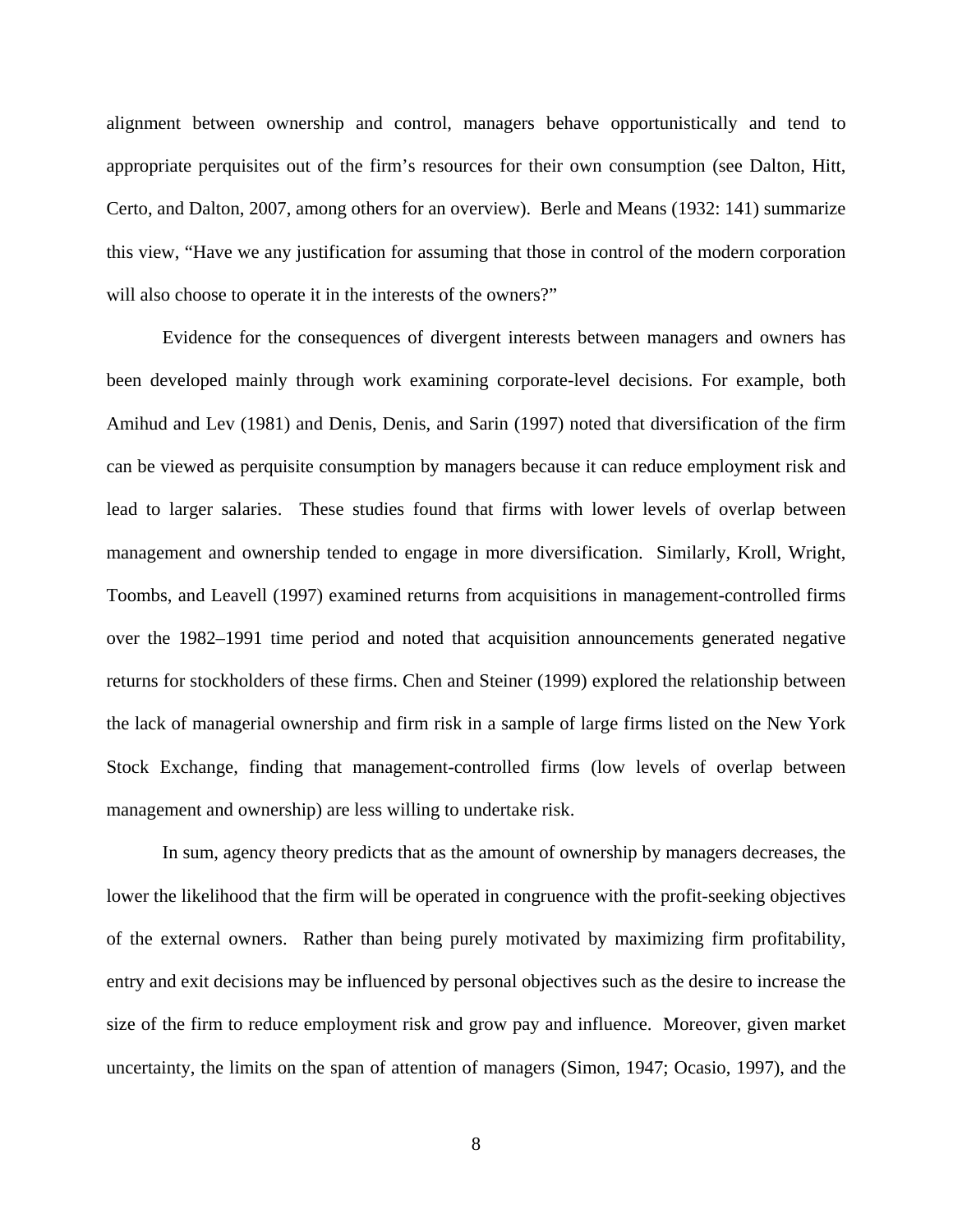costs associated with monitoring market signals and responding appropriately, the pricing decisions of utility-motivated managers will also be less responsive to market signals. Overall, this perspective would anticipate that the association between market conditions and entry, exit, and pricing behaviors of the firm would be weaker for management-controlled firms when compared to owner-controlled firms.

- *Hypothesis 1a: The positive relationship between the economic attractiveness of a market and likelihood of entry will be weaker for management-controlled establishments than for owner-controlled establishments.*
- *Hypothesis 2a: The negative relationship between prior performance and likelihood of exit will be weaker for management-controlled establishments than for owner-controlled establishments.*
- *Hypothesis 3a: The positive relationship between the economic attractiveness of a market and firm prices will be weaker for management-controlled establishments than for ownercontrolled establishments.*

Much of prior agency theory work concentrates on difference in *managerial* objectives across different ownership structures. As shown in Figure 1, the role of ownership structure in influencing firm behavior flows through differences in managerial incentives, which result in differences in objectives at the firm level. What has garnered less attention in the recent agency theory literature, however, is the lower pathway of Figure 1. Variance in ownership structure might also be associated with differences in the nature of *owner* objectives, leading to differences in firm behavior. As we discuss in detail below, the consideration of owner objectives in ownercontrolled firms suggests that the relationship between market conditions and competitive behaviors might be stronger for management-controlled firms relative to owner-controlled firms.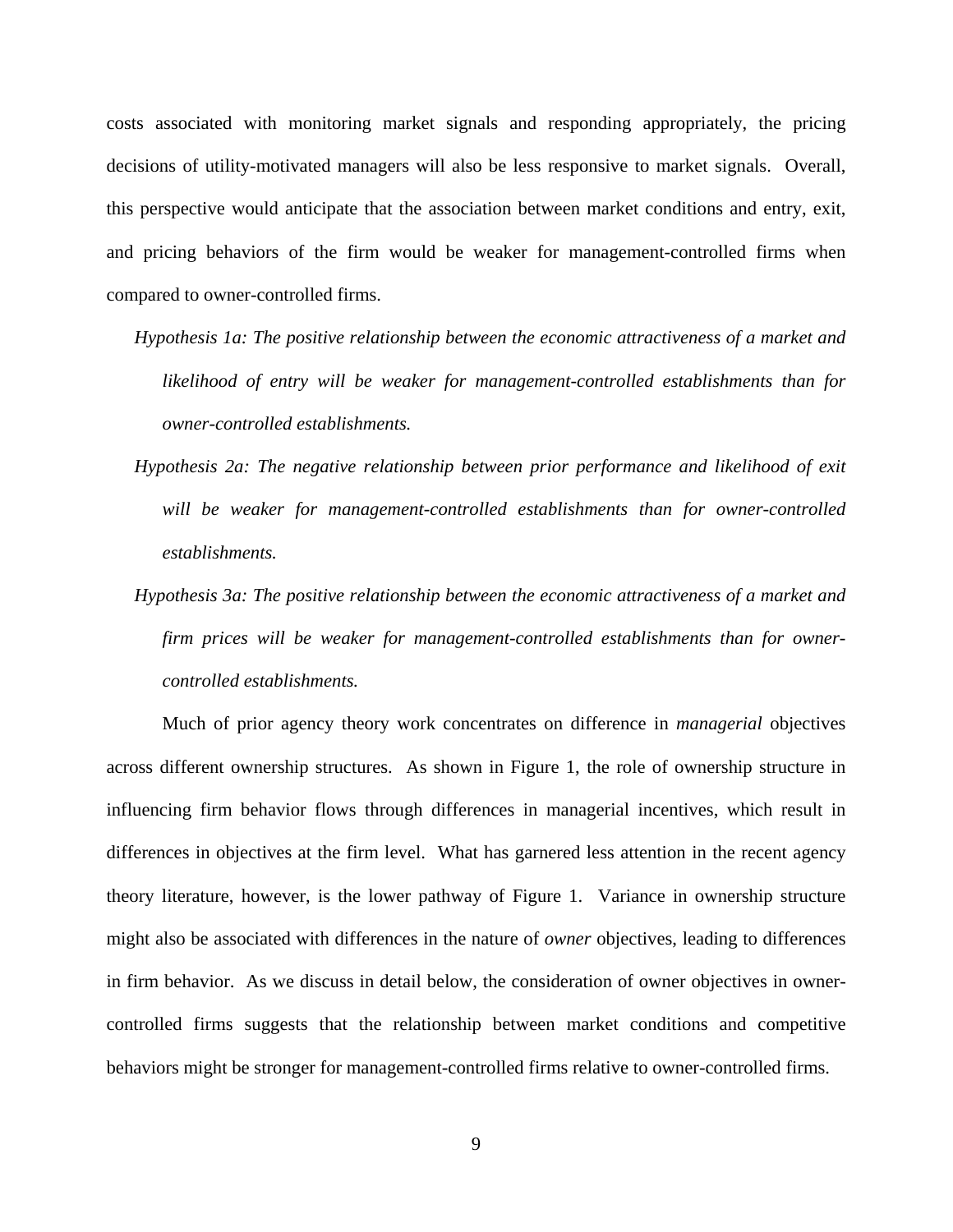------------------------- Insert Figure 1 about here------------------------

*Owner-Controlled Firms.* The owner-controlled firm, by definition, has no agency problems; however, the lack of agency problems does not necessarily imply that the firm will be a pure profit-seeking entity. Prior literature provides ample support for the assertion that ownermanagers may not have pure profit-maximizing objectives. Several seminal agency thinkers clearly adopted this perspective. For example, Jensen and Meckling (1976: 312) note that an owner-manager's interests involve "not only the benefits he derives from pecuniary returns but also the utility generated by various non-pecuniary aspects of his entrepreneurial activities." These dual objectives exist because owner-managers may utilize the firm for *both* consumption and production. Owner-managers will consume within the firm when the consumption possibilities offered there are not available elsewhere (e.g., utility gained from work autonomy or leading an organization) or when the cost of the utility received is lower than if consumption took place in the household (e.g., if tax policy allows certain expenses to be deducted from business but not personal income). Firms can provide their owner-managers with "nonpecuniary income associated with the provision of general leadership and with the ability to deploy resources to suit one's personal preferences" (Demsetz and Lehn, 1985: 1161-1162). Thus, Demsetz (1983: 382- 383) observed, "It is clearly an error to suppose that a firm managed by its only owner comes closest to the profit-maximizing firm postulated in the model firm of economic theory."

The idea that managers of firms with high levels of inside ownership may be motivated by more than just economic returns is supported by a number of related literature streams. Given the high degree of owner management in start-up firms, the entrepreneurship literature is a stream of research that should be particularly relevant to the issue of the goals of owner-managers. Much of the empirical evidence regarding the choice to engage in entrepreneurial activities reflects the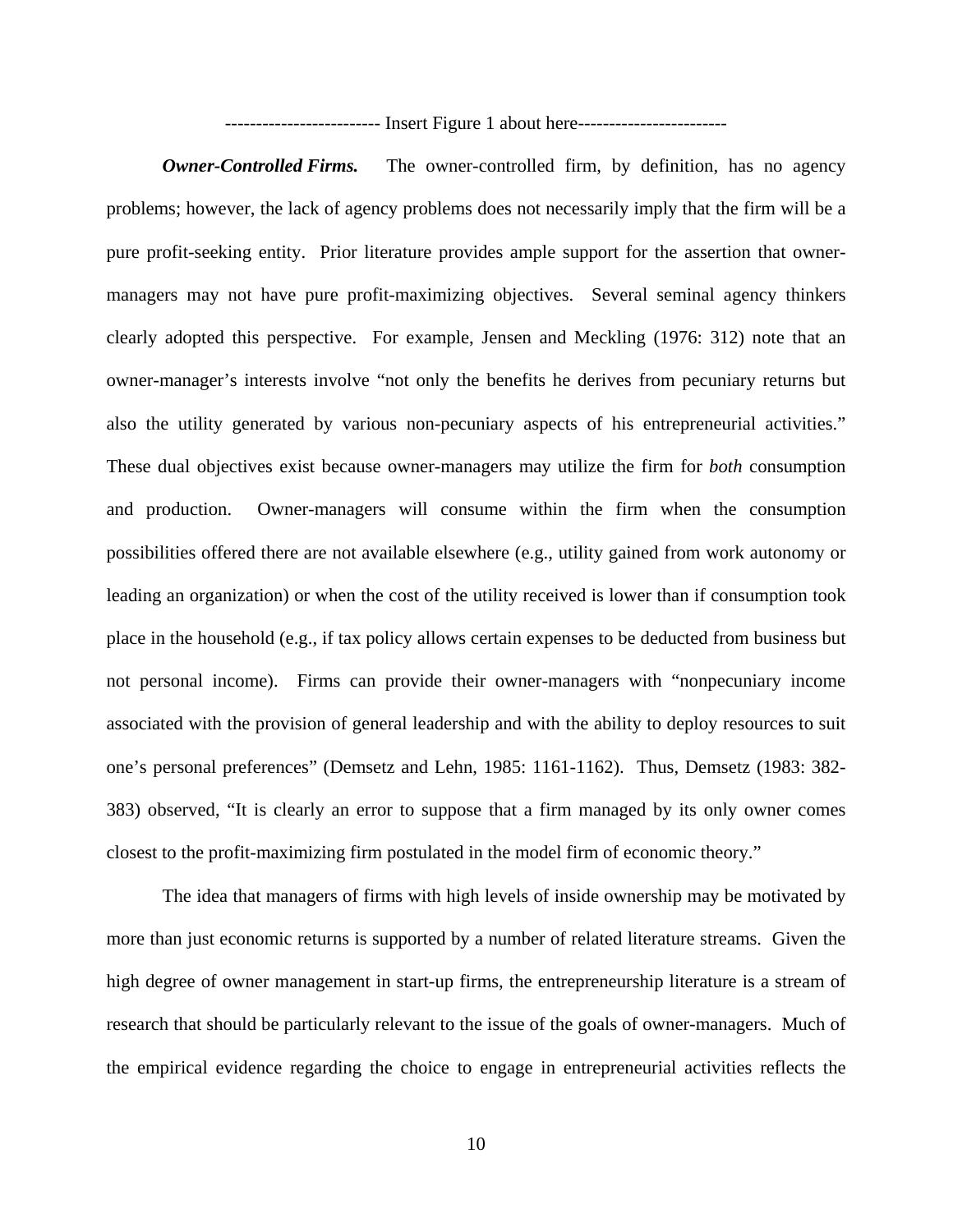importance of nonpecuniary motives. First, studies of both prospective and current business owners indicate that businesses are considered (Amit, MacCrimmon, and Zietsma, 2001; Gatewood, Shaver, and Gartner, 1995; Sine and Lee, 2009) and sustained (Gimeno, Folta, Cooper, and Woo, 1997) for both financial and non-financial reasons. Second, comparisons of selfemployed and organizationally employed individuals also support the non-financial rewards of working for oneself (Benz and Frey, 2008; Hundley, 2001). These findings are consistent with earlier work by Aronson (1991) and Hamilton (2000) indicating that the majority of self-employed workers in the United States do not switch to paid employment despite greater income-earning opportunities there. Finally, studies of the economic returns to entrepreneurial activities beyond just self-employment generally indicate that the economic returns are insufficient to adequately compensate owners, leading to a suggestion that nonpecuniary returns make up the difference (e.g., Hamilton, 2000; Moskowitz and Vissing-Jorgensen 2002).

The family business literature also supports the importance of non-financial motivations to inside owners. Schulze, Lubatkin, Dino, and Buchholtz (2001), for example, argue that altruistic tendencies guide many of the decisions within family-run firms. Gomez-Mejia, Haynes, Nunez-Nickel, Jacobsen, and Moyano-Fuents (2007: 106) similarly argue that family firms' motivations include a desire to attain socioemotional wealth, or "non-financial aspects of the firm that meet the family's affective needs, such as identity, the ability to exercise family influence, and the perpetuation of the family dynasty."

In summary, owner-managers, who wish to maximize their own utility, may take actions that are inconsistent with profit maximization if those actions serve to increase their individual utility. For example, owner-controlled firms' entry decisions may be less attentive to market signals if those entry decisions generate psychic enjoyment from opening a business near friends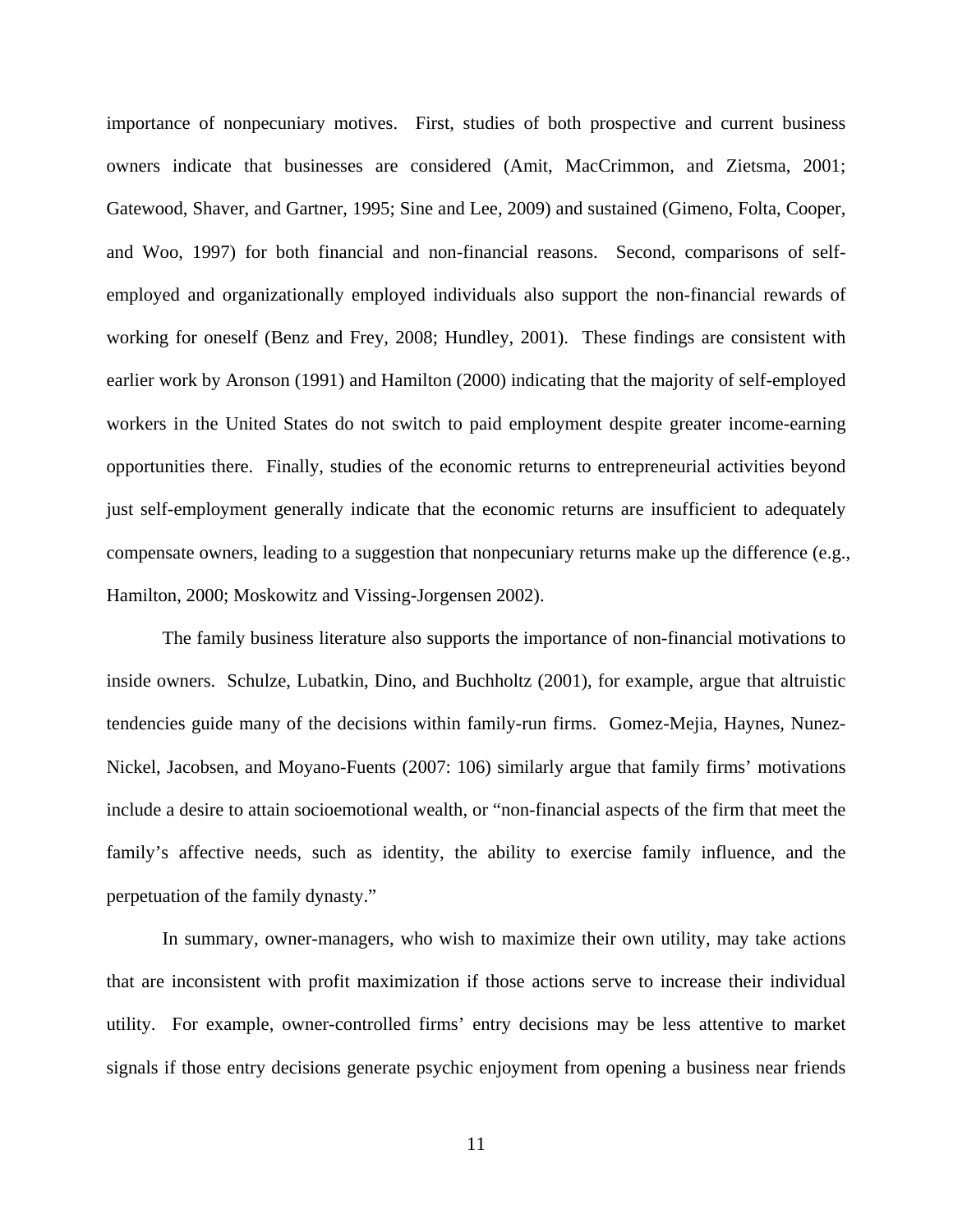and family (Dahl and Sorenson, 2009), in the owner-manager's hometown, or in a particularly physically attractive location. Similarly, their exit decisions may be less responsive to performance indicators because of potential non-financial costs such as loss of reputation or imposing unemployment on family or friends. The importance of such psychic income is consistent with the work of Gimeno, Folta, Cooper, and Woo (1997) who found a negative association between psychic income and propensity to exit in a sample of small business owners. Finally, owner-managers' interest in the psychic income aspects of business will restrict the amount of their limited attention span that is devoted to monitoring market signals and responding with changes in pricing practices.

It is not that these owner-managers do not operate the firm in the "interests of owners" as concerned Berle and Means (1932). Rather, it is that the interests of inside owners are not restricted simply to profits. Thus, in the case of the owner-controlled firm, both the owner and manager (who is the same person) will have an objective to maximize utility, which may include both financial and non-financial components. Because we are aware of no *ex ante* reason to rule out the possibility that this tension between pecuniary and non-pecuniary objectives in ownercontrolled firms outweighs the tension between owner profit and manager utility objectives in management-controlled firms, we offer the following competing hypotheses.

- *Hypothesis 1b: The positive relationship between the economic attractiveness of a market and likelihood of entry will be weaker for owner-controlled establishments than for management-controlled establishments.*
- *Hypothesis 2b: The negative relationship between prior performance and likelihood of exit will be weaker for owner-controlled establishments than for management-controlled establishments.*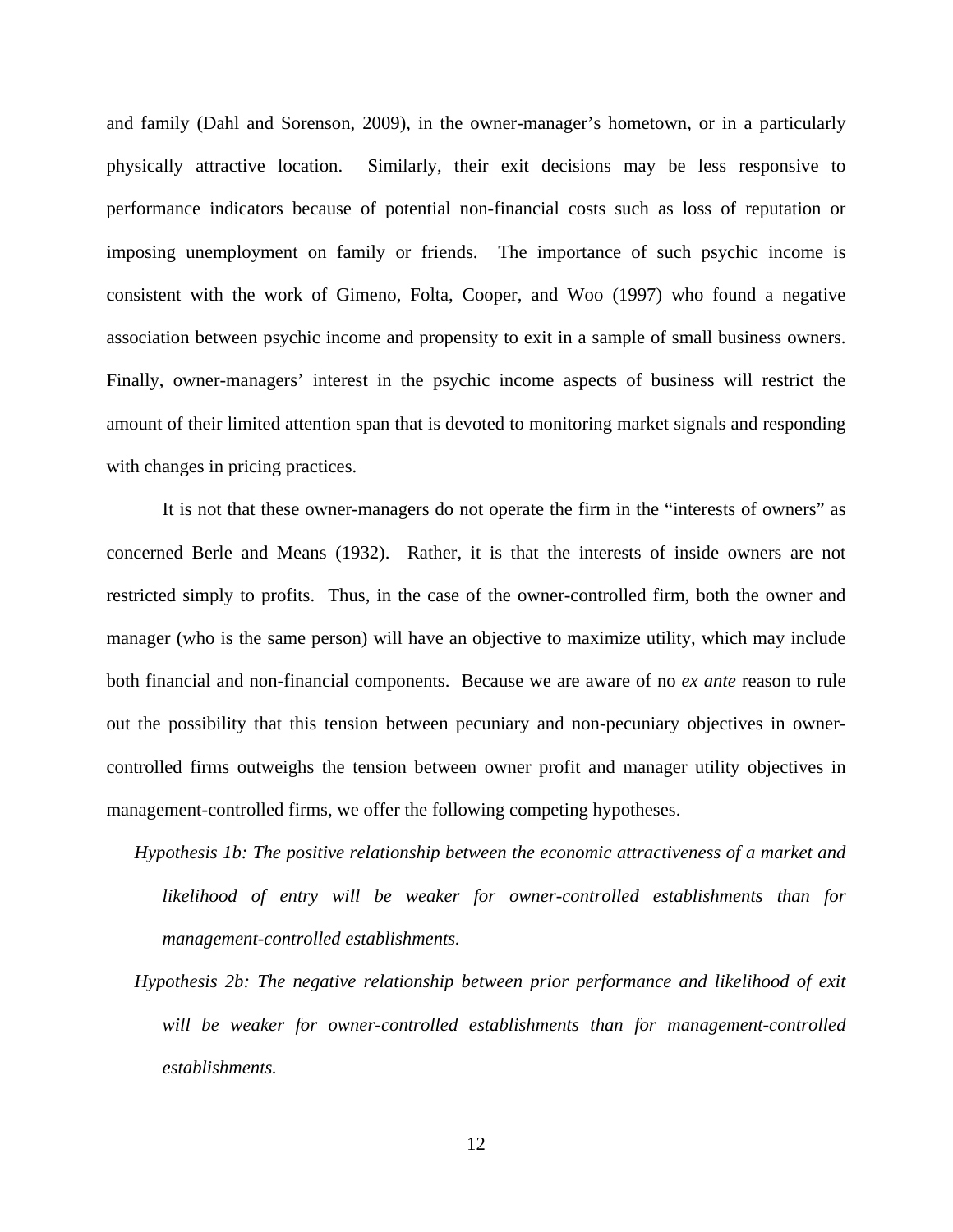*Hypothesis 3b: The positive relationship between the economic attractiveness of a market and firm prices will be weaker for owner-controlled establishments than for managementcontrolled establishments.*

#### **METHODS**

#### **Sample**

Investigation of our research questions requires an empirical setting that includes observation of the exit, entry, and pricing behavior of both owner-controlled and managementcontrolled firms along with measures of market attractiveness. The hotel industry provides a particularly appropriate setting because it consists of a wide range of firms from owner-controlled hotels to individual units of management-controlled corporations. Local competition characterizes this industry, as hotels compete with others in the same geographic area but not with hotels in other parts of the state or country (Baum and Mezias, 1992). We draw our sample from the hotel industry in the state of Texas over 34 quarters covering the years 1997 through mid-2005. A mix of independent and chain hotels comprised the sample; the hotel chains operate branded units both through franchise relationships and by company ownership of individual units.

Two primary sources provided the data for our analyses. The first is a publicly available tax file from the State of Texas Comptroller's Office, which provides quarterly reporting of the state's Hotel Occupancy Tax along with the hotel name, hotel location, owner name/address, hotel capacity, and quarterly revenues. The second data source is a private database from Source Strategy, Inc., a leading hotel consultant that maintains data on Texas hotels from 1976 through the present. This database included the same hotels and also reports quarterly. In addition to the hotel name, their data also included the average quarterly occupancy rate, price, and revenue per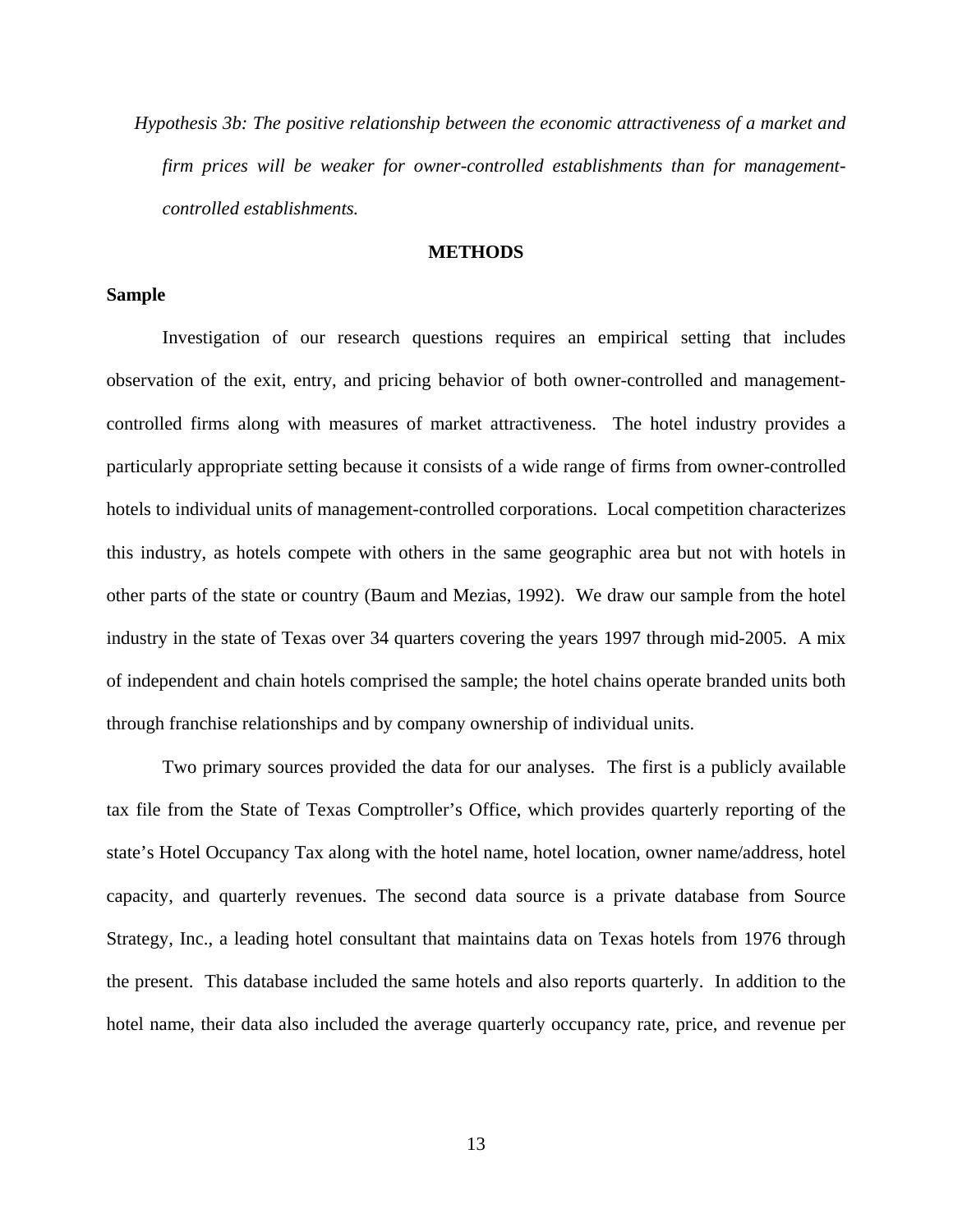available room for each hotel. $4$  The first database has been used among others by Chung and Kalnins (2001) and Vroom and Gimeno (2007) while the second database has been used in previous studies such as Conlin and Kadiyali (2006) and Vroom and Gimeno (2007). To focus on hotels and motels as opposed to other types of lodging options that are included in the data set (such as bed and breakfasts and recreational vehicle parks), independent hotels with average room capacities under ten were dropped from the data set.

 We utilized the zip code as the definition of the boundaries of an establishment's local market. Although some of the prior literature has used broader county/city-level definitions (e.g., Conlin and Kadiyali, 2006), we believe that narrowing to the zip code level better approximates the choice set consumers review when selecting a hotel. This market definition is consistent with previous studies of the Texas hotel industry (Chung and Kalnins, 2001; Kalnins and Chung, 2004; Vroom and Gimeno, 2007; McCann and Vroom, 2010). During the eight and one-half years included in the data, over 4,000 hotels operated across more than 850 local Texas markets, and the number of hotels grew by 3.3 percent annually.

#### **Dependent Variables and Modeling Approach**

 $\overline{a}$ 

Each of our hypotheses required a different dependent variable and modeling approach as described in more detail below.

*Entry*. We utilized conditional logit to investigate differences in the entry behavior of owner-controlled and management-controlled establishments (McFadden, 1974). Conditional logit is suitable for location choice decisions among a large set of geographic options (e.g., Head, Ries, and Swenson, 1995; Shaver and Flyer, 2000; Kalnins and Chung, 2004), and it is appropriate for modeling how a broad set of covariates influences the choice of a particular location from a

 $4$  The average room price (average daily rate or ADR), the occupancy rate, and the average revenue per available room (RevPAR) are the three most commonly used performance indicators in the hotel industry. The relationship between these three measures is as follows: revenue per available room = occupancy rate \* average room price.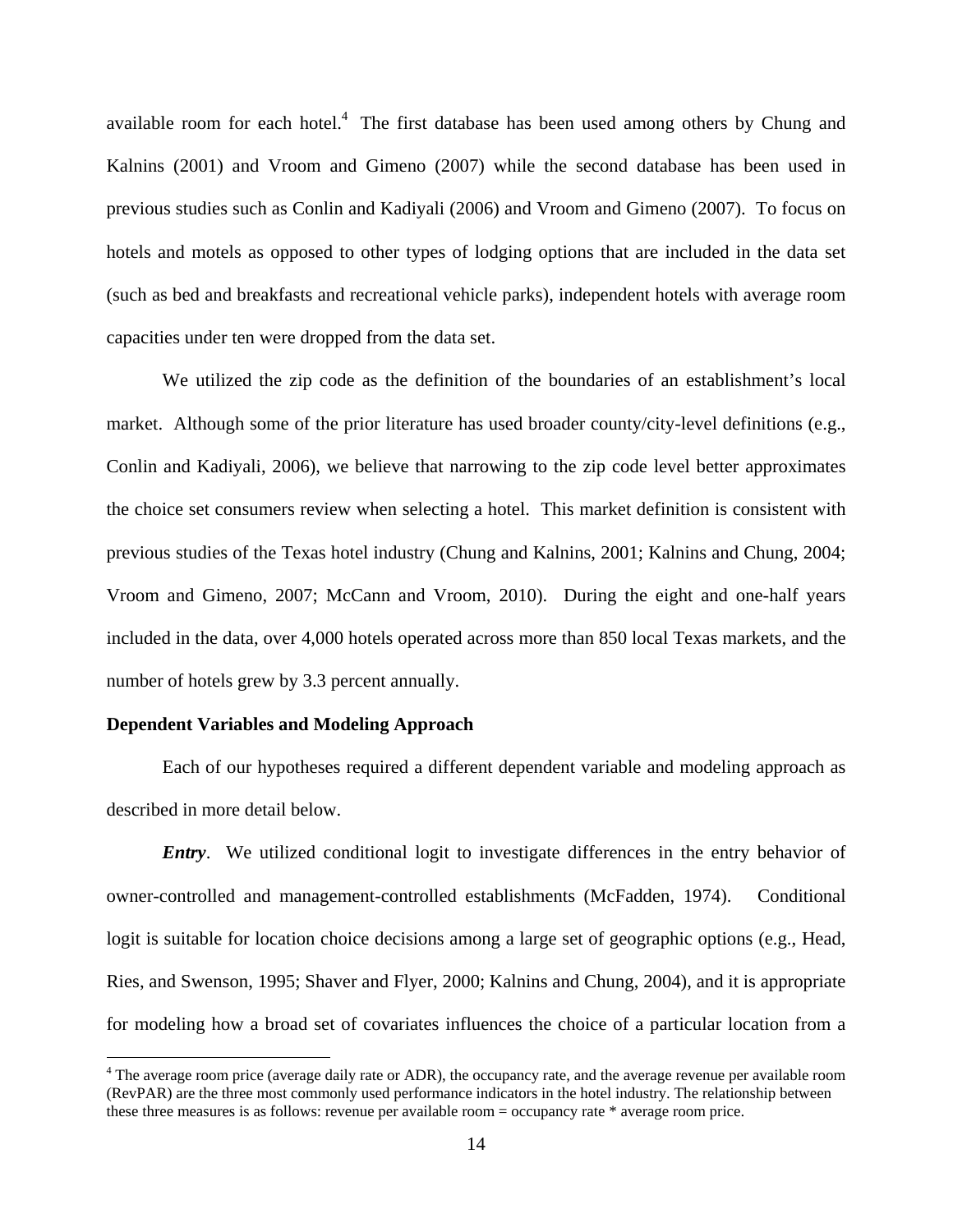number of alternatives. We derived our dependent variable of interest, entry, from a focal hotel's first appearance in the database, and we considered a variety of choice sets.

*Exit*. Our dependent variable for the exit models was a binary dependent variable coded "1" if the hotel exited during a particular quarter and "0" otherwise. To avoid potential bias that might result from censored cases, we analyzed the hazard of exit using both semiparametric and parametric survival models with time-varying covariates. To accommodate time variation in the covariates, we divided the data into quarterly spells, resulting in 105,037 establishment-quarter observations in the total sample.

*Pricing*. The dependent variable in these analyses was the logged average daily price of an individual hotel room. To control for potential unobserved sources of heterogeneity that might impact prices, we utilized hotel-level fixed effects regression to model prices. The sample includes 108,153 establishment-quarter observations.<sup>5</sup>

#### **Independent and Control Variables**

 $\overline{a}$ 

Our measure of ownership structure is a dummy variable indicating whether a hotel was owner-controlled or management-controlled. In the hotel industry, individual establishments are either independent or affiliated with a particular chain. Chain-affiliated establishments may be owned by the chain (company-owned) or by franchisees. We defined all company-owned units to be management-controlled.<sup>6</sup> To determine the ownership type of franchised and independent units, we defined a hotel to be owner-controlled if its owner's zip code as reported in the State of Texas records was the same as the zip code of the hotel. Typically owners who also manage their hotel

<sup>&</sup>lt;sup>5</sup> The exit sample is slightly smaller than the pricing sample due to deletion of observations with missing data on prior firm occupancy.

<sup>&</sup>lt;sup>6</sup> Some hotel chains (e.g., Hyatt Hotels) feature partial separation of ownership and control in that some members of the founding family maintain ownership and managerial positions. Owners also include family members with no managerial roles and outside investors. We elected to include this type of chain in the management-controlled category for two reasons. First, our theoretical development regarding owner-controlled firms concentrates on the case of full overlap between management and control. Second, these chains include professional management throughout the organization in addition to the family managers who maintain ownership positions.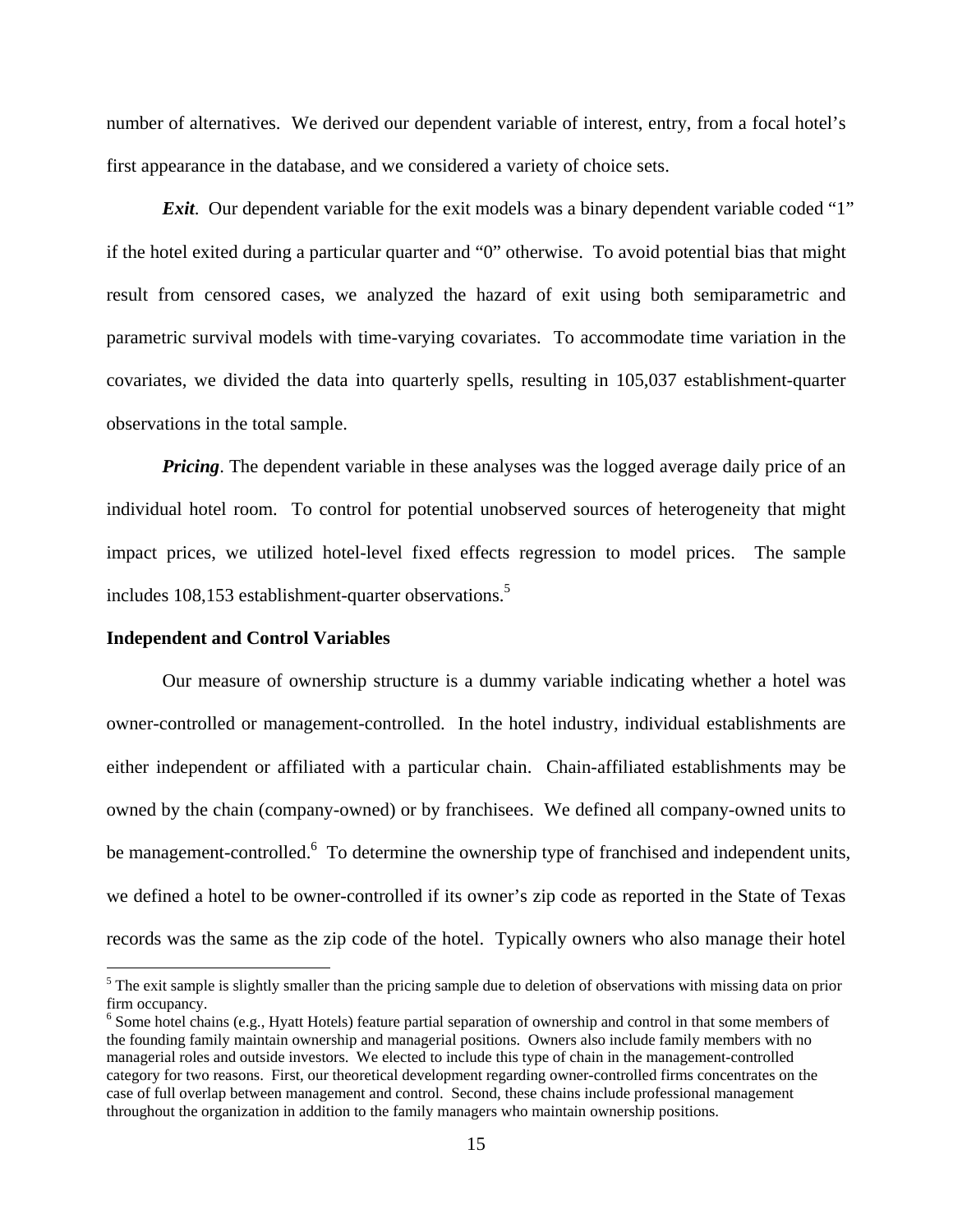live relatively close to their establishment. Living nearby (e.g., in the same zip code) allows the owner to closely monitor and supervise their property, even if they have professional staff assisting them in the management of the hotel. In contrast, close supervision would not be feasible when living farther away and would require the use of control and decision-making systems similar to those of management-controlled organizations. Of the 3,289 hotels operating at the mid-point of the data set, 1,799 (55 percent) were owner-controlled and 1,490 (45 percent) were management-controlled. We also considered an alternative definition in which we defined hotels to be owner-controlled if the hotel owner lived within the state and owned no more than a single hotel. This broader definition of owner-management resulted in 2,240 hotels (68 percent) being classified as owner-controlled.

*Entry models*. Our measure of the attractiveness of a particular market is the average occupancy rate (the percentage of occupied rooms) across all hotels in a particular zip code. Mean occupancy rates reflect the strength of local market demand conditions. When demand is high relative to supply, market occupancy, market prices, and market profitability all tend to increase, suggesting that mean occupancy is a good indicator for the economic attractiveness of the market.

To control for differences in access to resources and capabilities across owner-controlled and management-controlled establishments, we calculated the total capacity (number of rooms) owned by each owner across all of its establishments. We expect that establishments that are part of larger organizations may have access to greater financial resources and that larger organizations are more willing and able to invest in the development and transfer of managerial capabilities throughout the organization. We also controlled for other factors that may impact entry to markets, including a measure of market concentration, calculated as the sum of the squared market shares of all hotels in the zip code, and the logarithm of market capacity (the total number of rooms of all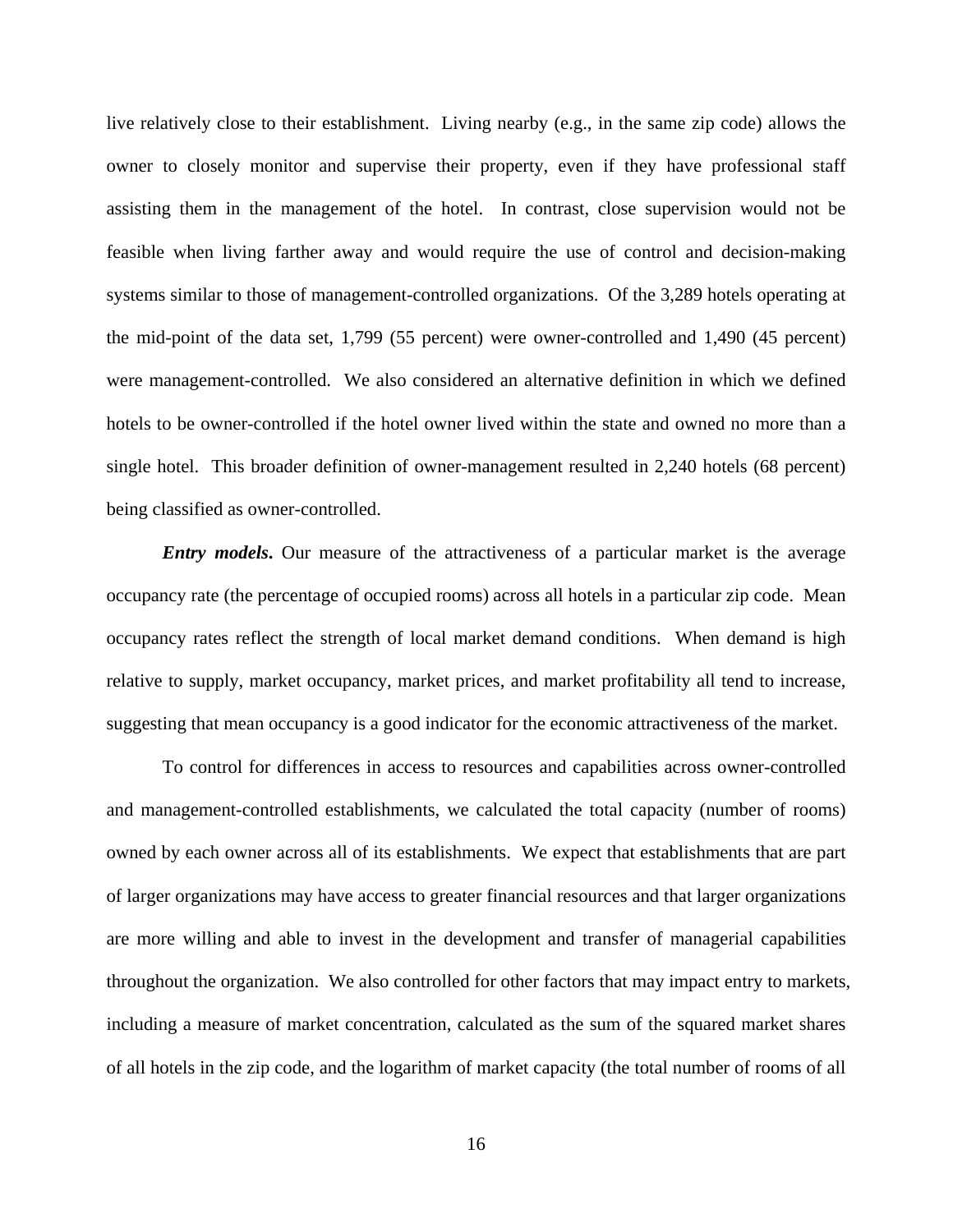hotels in the zip code) to control for variations in supply conditions. Market mean occupancy and the other time variant market-level controls were lagged four periods (one year) to reflect the fact that entry decisions are made well in advance of the actual observation of the opening of the hotel. We also controlled for whether other hotels of the same chain are located within the market because brands often avoid locating multiple hotels in the same market. We also measured the degree of multimarket contact available to the entrant in each potential market, as the multi-market literature (e.g., Gimeno, 1999) suggests that rival firms may seek out contact across multiple markets to establish mutual forbearance.<sup>7</sup>

Other market-level controls include a dummy variable indicating whether the market was in a rural location and measures of the level of economic activity within the zip code, drawn from the 2002 Zip Code Business Patterns available from the U.S. Census Bureau (number of retail and gas establishments in the zip code). We also controlled for the income level, population, and number of housing units within the zip code using data drawn from the 2000 U.S. Census. The Census measures were all log-transformed.

*Exit models*. To capture responsiveness to recent performance, our primary independent variable is the establishment's occupancy level in the prior quarter. The exit models also include the same set of control variables as the entry models, although the market-level measures were lagged one period instead of four due to the fact that exit decisions are likely made more closely in time to the observation of exit in the data set. In addition, we added firm-level controls of the segment in which the hotels operated to capture any differences in exit behavior across hotels of different size and quality. We utilized the Smith Travel Research (STR) Chain Scales to classify

 $\overline{a}$ 

<sup>&</sup>lt;sup>7</sup> We also considered the inclusion of a measure of distance to the owner's headquarters as owners may prefer to locate new establishments closer to headquarters to facilitate monitoring (Kalnins and Lafontaine, 2004). We elected not to include this measure in the reported results because of the preponderance of single-owner entries in our data for whom distance to headquarters for the first hotel is not a meaningful measure. In unreported models, however, the variable had the expected negative significant effect and our substantive results did not change.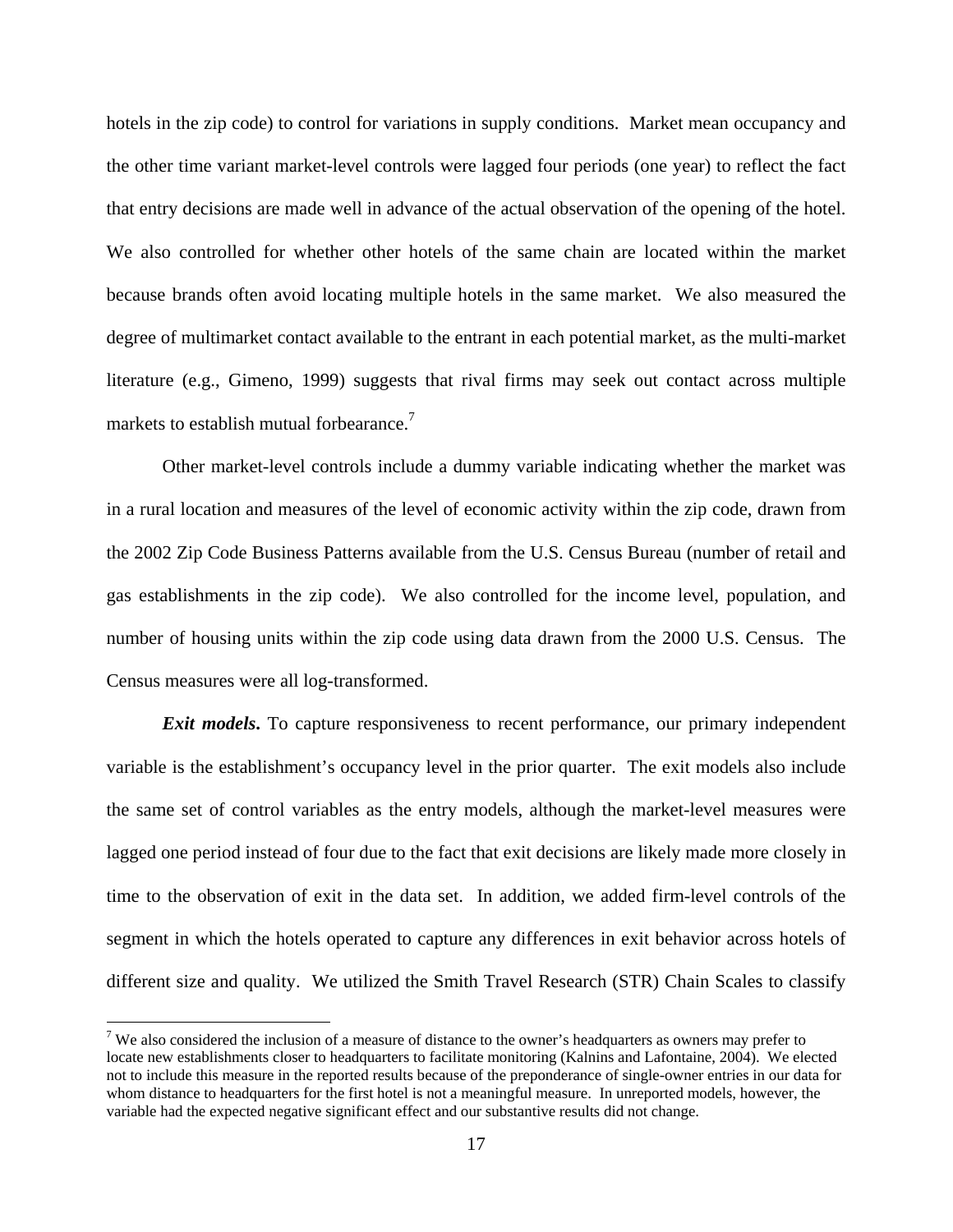hotels into four segments (Economy, Midscale, Upscale, and Luxury). Independent hotels (not chain-affiliated) were classified into these segments based on their average room price over the life of the data set.

*Pricing models***.** In addition to hotel-level fixed establishment effects that control for unobserved sources of heterogeneity, these regressions included fixed segment and period effects. Market-level controls included market capacity and concentration as described above. These measures were lagged one period as was the measure of market occupancy. We also included controls for whether the hotel was a franchised or company-owned unit (with independent being the excluded category). $8$ 

#### **RESULTS**

We begin with some descriptive statistics comparing management-controlled and ownercontrolled establishments. In general, Table 1 indicates that the management-controlled hotels tend to be larger, and they also exhibit higher occupancy levels, prices, and quality levels. Their owners tend to own a number of additional hotels as well; on average, a management-controlled establishment shares common ownership with 15 other establishments. Finally, they exhibit a mix of ownership forms, including company-owned, franchised, and independent units. The ownercontrolled establishments are a mix of both franchised and independent units, and the average number of establishments owned is slightly larger than one. At the market level, managementcontrolled units tend to be located in stronger markets; their markets have higher capacity, occupancy, prices, and quality levels, but slightly lower concentration. The average population, income, and number of competing establishments are also higher.

------------------------- Insert Table 1 about here-----------------------------

 $\overline{a}$ 

 $8$  We excluded any time-invariant measures from the fixed effects regressions because these time-invariant effects are captured by the fixed establishment effects. Segment and franchise / company-owned controls are included because some hotels switch segments and ownership structure over the course of the data set.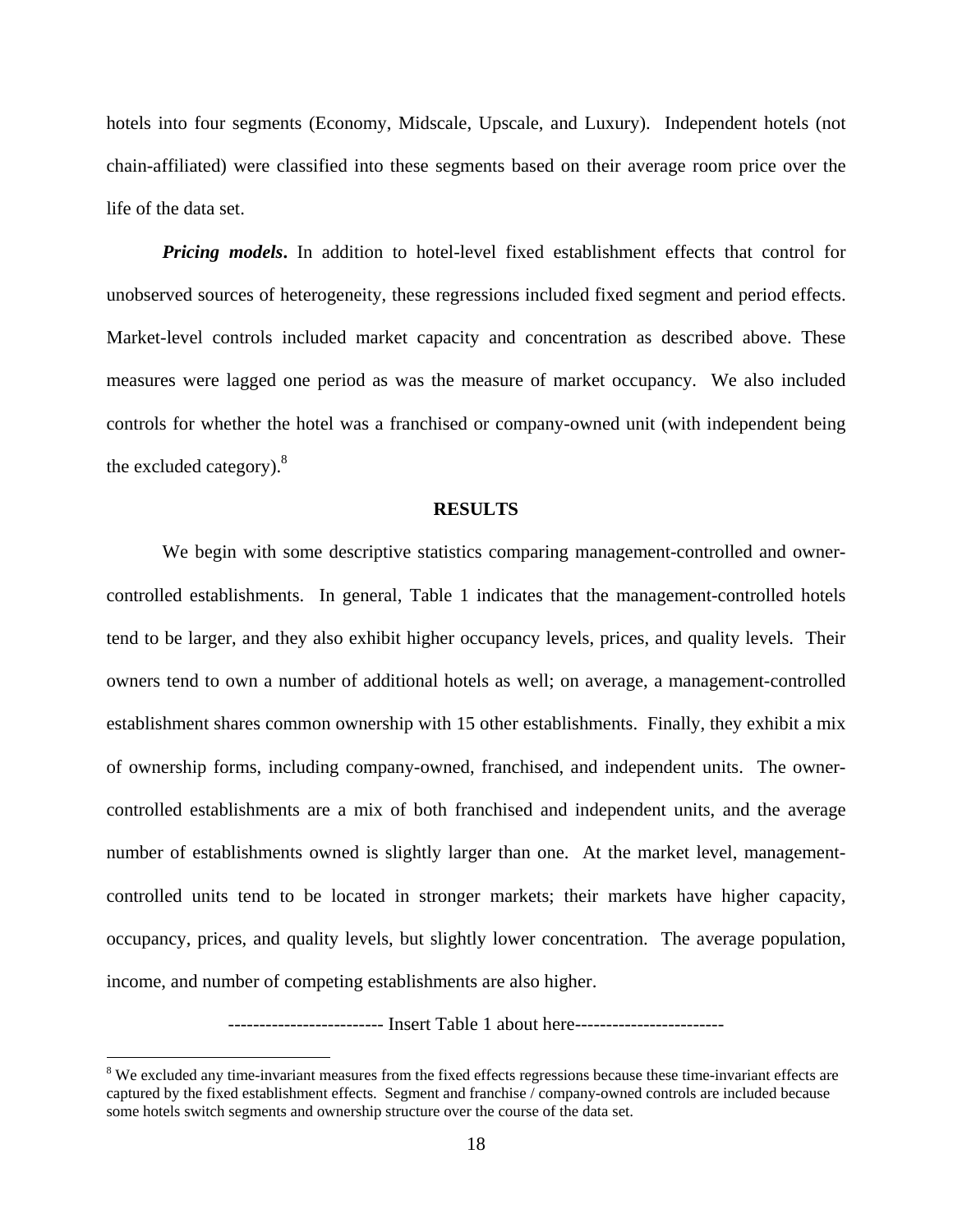We next review some descriptive statistics related to our choice of mean market occupancy and prior firm occupancy as measures of economic attractiveness. First, we compared prices and entry activity across markets above and below the median market occupancy level. The average daily price of a hotel room in more attractive markets (\$59.25) is over 19 percent higher than the average price in less attractive markets (\$49.52), and attractive markets draw nearly twice as many entrants (685 vs. 396). These descriptive statistics support mean market occupancy as an indicator of market attractiveness, and the results are consistent with our expectations of the direct effects of this measure. Second, a comparison of average prior firm occupancy rates for firms who exited (40.05%) versus those who survived (54.4%) also supports the choice of firm occupancy for the exit regressions.

#### **Entry**

 Table 2 presents the results of the conditional logit entry analyses. We provide the results from choice sets of the nearest 250 and 200 markets; the results, however, are robust to a variety of choice sets, including ones as small as the nearest ten markets and on choice sets based on a variety of radial distances (10, 20, and 50 miles). We also confirmed that a Hausman test fails to reject the conditional logit model's assumption of Independence of Irrelevant Alternatives (p=0.19). The positive coefficient on *Market Occupancy* in Model 1 supports Hypothesis 1, the baseline prediction that entry behaviors are influenced by signals of market attractiveness. Firms are more likely to enter markets with higher levels of occupancy. Specifically, the coefficient of 0.020 indicates that a one percentage point increase in market occupancy is associated with a two percent increase in the odds that a market will be chosen for entry.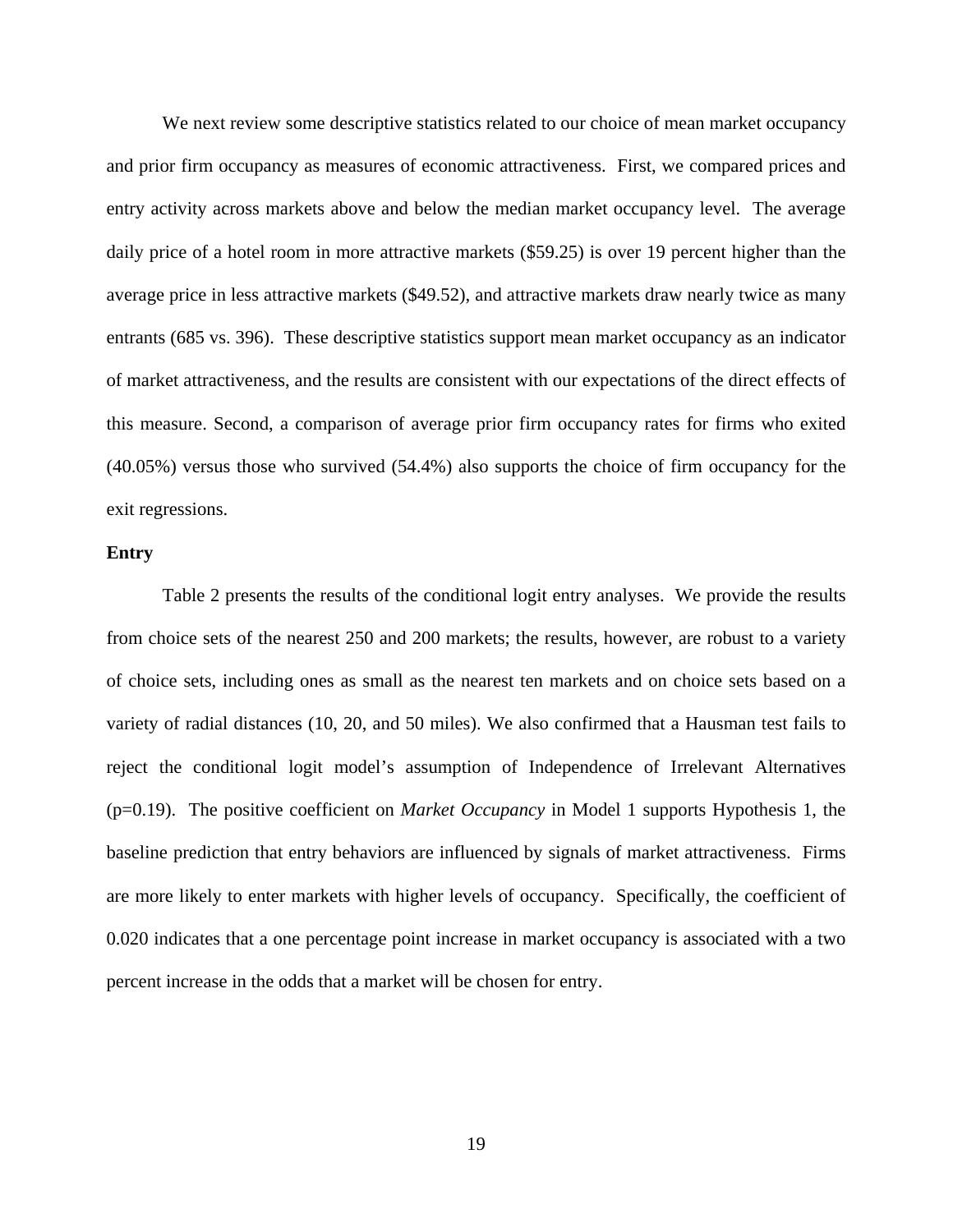We now turn to the potential moderating influence of ownership structure. Model 2 introduces the interaction of *Owner-Controlled \* Market Occupancy*. 9 The negative interaction effect supports Hypothesis 1b and its prediction that the positive relationship between market occupancy and probability of entry would be weaker for owner-controlled firms, and does not support Hypothesis 1a. Panel A of Figure 2 presents this result graphically, showing that increases in market occupancy levels have a more positive relationship to log odds of entry for management-controlled firms. To ensure that this relationship was not merely proxying for a difference in the relationship across firms of different resource levels, Model 3 introduces an interaction with the owner capacity variable. The coefficient on this variable is positive, but not significant. While the *Owner-Controlled \* Market Occupancy* interaction is slightly reduced, it remains negative and significant. The results are quite similar in Models  $4 - 6$ , which are based on the smaller choice set. Overall, the models support a conclusion that the relationship between entry behaviors and market attractiveness is weaker for owner-controlled firms.

These results were robust to a number of alternative specifications, including our alternative definition of owner-manager. We also investigated different lags of market occupancy, including an average going back an additional year. In addition, we examined models that defined markets based on segments within zip codes. In these models, we replaced the market occupancy, concentration, and capacity measures (aggregated at the zip code level) with measures aggregated at the segment level of the entrant (Economy, Midscale, Upscale, or Luxury) within each zip code. The substantive results of the analysis were robust to all of these alternative specifications and provided broad support for Hypothesis 1b. Overall, the relationship between market attractiveness and entry is stronger for management-controlled firms.

 $\overline{a}$ 

<sup>&</sup>lt;sup>9</sup> We do not include the main effect of Owner-Controlled in the specification. The effect is inestimable in the conditional logit model because the variable does not vary within choices.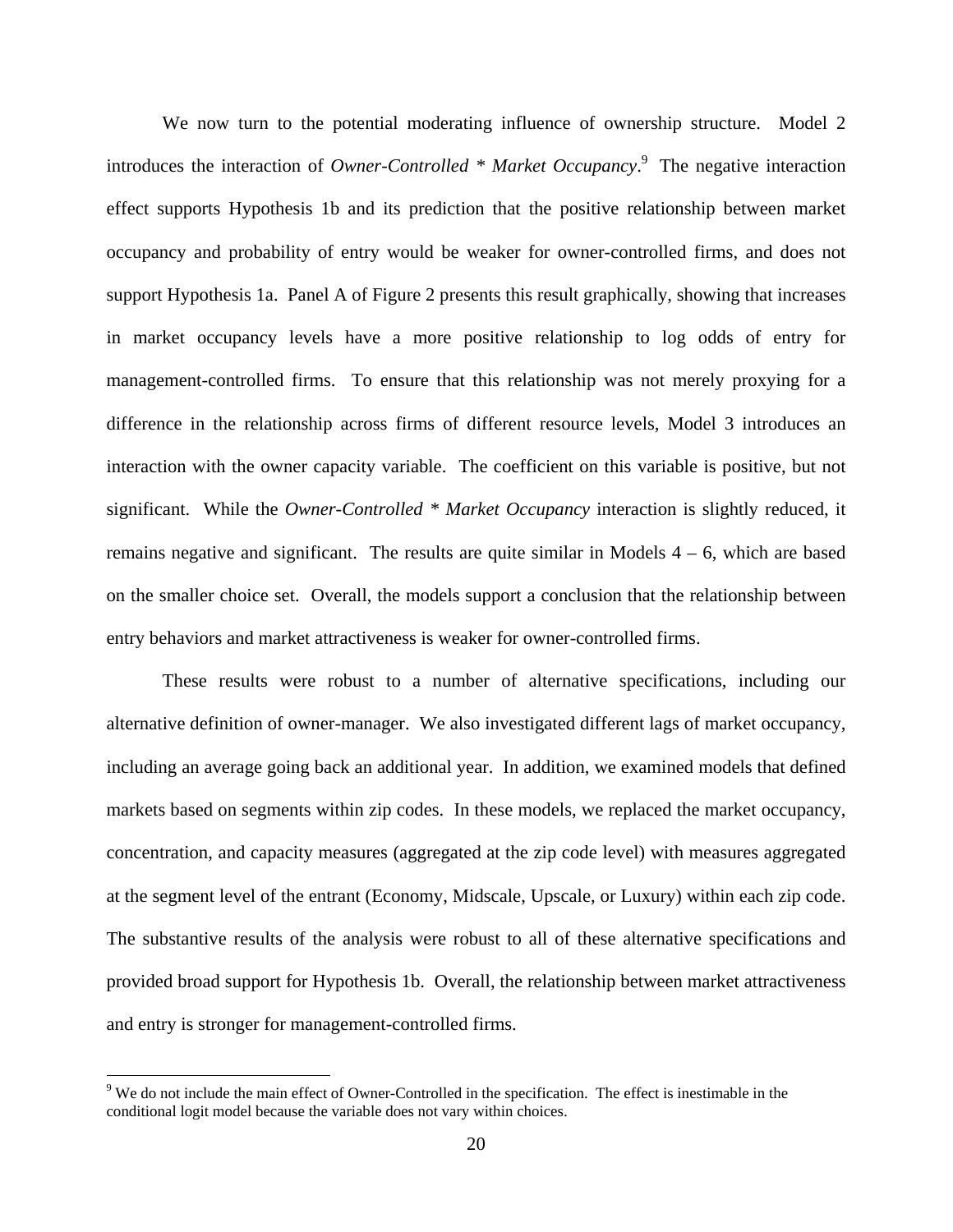-------------------------- Insert Table 2 about here------------------------------------------------------ Insert Figure 2 about here--------------------------

**Exit** 

 $\overline{a}$ 

 Table 3 provides the results of our exit analyses, which include both Cox proportional hazards (semiparametric) and Weibull (parametric) survival models. Because we have multiple observations per zip code, the models utilized robust standard errors, clustered to adjust for intrazip correlation. The negative coefficient on *Prior Unit Occupancy* in Model 7 supports our baseline prediction (Hypothesis 2) that the hazard of exit decreases at higher levels of establishment occupancy. The coefficient of -0.062 indicates that a one percentage point increase in firm occupancy is associated with a six percent decrease in the hazard of exit.<sup>10</sup> The effect is quite similar in the Weibull model results (Model 10).

Models 8 and 11 add the interaction of *Owner-Controlled \* Prior Unit Occupancy*. The significant positive interactions imply that the negative main effect of prior unit occupancy is weaker (less negative) for owner-controlled establishments, supporting Hypothesis 2b and not Hypothesis 2a. The difference in the relationships between prior unit occupancy and likelihood of exit is shown in Panel B of Figure 2. While both types of firms are more likely to exit as unit occupancy decreases, this relationship is weaker for the owner-controlled establishments. The result is unchanged even controlling for the interaction with the resource level of the owner (total capacity) as shown in Models 9 and 12.

Our exit results were robust to our alternative definition of owner-manager and to a variety of alternative specifications. We examined binary logit, random effects logit, and complementary log-log models of the exit decision, all of which produced similar results. The results were also

<sup>&</sup>lt;sup>10</sup> The baseline hazard is multiplicatively increased by  $exp(-0.062)$  or 0.94, which represents an approximate six percent decrease.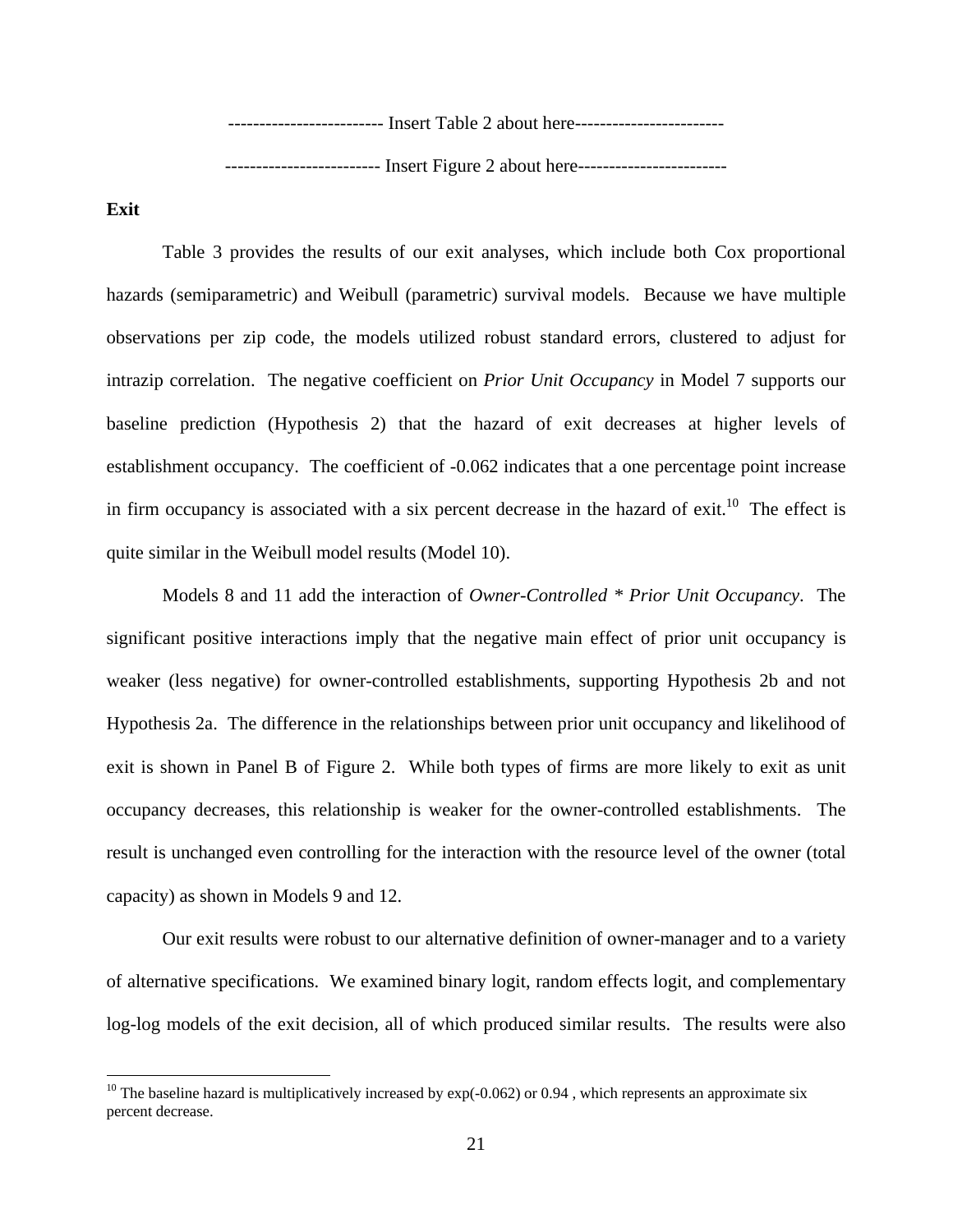similar using a measure of average firm occupancy over the prior four quarters as well as using a market occupancy measure (average occupancy level in the zip code) rather than a firm-level measure.

------------------------- Insert Tables 3 and 4 about here------------------------

#### **Pricing**

 Table 4 presents the results of our analysis for the pricing behavior of hotels using a fixed effects regression specification with robust standard errors, clustered to adjust for intrafirm correlation. Results of a Hausman test indicated that the fixed effects specification was preferred to a random effects specification, although the substantive results were unchanged across the specifications. The positive coefficient on *Market Occupancy* in Model 13 indicates that hotels in markets with higher prior quarter occupancy levels have higher prices as predicted by Hypothesis 3. The coefficient of 0.0021 in Model 13 indicates that a one standard deviation increase in *Market Occupancy* (11.41 percentage points) is associated with prices that are 2.39% higher. The significant negative coefficient of -0.0007 on the interaction of *Owner-Controlled \* Market Occupancy* in Model 14 indicates that the positive main effect is weaker for owner-controlled establishments, consistent with the prediction of Hypothesis 3b. The Model 14 results indicate that the prices of management-controlled firms are 2.89% higher when market occupancy levels increase one standard deviation while the prices of owner-controlled firms are 2.07% higher. This difference of 0.82% has a meaningful economic impact. For the average hotel in our data set with a capacity of 91 rooms and an occupancy level of 55 percent, increasing price 0.82% above its average level translates into an annual revenue increase of just under \$10,000. While both ownercontrolled and management-controlled establishments price higher when demand conditions are more favorable, this relationship is stronger for the management-controlled establishments. These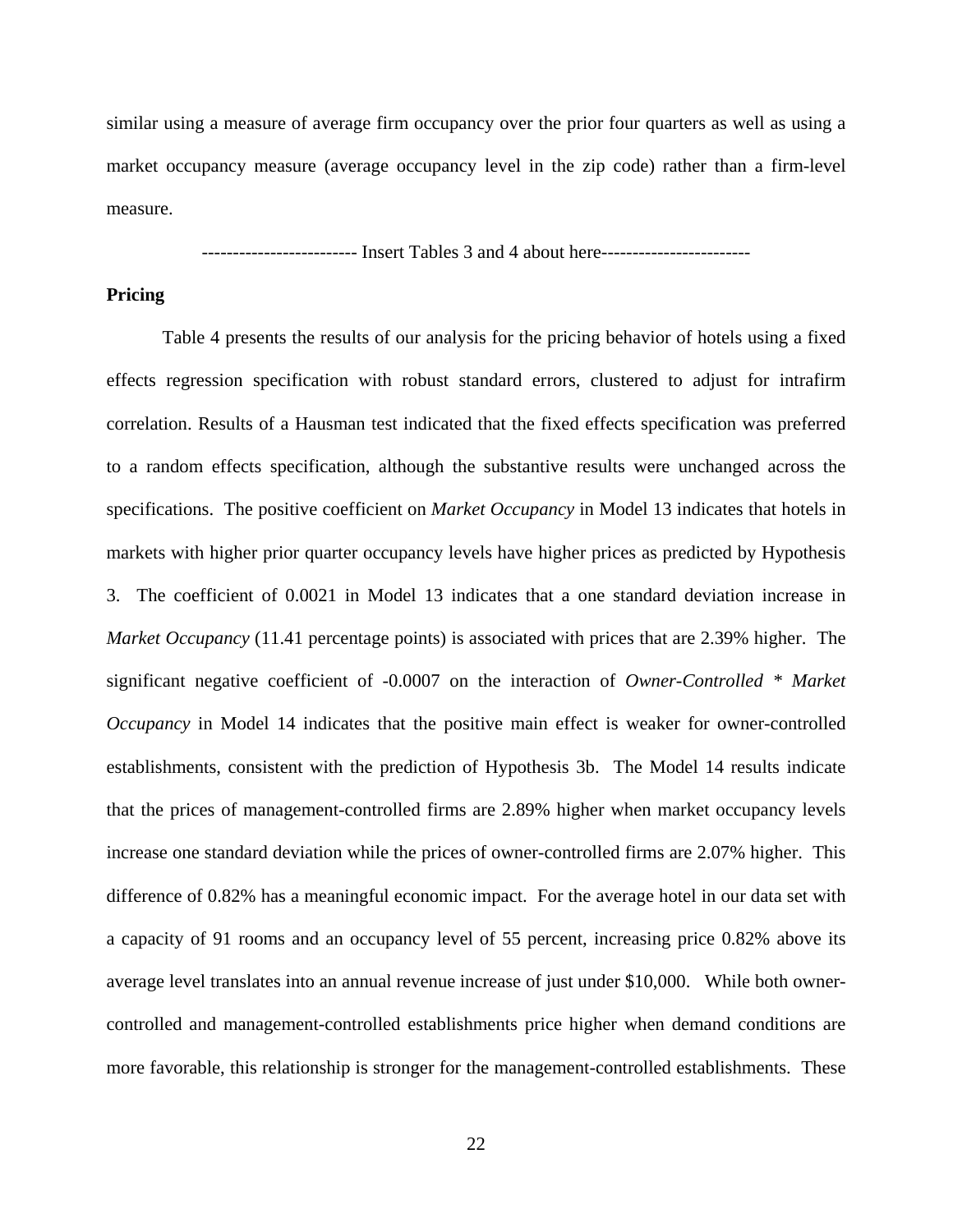results were robust to the alternative definition of owner-manager as well as to the use of segmentbased market measures.

#### **DISCUSSION**

A wealth of research has investigated the link between ownership structure and corporate behaviors as well as the link between ownership structure and performance generally (e.g., Thomsen and Pedersen, 2000; Durand and Vargas, 2003; also see Dalton, Daily, Certo, and Roengpitya, 2003 for a summary and meta-analysis). As a complement to these literature streams, we set out with the purpose of testing whether and how the ownership structure of the firm affects competitive behaviors. Specifically, we investigated whether the relationship of entry, exit, and pricing behaviors to market conditions differed across owner-controlled and managementcontrolled firms. We reviewed theoretical arguments supporting the potential moderating influence of ownership structure while noting the *ex ante* indeterminacy in the direction of the moderating influence. Recent agency theory work led to a prediction that the relationships would be weaker for management-controlled firms because of the incentive conflict between profitseeking owners and utility-seeking managers. In contrast, insights drawn from several early agency scholars and from work examining the motives of entrepreneurs and family business predicted that the baseline relationships could be weaker for owner-controlled firms who use their businesses to pursue both economic and non-economic returns. Our empirical analyses indicated that the entry, exit, and pricing decisions of owner-controlled establishments are less responsive to economic conditions relative to the decisions of management-controlled establishments.

Our aim in this paper was not to gather evidence to conclude that one of these perspectives was "more correct" than the other. Moreover, we do not interpret our results to be in conflict with predictions based on principal-agent problems. Our perspective is that both types of distortions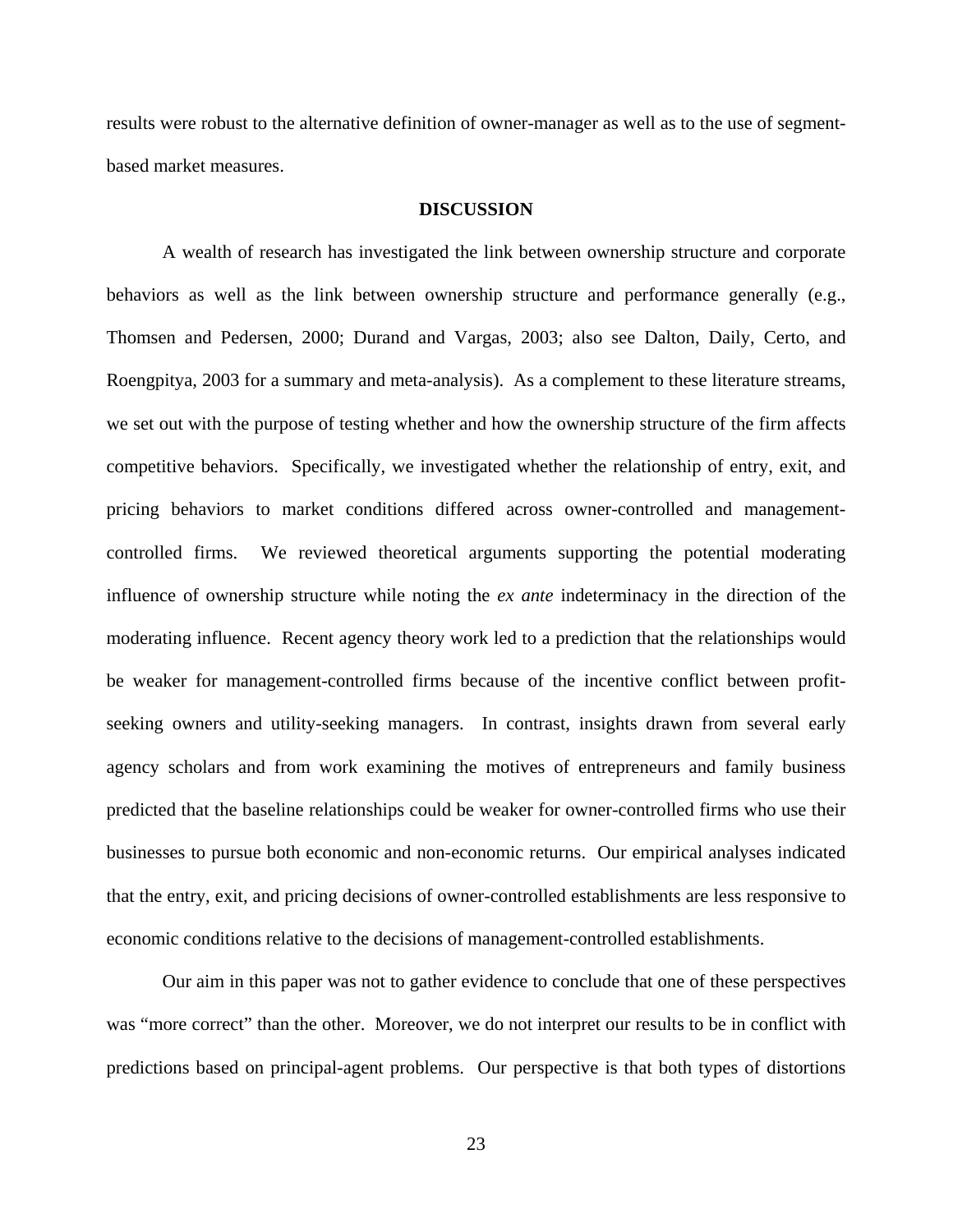away from the ideal of profit maximization likely play a role in firms. In our context, however, the distortion in owner-controlled firms appears to outweigh the distortion in managementcontrolled firms.

The stronger owner-managed distortion may be associated with unique aspects of our empirical context. The availability of franchising, the limiting of competition to local areas, the relatively low requirements for specialized skills, and the critical importance of location (relative to individual skills) in the hotel industry may all combine to create an environment more conducive to owner-managers who are less profit-focused. More generally, we believe that more munificent environments, industries that are more likely to offer non-pecuniary returns, and industries with low entry barriers might result in a higher level of owner-managed firms that place less emphasis on maximizing profits.

For management-controlled firms, we have assumed that firm owners are interested in profit maximization. This assumption flowed from the fact that diffuse, external owners have no ability to extract utility directly from the operations of the firm. The only source of utility available to them is the stream of monetary rewards flowing from the firm. Whether firm behavior actually reflects this owner goal will likely relate to whether opportunities exist for managers to appropriate value and how agency issues are controlled. We note that a variety of mechanisms are available to reduce agency conflicts, and the growth and prominence of literature concerned with agency problems has led firms to increase their efforts to address these problems. First, Fama and Jensen (1983: 331) note that decision making control can be separated from the locus of utility benefits by separating decision management (initiation and implementation) and control (ratification and monitoring). In the case of hierarchical organization, decision making rights can be assigned to managers other than those who would directly gain from particular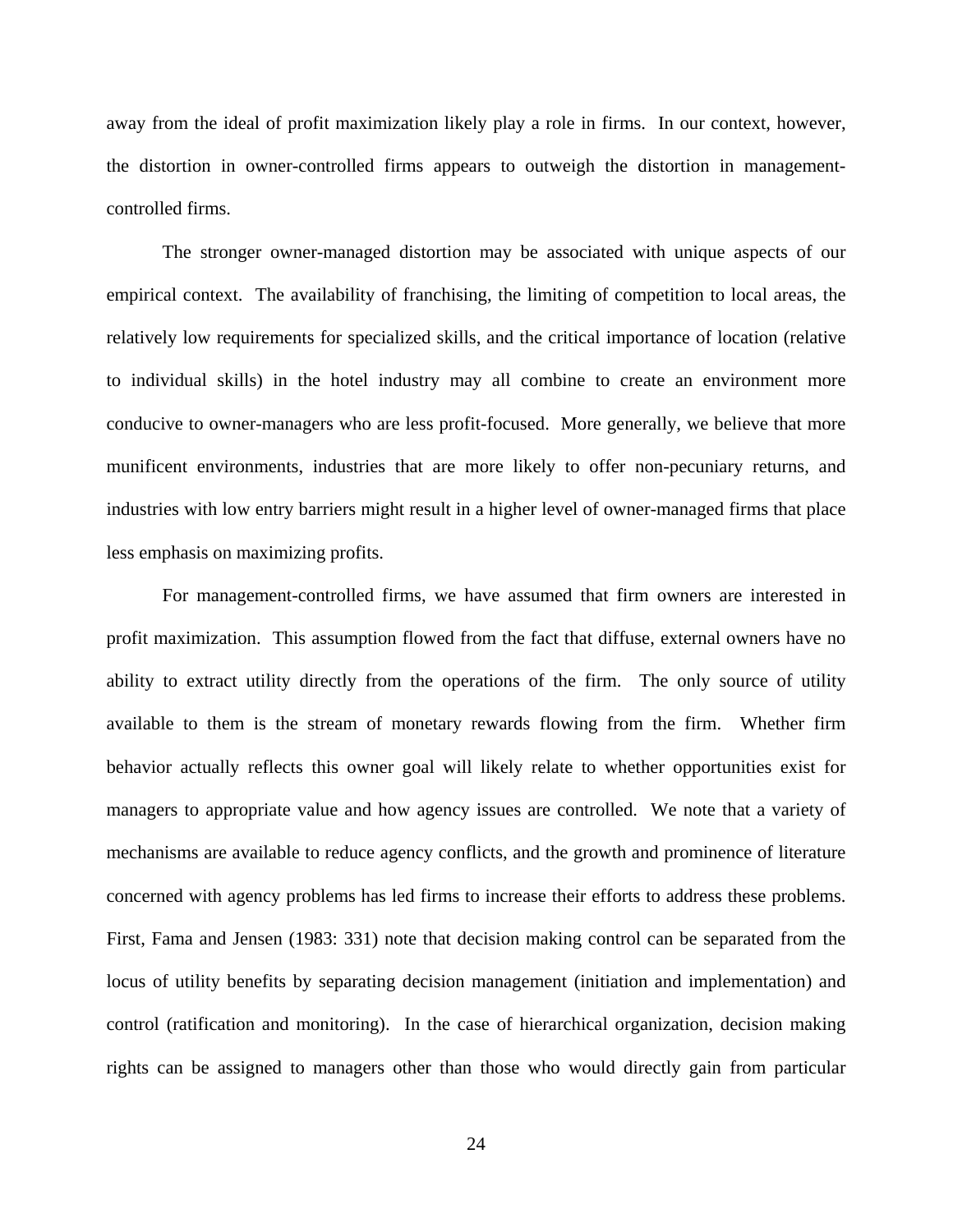decisions. For example, if local managers of a geographically diverse organization potentially gain non-pecuniary benefits from certain decisions made at the local level, those decision rights can be assigned to regional or corporate level managers who do not benefit from the local nonpecuniary benefits. Second, incentive pay, use of which is becoming more widespread (Byrd, Parrino and Pritsch, 1998; World at Work, 2008), can be used to align the goals of managers toward profit maximization. Firms who use lower levels of incentive pay can compensate with other agency controls, such as higher monitoring (Beatty and Zajac, 1994). Third, a host of other non-monetary incentives exist that encourage profit-seeking behavior on the part of managers such as the desire to avoid punishment, the quest to advance in intra-company "promotion tournaments" (Lazear and Rosen, 1981), and the need to establish a good reputation in the managerial labor market (Gibbons and Murphy, 1992). To the extent that effective measures are in place to align interests of owners and managers, management-controlled firms are more likely to portray a strong relationship between market conditions and their competitive behavior, compared to ownercontrolled firms.

We invite more research into the relative strength of these distortions away from profit maximizing behavior in other empirical contexts. As a first step, our research indicates that ownership structure is an important source of firm heterogeneity that contributes to differences in competitive behavior. Our comparison of owner-controlled to management-controlled firms is particularly important given the significant role played by firms in which ownership and control are unlikely to be fully separated. The U.S. Census Bureau estimates that there are over 22 million private businesses in the U.S., accounting for 40 to 60 percent of GDP (Scott Morton and Podolny, 2002). Moskowitz and Vissing-Jorgenson (2002) estimate that individuals' investments in private business equal \$5.7 trillion, only slightly trailing investments in public equity of \$7.3 trillion.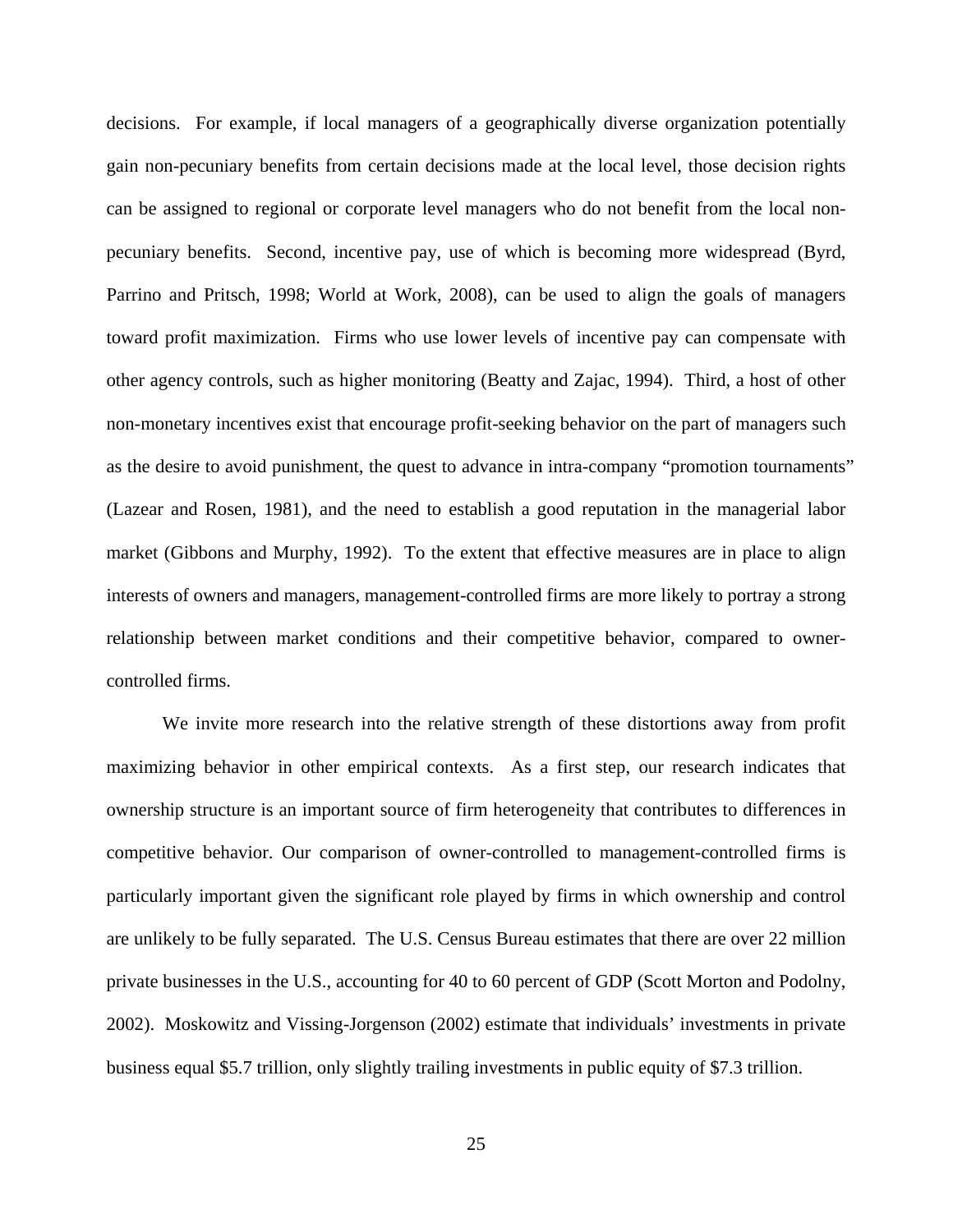Our work shows that agency theory offers a potentially fruitful addition to the study of competitive behavior. While this study will obviously not resolve the debate about the explanatory power and suitable boundaries of agency theory, our results do suggest that concepts drawn from agency theory are useful tools in the investigation of competitive actions. A promising extension of our work would be to examine how other concepts drawn from agency theory, such as incentive pay, board structure, and the like, might also be integrated into the competitive strategy literature.<sup>11</sup>

Finally, our research suggests that it might be useful to consider how investigating distortions away from profit maximization might advance our understanding of firms' competitive behaviors. Whether firms maximize profits in reality has been the subject of recurring debate, and scholars have offered a variety of objections to the profit maximization assumption. These objections have highlighted ability limitations (e.g., Simon, 1947), organizational obstacles (e.g., Cyert and March, 1963), agency issues (e.g., Jensen and Meckling, 1976), and alternative nonmonetary objectives (e.g., Machlup, 1967) among other reasons why firms may not engage in profit maximizing behaviors. Although the profit maximization assumption has been attacked from a number of directions, it has also been prominently defended, most notably by Friedman (1953) who offered one of the more well-known defenses of the profit-maximization assumption. He argued that firms that did not engage in profit-maximizing behaviors would eventually be selected out of the environment and suggested that this justified the assumption of firms' behaving *as if* they were seeking rationally to maximize expected returns. Alchian (1950) similarly argued

 $\overline{a}$ 

 $<sup>11</sup>$  A stream of research in economics referred to as strategic delegation theory touches upon some of these issues. For</sup> example, Vickers (1985) argued that managers given an incentive to profit maximize might actually end up generating lower profits than managers without this incentive. See Fershtman and Judd (1987) and Sklivas (1987) for a formal treatment of strategic delegation using game theoretic models.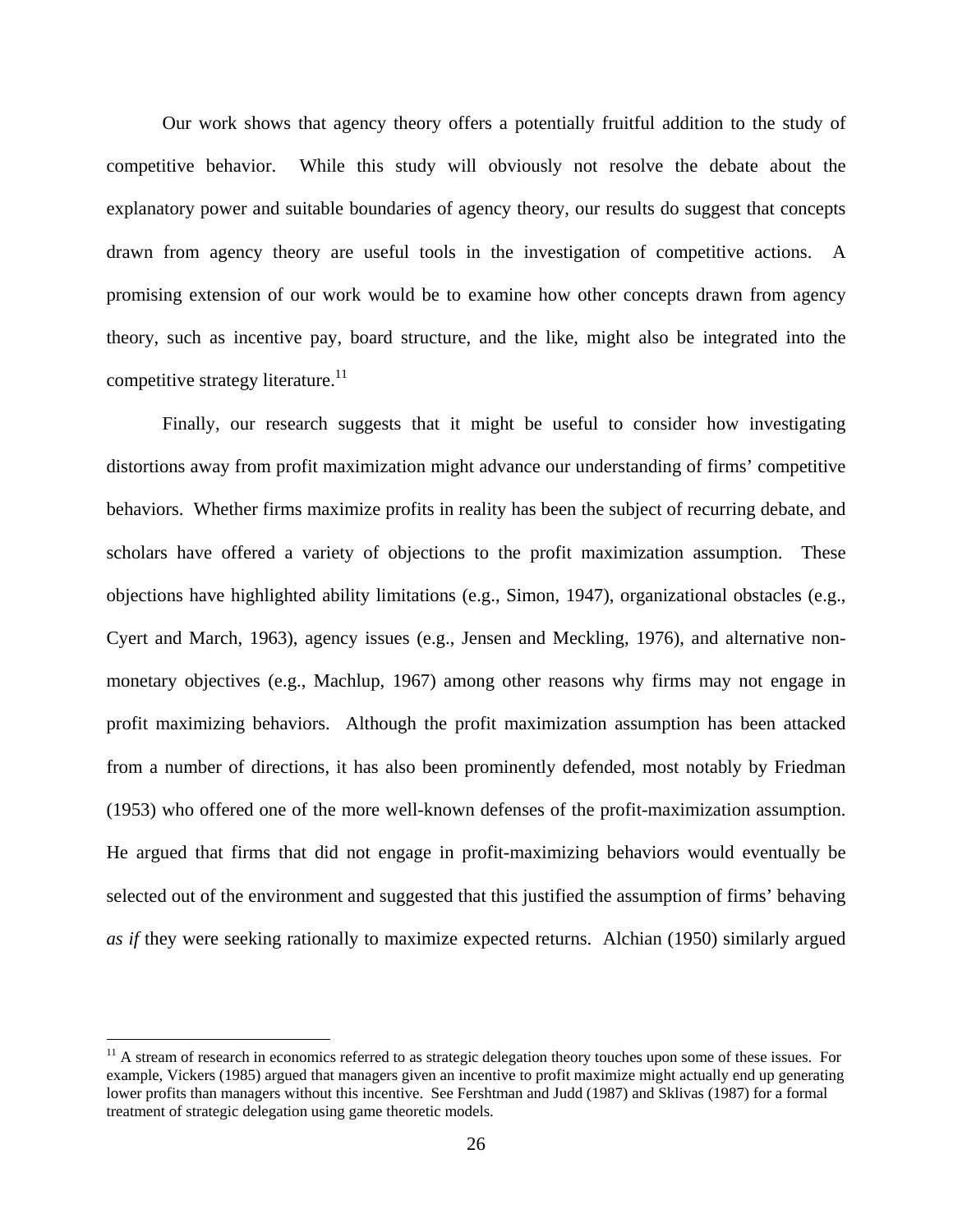that profit maximization is not a result of firm decisions but rather a result of an evolutionary process being conducted at an industry-wide level.

While the above literature has debated whether firms *in general* reach the theoretical ideal of profit maximization, our purpose is to suggest that there is value in considering that different types of firms more closely approach this theoretical ideal than do other firms. Furthermore, the extent to which firms approach the ideal will have predictable effects on the competitive behaviors they adopt. We believe that investigating the effects of varying objectives on competitive actions offers a promising area of future research because the competitive strategy literature from both the industrial organization perspective (e.g., Porter, 1980) and the competitive dynamics approach (e.g., Smith, Ferrier, and Ndofor, 2001) has largely adopted the profit maximization assumption despite the voluminous debate that has featured serious objections to this assumption. Overall, the strategy literature in general might find it useful to more fully investigate variance in objectives to further the quest to understand performance heterogeneity across firms.

Our findings provide some interesting links to other literature streams. A recent series of papers (Lubatkin, Schulze, Ling, and Dino, 2005; Schulze et al., 2001; Schulze, Lubatkin, and Dino, 2002) have questioned how well family firms approximate the theoretical profit-maximizing entity devoid of agency problems. Family firms typically feature *partial* separation of ownership and control; while a number of the family owners are actively involved in management of the firm, other family members are passive owners who take no part in management. This stream of research has argued that this partial separation results in agency problems that may lead to managerial behaviors inconsistent with profit-maximization objectives. Investigating how this partial separation of ownership and control affects the competitive behaviors of family firms is an interesting area for future research.

27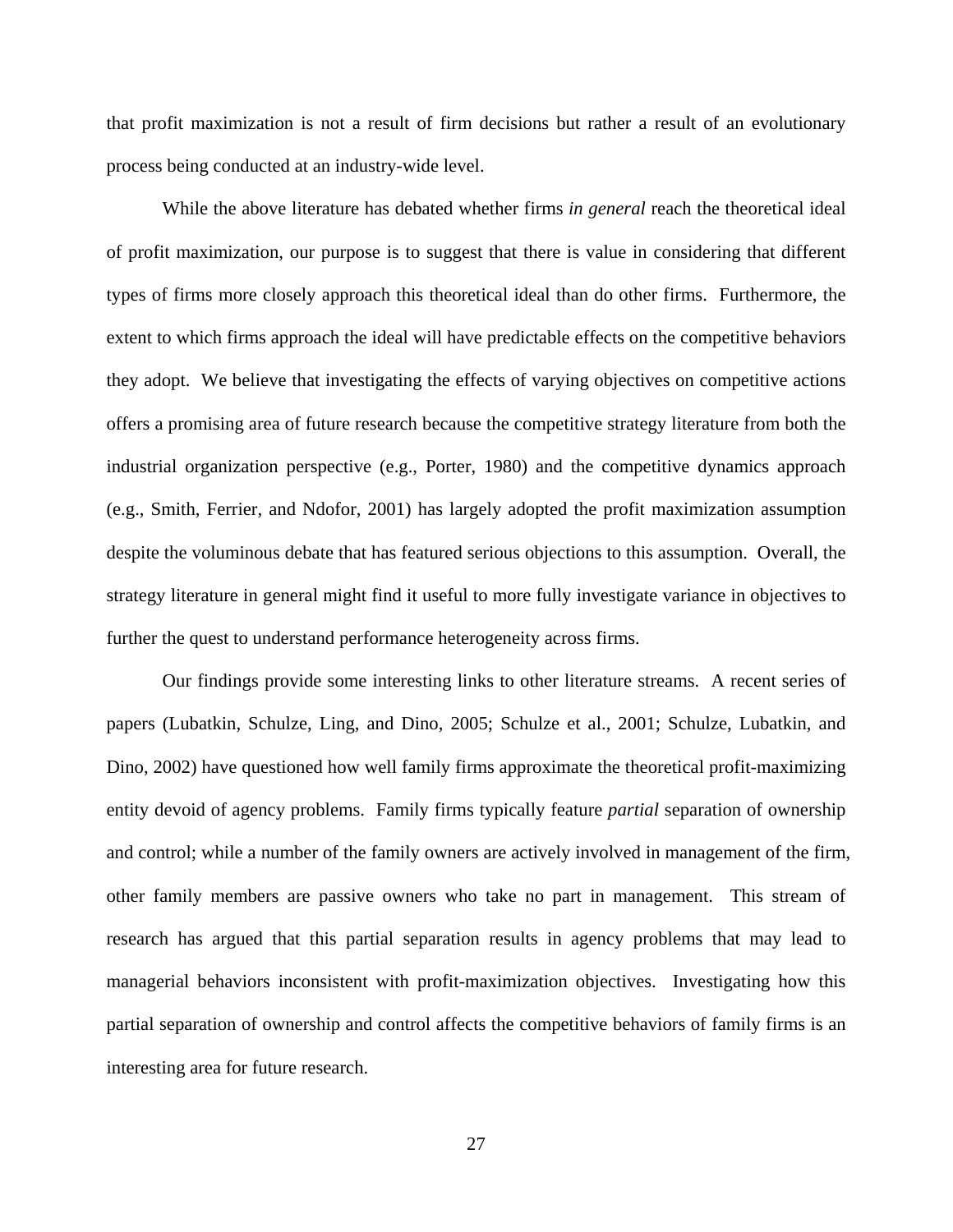Our findings also relate to research in the competitive dynamics literature. This research stream investigates competitive interactions among firms and posits three implicit drivers of competitive action or response – a firm's awareness of a competitive relationship and/or competitors' initiatives, its motivation or incentive to act or respond, and its capability to act or respond (Chen, 1996; Chen, Su, and Tsai, 2007; Smith, Ferrier, and Ndofor, 2001). Our work relates strongly to the motivation driver with our argument that ownership structure influences the incentives of firm decision makers. A promising extension of this work would be to more fully integrate it with the competitive dynamics literature to examine whether ownership structure affects other factors studied closely in this research stream such as the propensity to initiate and/or respond to competitive actions and the speed at which moves are made.

 Although our focus in this paper has been on the comparison of competitive behaviors of owner-controlled and management-controlled firms, an interesting extension of this work would be to examine how the presence of owner-controlled establishments affects the competitive behaviors of management-controlled establishments. Are owner-controlled firms seen as weaker competitors because of their lack of profit-seeking behavior such that management-controlled firms might seek them out as easy prey? How might the lower responsiveness of owner-manager prices to market conditions affect the pricing strategies of management-controlled firms? These are just a few of the questions that might extend this work to provide a richer view of the impact of owner-controlled firms on the nature of competition within a particular industry or market.

#### **Alternative Explanations**

We now consider potential alternative explanations for our findings. First, one might argue that a key difference between owner-controlled and management-controlled firms is their access to resources and capabilities, and this difference might explain the variance in their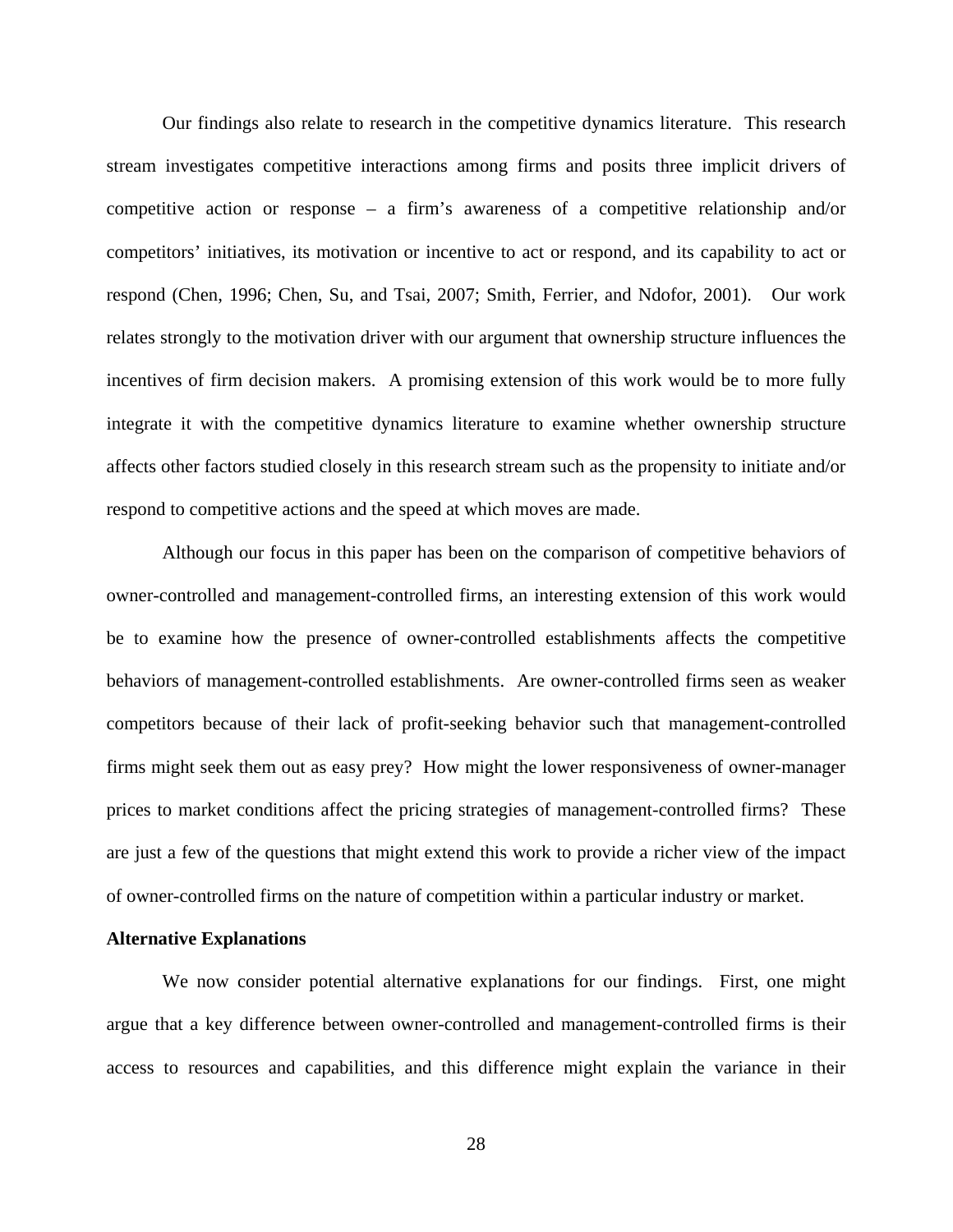behaviors. We do note that all of our results included a control to proxy for the resources and capabilities available to the firm. Obviously, this control is an imperfect proxy and while our data do not allow us to entirely rule out this alternative explanation, we do not believe that heterogeneity in access to financial resources or managerial capabilities accounts for the differences we observe in competitive behaviors for several reasons. We first consider financial resources. If more economically attractive markets are more expensive to enter and managementcontrolled firms have better access to financial resources, this could also explain the relationship we observe; however, the data do not appear to support this alternative. First, as one rough measure of the cost of entry into different markets, we examined entry patterns into rural and metropolitan markets. If resource differences constrain the entry ability of owner-controlled firms, we would expect to see much lower rates of owner-manager entry into metropolitan markets relative to the entry rates of management-controlled firms into these markets. We found that 86.6 percent of the management-controlled entries were into metropolitan markets while 81.7 percent of the owner-manager entries were into metropolitan markets. While owner-managers do enter more costly metropolitan markets at lower rates, they still enter at very high rates and the difference between the two types of firms is not particularly large. Second, and more importantly, financial resource differences would not provide an alternative explanation for the exit and pricing findings. In particular, if owner-managers are more resource-constrained, we would expect to see their exit decisions be more responsive to the recent performance, not less responsive as we observed.

 We also consider differences in managerial capabilities. A concern may be that we observe weaker responsiveness to economic conditions from owner-controlled establishments because they are not sophisticated or knowledgeable enough to understand the correct response.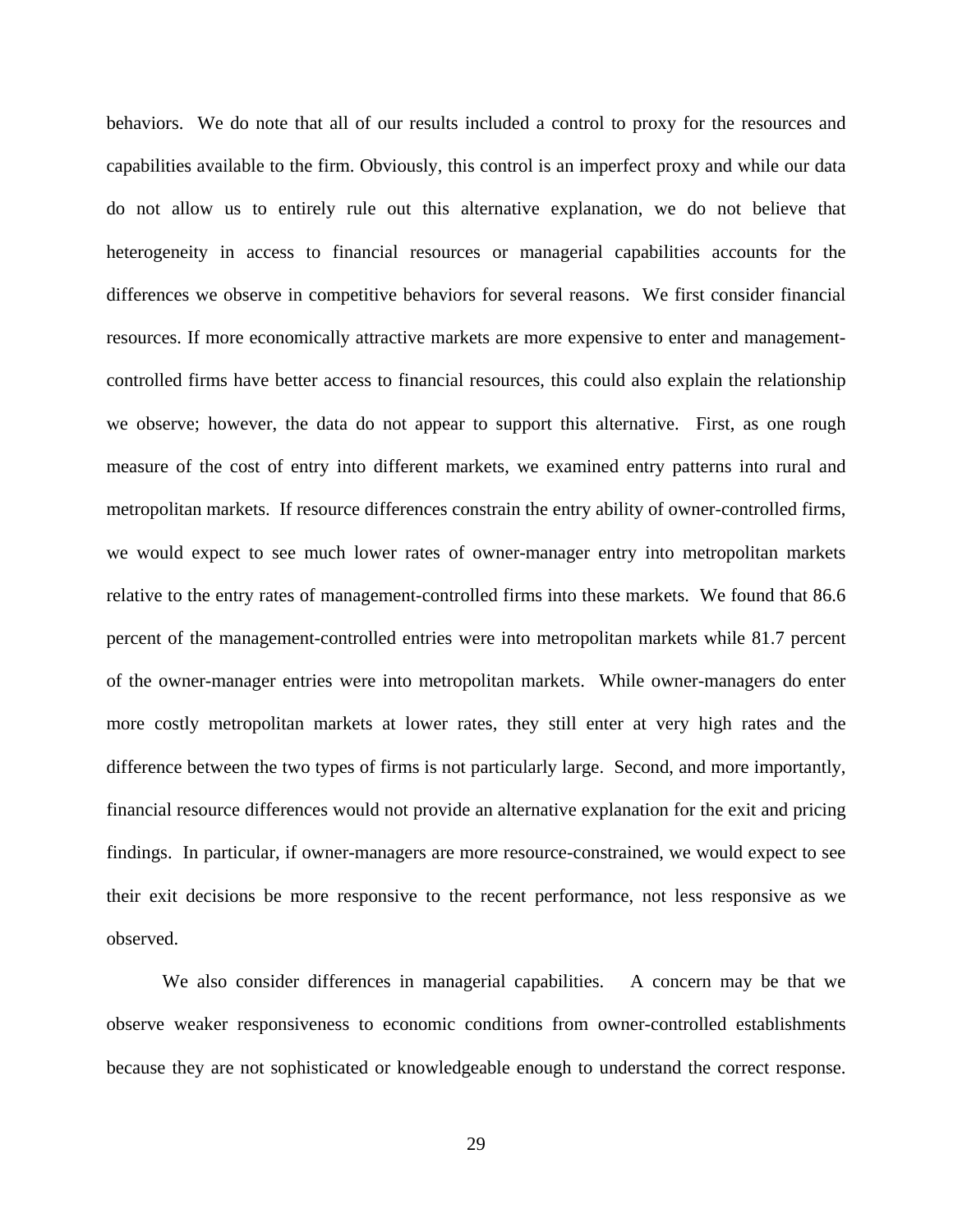Knowledge differences might, for example, be associated with the fact that many of the management-controlled establishments are members of chain organizations, and the experiences of the organization can serve as a source of learning for all members of the chain (Baum and Ingram, 1998). Again, we cannot rule this explanation out with the data we have available; however, we do argue that an alternative explanation relying on differences in knowledge or cognitive abilities is somewhat implausible in our context. We specifically chose obvious measures of economic performance that are available to both owner-controlled and managementcontrolled firms, and we believe it does not take a high level of knowledge or sophistication for any manager to understand that markets with higher occupancy levels provide more attractive economic conditions and that low unit occupancy rates are indicative of a struggling hotel.

 Finally, we note that some might argue that management-controlled firms have different time horizons than do owner-controlled firms. Management-controlled firms might be more focused on short-term results due to increased focus on short-term goals such as quarterly earnings in public firms, or even in private firms that closely monitor short-term performance targets. In contrast, owner-controlled firms might be more likely to focus on the longer term, especially if the business is part of a legacy that will eventually be handed down to future generations. This particular consideration might not affect our results for two reasons. First, we can conceive an argument for the opposite perspective. Owner-controlled firms, who may be liquidity constrained, may be forced to focus on the short-term in order to ensure sufficient capital to maintain operations. Moreover, in the absence of a next generation to take over a business, ownermanagers who are looking to retire or otherwise exit from the business are unlikely to take a longterm perspective. Therefore, we do not believe it is clear *ex ante* which type of firm might be more focused on short-term results. Second, it is unclear how a difference in time horizons might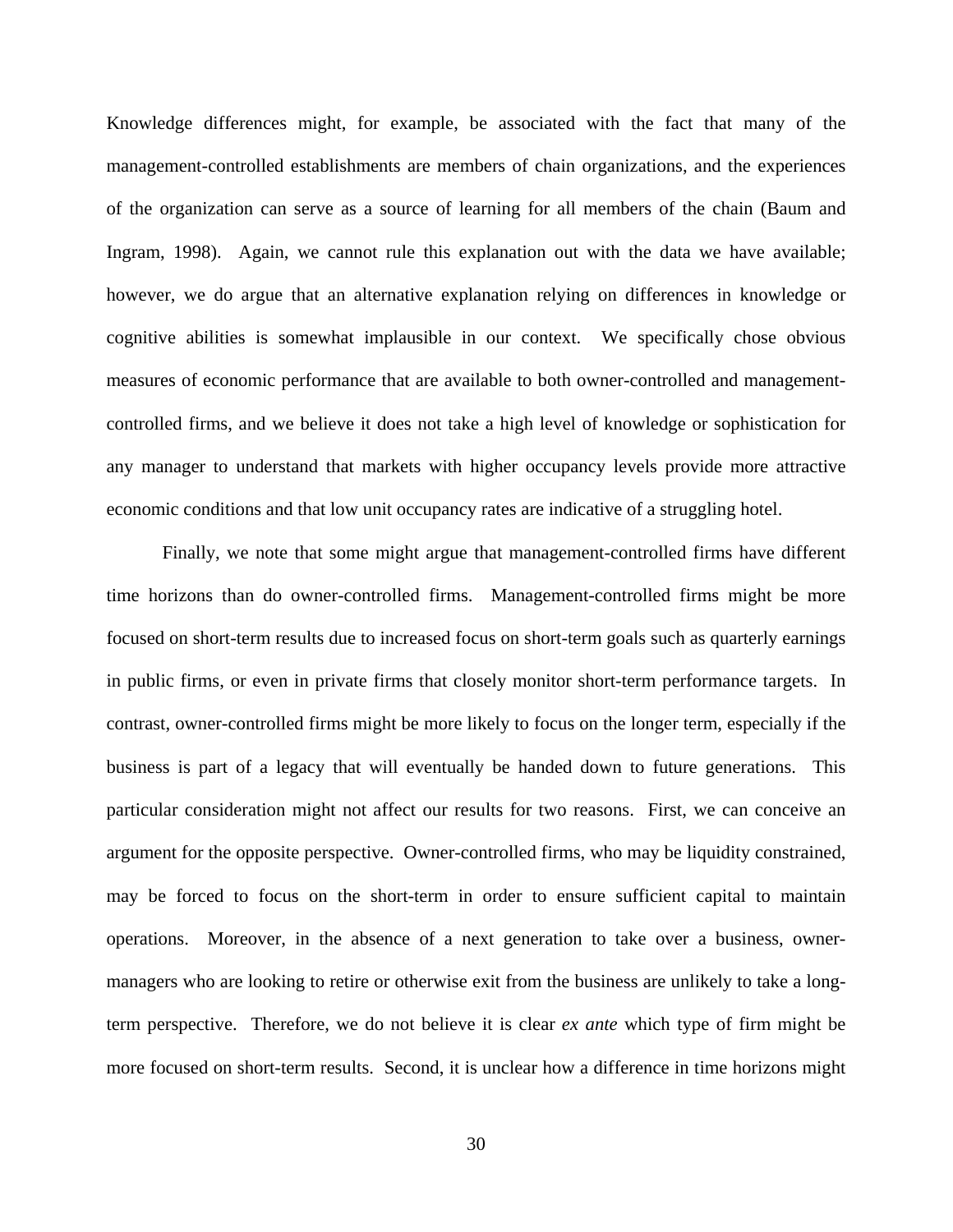account for our findings. If we accept the argument that management-controlled firms are more interested in short-term results, how would this lead them to be more responsive to market conditions? One would expect that being responsive to the economic attractiveness of the firm's market would make sense regardless of a desire to maximize short- or long-term results.

#### **CONCLUSION**

The quest to understand heterogeneity in firm competitive behaviors is a fundamental research topic in competitive strategy research. Although early work in this area assumed that firms were essentially homogenous in their makeup, more recent research has examined how variance in firm characteristics is related to competitive action heterogeneity. We extend this research by considering the role of differences in ownership structure, a firm characteristic that has been demonstrated in other streams of management research to exert a powerful influence on firm actions. Drawing from diverse literature streams, we offered competing hypotheses regarding the moderating influence of ownership structure on the competitive behaviors of owner-controlled and management-controlled firms, and our results demonstrated that the entry, exit, and pricing decisions of management-controlled establishments, in comparison with those of owner-controlled establishments, are more responsive to the underlying economic conditions of the markets in which they operate. These results are consistent with the perspective that management-controlled firms are more likely than owner-controlled firms to be profit-seeking in our empirical context. Our study suggests that the quest to explain heterogeneity in competitive behaviors should consider how differences in ownership structure may influence heterogeneity in owner and manager objectives, which ultimately express themselves through differences in competitive actions.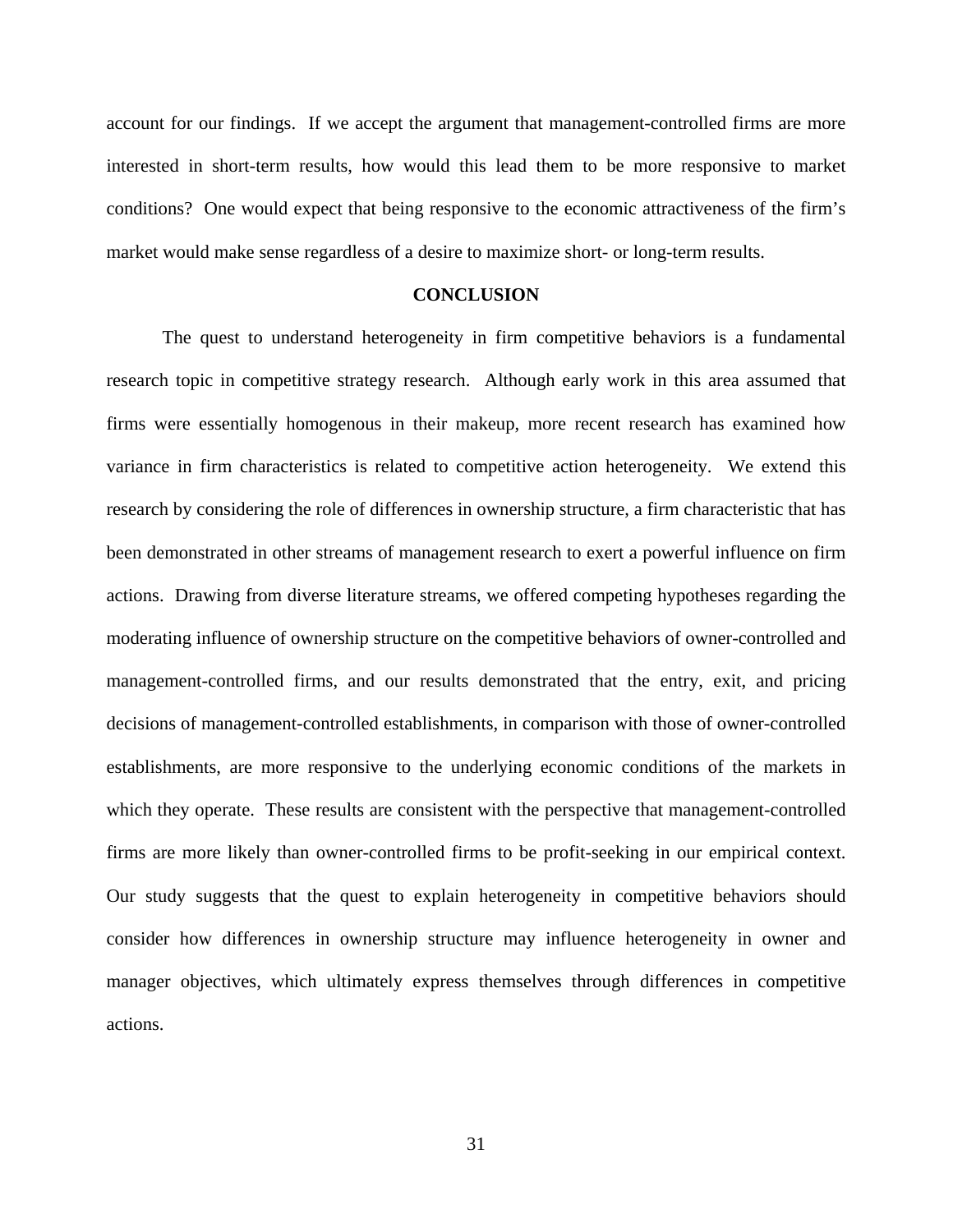#### **REFERENCES**

- Alchian A. 1950. Uncertainty, evolution and economic theory, *Journal of Political Economy*, **58** (3): 211-221.
- Amihud Y, Lev B. 1981. Risk reduction as a managerial motive for conglomerate mergers. *Bell Journal of Economics,* **12** (2): 605–617.
- Amihud Y, Lev B. 1999. Does corporate ownership structure affect its strategy towards diversification? *Strategic Management Journal,* **20** (11): 1063–1069.
- Amit R, MacCrimmon KR, Zietsma C. 2001. Does money matter? Wealth attainment as the motive for initiating growth-oriented technology ventures. *Journal of Business Venturing*, **16** (2), 119-143.
- Aronson RL. 1991. *Self-employment: A labor market perspective*. Ithaca, NY: ILR Press.
- Barnett WP. 1993. Strategic deterrence among multipoint competitors. *Industrial and Corporate Change*, **2** (1): 249–278.
- Baum JAC, Ingram P. 1998. Survival-enhancing learning in the Manhattan hotel industryy, 1898- 1980. *Management Science,* **44** (7): 996-1016.
- Baum JAC, Korn HJ. 1996. Competitive dynamics of interfirm rivalry. *Academy of Management Journal*, **39** (2): 255–291.
- Baum JAC, Mezias SJ. 1992. Localized competition and organizational failure in the Manhattan hotel industry, 1898-1990. *Administrative Science Quarterly,* **37** (4): 580-604.
- Baysinger BD, Kosnik RD, Turk TA. 1991. Effects of board and ownership structure on corporate R&D strategy. *Academy of Management Journal*, **34** (1): 205-214.
- Beatty RB, Zajac EJ. 1994. Managerial incentives, monitoring, and risk bearing: A study of executive compensation, ownership, and board structure in initial public offerings. *Administrative Science Quarterly*, **39** (2): 313-335.
- Benz M, Frey BS. 2008. Being independent is a great thing: Subjective evaluations of selfemployment and hierarchy. *Economica,* **75** (298): 362-383.
- Berle AA, Means GC. 1932. *The modern corporation and private property*. New York: Macmillan.
- Boeker W, Goodstein J, Stephan J, Murmann JP. 1997. Competition in a multimarket environment: The case of market exit. *Organization Science*, **8** (2): 126–142.
- Byrd J, Parrino R, Pritsch G. 1998. Stockholder-manager conflicts and firm value, *Financial Analysts Journal*, **54** (3): 14-30.
- Chen MJ. 1996. Competitor analysis and interfirm rivalry: Toward a theoretical integration. *Academy of Management Review*. **21** (1): 100-134.
- Chen M-J, Miller D. 1994. Competitive attack, retaliation and performance: An expectancyvalence framework. *Strategic Management Journal*, **15**(2): 85-102.
- Chen CR, Steiner TL. 1999. Managerial ownership and agency conflicts: A nonlinear simultaneous equation analysis of managerial ownership, risk taking, debt policy, and dividend policy. *Financial Review*, **34**(1): 119-136.
- Chen MJ, Su KH, Tsai W. 2007. Competitive tension: The awareness-motivation-capability perspective. *Academy of Management Journal,* **50** (1): 101-118.
- Chung W, Kalnins A. 2001. Agglomeration effects and performance: A test of the Texas lodging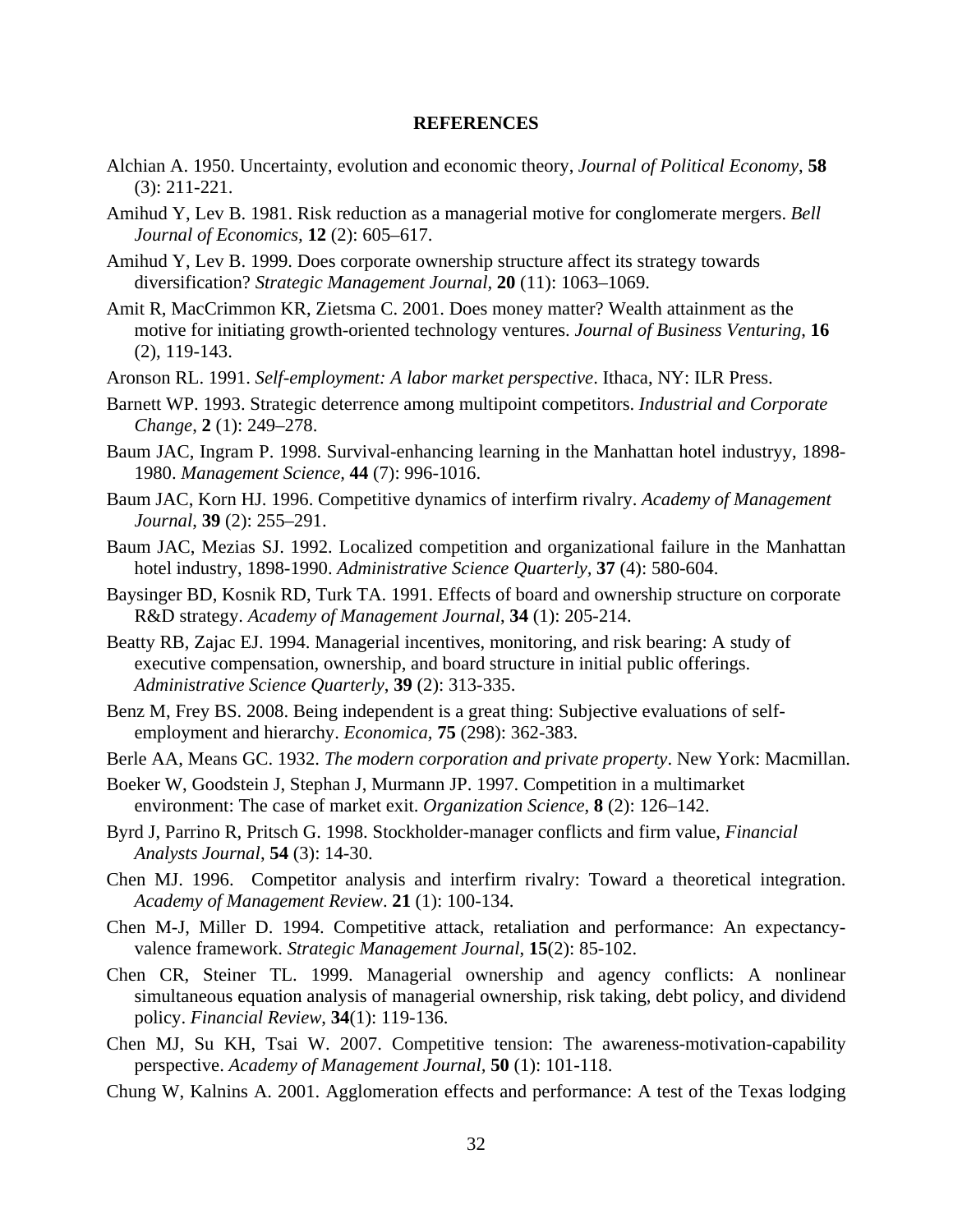industry. *Strategic Management Journal,* **22** (10): 969-988.

- Conlin M, Kadiyali V. 2006. Entry-deterring capacity in the Texas lodging industry. *Journal of Economics & Management Strategy,* **15** (1): 167-185.
- Cyert RM, March JG. 1963. *A behavioral theory of the firm*. Englewood Cliffs, NJ: Prentice Hall.
- Dahl MS, Sorenson O. 2009. The embedded entrepreneur. *European Management Review*, **6**(3): 172-181.
- Daily CM, Dalton DR, Rajagopalan N. 2003. Governance through ownership: Centuries of practice, decades of research. *Academy of Management Journal*, **46** (2): 151-158.
- Dalton DR, Daily CM, Certo ST, Roengpitya R. 2003. Meta-analyses of financial performance and equity: Fusion or confusion? *Academy of Management Journal*, **46**(1): 13-26.
- Dalton D, Hitt MA, Certo ST, Dalton CM. 2007. The fundamental agency problem and its mitigation. *The Academy of Management Annals*, **1** (1): 1 - 64.
- Demsetz H. 1983. The structure of ownership and the theory of the firm. *Journal of Law and Economics*, **26** (2): 375-390.
- Demsetz H, Lehn K. 1985. The structure of corporate ownership: Causes and consequences. *Journal of Political Economy*, **93** (6): 1155-1177.
- Denis DJ, Denis DK, Sarin A. 1997. Agency problems, equity ownership, and corporate diversification. *Journal of Financial Economics*, **52** (1): 135–160.
- Denis DJ, Denis DK, Sarin A. 1999. Agency theory and the influence of equity ownership structure on corporate diversification strategies. *Strategic Management Journal*, **20** (11): 1071–1076.
- Dowell G. 2006. Product line strategies of new entrants in an established industry: evidence from the US bicycle industry. *Strategic Management Journal,* **27** (10): 959-979.
- Durand R, Vargas V. 2003. Ownership, organization, and private firms' efficient use of resources. *Strategic Management Journal*, **24** (7): 667-675.
- Evans WN, Kessides IN. 1994. Living by the "Golden Rule": multimarket contact in the U.S. airline industry. *Quarterly Journal of Economics*, **109** (2): 341–366.
- Fama EF, Jensen MC. 1983. Agency problems and residual claims. *Journal of Law and Economics*, **26** (2): 327-349.
- Fershtman C, Judd KL. 1987. Equilibrium incentives in oligopoly. *American Economic Review*, **77** (5): 927–940.
- Friedman M. 1953. *Essays in positive economics*, Chicago: University of Chicago Press.
- Gatewood EJ, Shaver KG, Gartner WB. 1995. A longitudinal study of cognitive factors influencing start-up behaviors and success at venture creation. *Journal of Business Venturing*, **10** (5): 371–391.
- Geroski PA. 1995. What do we know about entry? *International Journal of Industrial Organization,* **13** (4): 421-440.
- Geroski PA, Mata J, Portugal P. 2010. Founding conditions and the survival of new firms. *Strategic Management Journal,* **31** (5): 510-529.
- Gibbons R, Murphy KJ. 1992. Optimal incentive contracts in the presence of career concerns: Theory and evidence. *Journal of Political Economy*, **100**(3): 468-505.
- Gimeno J. 1999. Reciprocal threats in multimarket rivalry: Staking out 'spheres of influence' in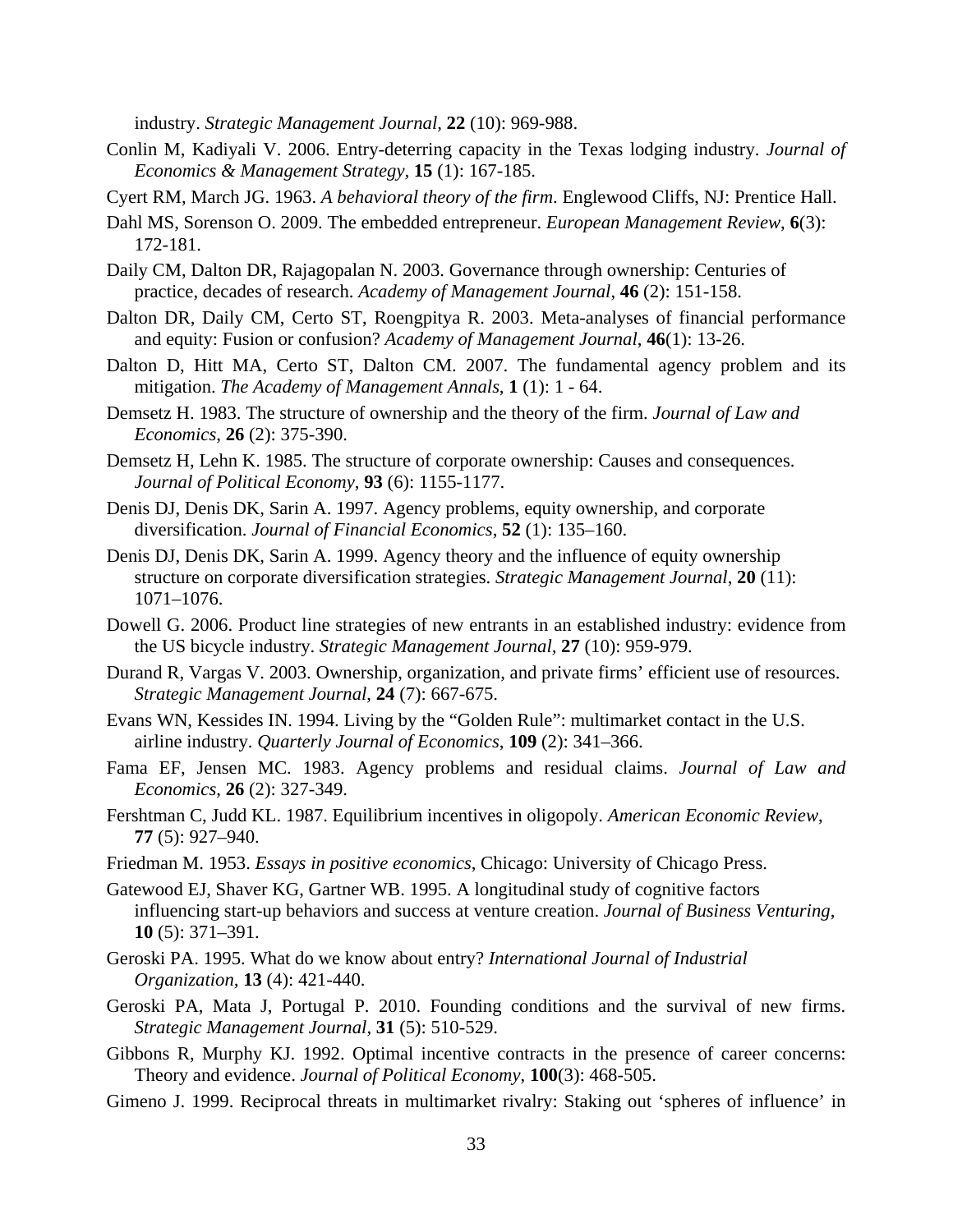the U.S. airline industry. *Strategic Management Journal*, **20**(2): 101–128.

- Gimeno J, Folta TB, Cooper AC, Woo CY. 1997. Survival of the fittest? Entrepreneurial human capital and the persistence of underperforming firms. *Administrative Science Quarterly*, **42**(4): 750-783.
- Goerzen A. 2007. Alliance networks and firm performance: The impact of repeated partnerships. *Strategic Management Journal*, **28** (5): 487-509.
- Gomez-Mejia LR, Haynes KT, Nunez-Nickel M, Jacobson KJL, Moyano-Fuentes J. 2007. Socioemotional wealth and business risks in family-controlled firms: Evidence from Spanish olive oil mills. *Administrative Science Quarterly*, **52** (1): 106-137.
- Goranova M, Alessandri TM, Brandes P, Dharwadkar R. 2007. Managerial ownership and corporate diversification: a longitudinal view. *Strategic Management Journal*, **28** (3): 211-225.
- Hamilton B. 2000. Does entrepreneurship pay? An empirical analysis of the returns of selfemployment. *Journal of Political Economy*, **108** (3): 604-631.
- Head K, Ries J, Swenson D. 1995. Agglomeration benefits and location choice: Evidence from Japanese manufacturing investments in the United-States. *Journal of International Economics*, **38**(3-4): 223-247.
- Hundley G. 2001. Why and when are the self-employed more satisfied with their work? *Industrial Relations*, **40** (2): 293–316.
- Jensen M, Meckling W. 1976. Theory of the firm: managerial behavior, agency costs and ownership structure. *Journal of Financial Economics,* **3**(4): 305-360
- Jensen MC, Murphy KJ. 1990. Performance pay and top-management incentives. *The Journal of Political Economy*, **98** (2): 225-264
- Kalnins A, Chung W. 2004. Resource-seeking agglomeration: A study of market entry in the lodging industry. *Strategic Management Journal,* **25** (7): 689-699.
- Kalnins A, Lafontaine F. 2004. Multi-unit ownership in franchising: evidence from the fast-food industry in Texas. *RAND Journal of Economics*, **35**(4): 747-761.
- Kacperczyk A. 2009. With greater power comes greater responsibility? Takeover protection and corporate attention to stakeholders. *Strategic Management Journal*, **30** (3): 261-285.
- Kochhar R, David P. 1996. Institutional investors and firm innovation: A test of competing hypotheses. *Strategic Management Journal*, **17** (1): 73-84.
- Kroll M, Wright P, Toombs L, Leavell H. 1997. Form of control: A critical determinant of acquisition performance and CEO rewards. *Strategic Management Journal*, **18** (2): 85-96.
- Lane PJ, Cannella AA, Lubatkin MH. 1998. Agency problems as antecedents to unrelated mergers and diversification: Amihud and Lev reconsidered. *Strategic Management Journal,* **19** (6): 555–578.
- Lane PJ, Cannella AA, Lubatkin MH. 1999. Ownership structure and corporate strategy: one question viewed from two different worlds. *Strategic Management Journal*, **20** (11): 1077– 1086.
- Lazear EP, Rosen S. 1981 Rank-order tournaments as optimal labor contracts. *Journal of Political Economy*, **89**(5): 841-864.
- Lee G. 2008. Relevance of organizational capabilities and its dynamics: what to learn from entrants' product portfolios about the determinants of entry timing. *Strategic Management Journal,* **29** (12): 1257-1280.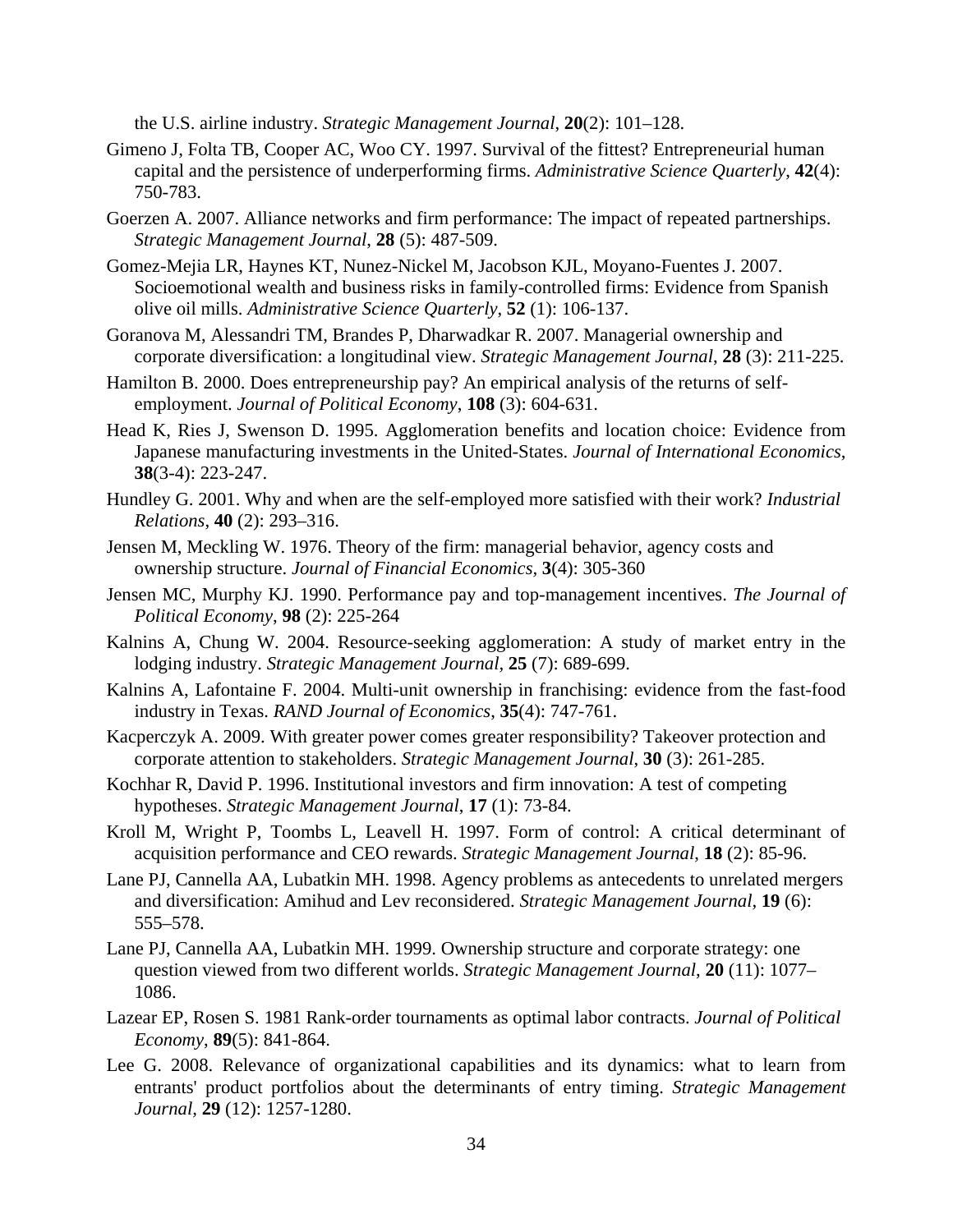- Lubatkin MH, Schulze WS, Ling Y, Dino RN. 2005. The effects of parental altruism on the governance of family-managed firms. *Journal of Organizational Behavior*, **26** (3): 313–330.
- Machlup F. 1967. Theories of the firm: Marginalist, behavioral, managerial. *American Economic Review*, **57** (1): 1-33.
- McCann BT, Vroom G. 2010. Pricing response to entry and agglomeration effects. *Strategic Management Journal,* **31** (3): 284-305.
- McDougall P, Robinson, Jr. RB. 1990. New venture strategies: An empirical identification of eight 'archetypes' of competitive strategies for entry. *Strategic Management Journal*, **11** (6): 447-467.
- McFadden D. 1974. Conditional logit analysis of qualitative choice behavior. In *Frontiers in Econometrics*, Zarembka P (ed). Academic Press: New York; 105–142.
- Moskowitz TJ, Vissing-Jorgensen A. 2002. The returns to entrepreneurial investment: A private equity premium puzzle? *American Economic Review*, **92**(4): 745-778.
- Ocasio W. 1997. Toward and attention-based view of the firm. *Strategic Management Journal*, **18** (S1): 187-206.
- Pleggenkuhle-Miles E, Peng MW. 2008. Embracing debates to advance global strategy research, in D Bergh and D Ketchen (eds.), *Research Methodology in Strategy and Management*, vol. 5. Oxford, UK: Emerald.
- Poppo L, Zenger T. 1998. Testing alternative theories of the firm: Transaction cost, knowledgebased, and measurement explanations for make-or-buy decisions in information services. *Strategic Management Journal*, **19** (9): 853-877.
- Porter ME. 1980. *Competitive strategy*. NY: Free Press.
- Reuer JJ, Ragozzino R. 2006. Agency hazards and alliance portfolios. *Strategic Management Journal,* **27** (1): 27-43.
- Sanders WG. Hambrick DC. 2007. Swinging for the fences. The effects of EXO stock options on company risk taking and performance. *Academy of Management Journal*, **50**(5): 1055-1078.
- Schulze WS, Lubatkin MH, Dino RN. 2002. Altruism, agency and the competitiveness of family firms. *Journal of Managerial and Decision Economics*, **23**(4/5): 247-259.
- Schulze WS, Lubatkin MH, Dino RN, Buchholtz AK. 2001. Agency relationships in family firms: Theory and evidence. *Organization Science*, **12**(2): 99–116.
- Scott Morton FM, Podolny JM. 2002. Love or money? The effects of owner motivation in the California wine industry. *Journal of Industrial Economics*, **50** (4): 431-456.
- Shaver JM, Flyer F. 2000. Agglomeration economies, firm heterogeneity, and foreign direct investment in the United States. *Strategic Management Journal* **21** (12): 1175-1193.
- Shleifer A, Vishny RW. 1991. Takeovers in the '60s and the '80s: evidence and implications. *Strategic Management Journal*, **12**(Winter Special Issue): 51–59.
- Short JC, McKelvie A, Ketchen Jr, DJ, Chandler GN. 2009. Firm and industry effects on firm performance: A generalization and extension for new ventures. *Strategic Entrepreneurship Journal*, **3** (1): 47-65.
- Simon D. 2005. Incumbent pricing responses to entry. *Strategic Management Journal,* **26** (13): 1229-1248.
- Simon HA. 1947. *Administrative behavior*, New York: The Free Press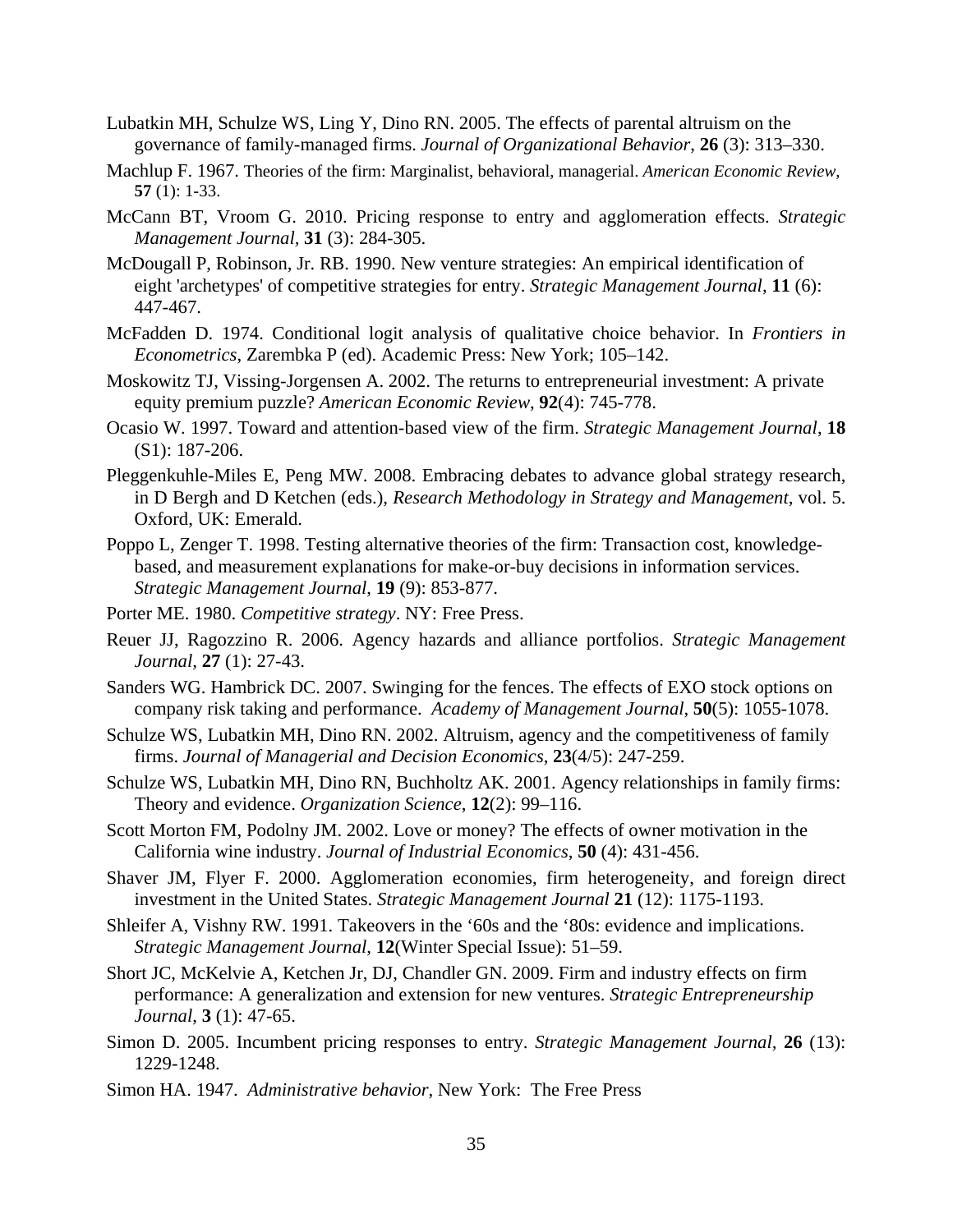- Sine WD, Lee BH. 2009. Tilting at windmills? The environmental movement and the emergence of the US wind energy sector. *Administrative Science Quarterly*, **54**(1): 123-155.
- Sklivas SD. 1987. The strategic choice of managerial incentives. *Rand Journal of Economics*, **18**  $(3): 452 - 458.$
- Smith A. 1776. *An inquiry into the nature and causes of the wealth of nations*. Oxford University Press: Oxford (1976 reprint)
- Smith KG, Ferrier WJ, Ndofor H. 2001. Competitive dynamics research: Critique and future directions. In *Blackwell handbook of strategic management*, Hitt MA, Freeman ER, Harrison JS (eds). Blackwell Publishing: Malden, MA: 315-361.
- Thomsen S, Pedersen T. 2000. Ownership structure and economic performance in the largest European countries. *Strategic Management Journal*, **21** (6): 689-705.
- Vickers J.1985. Delegation and the theory of the firm. *Economic Journal*, 95: 138-147.
- Vroom G, Gimeno J. 2007. Ownership form, managerial incentives, and the intensity of rivalry. *Academy of Management Journal,* **50** (4): 901-922.
- Wright P, Ferrris SP, Sarin A, Awasthi V. 1996. Impact of corporate insider, blockholder and institutional equity ownership on firm risk taking. *Academy of Management Journal*, **39**(2): 441-463.
- Wright P, Kroll M, Lado A, van Ness B. 2002. The structure of ownership and corporate acquisition strategies. *Strategic Management Journal*, **23** (1): 41-53.
- World at Work. 2008. *2008-2009 salary budget survey*. Washington, DC: World at Work.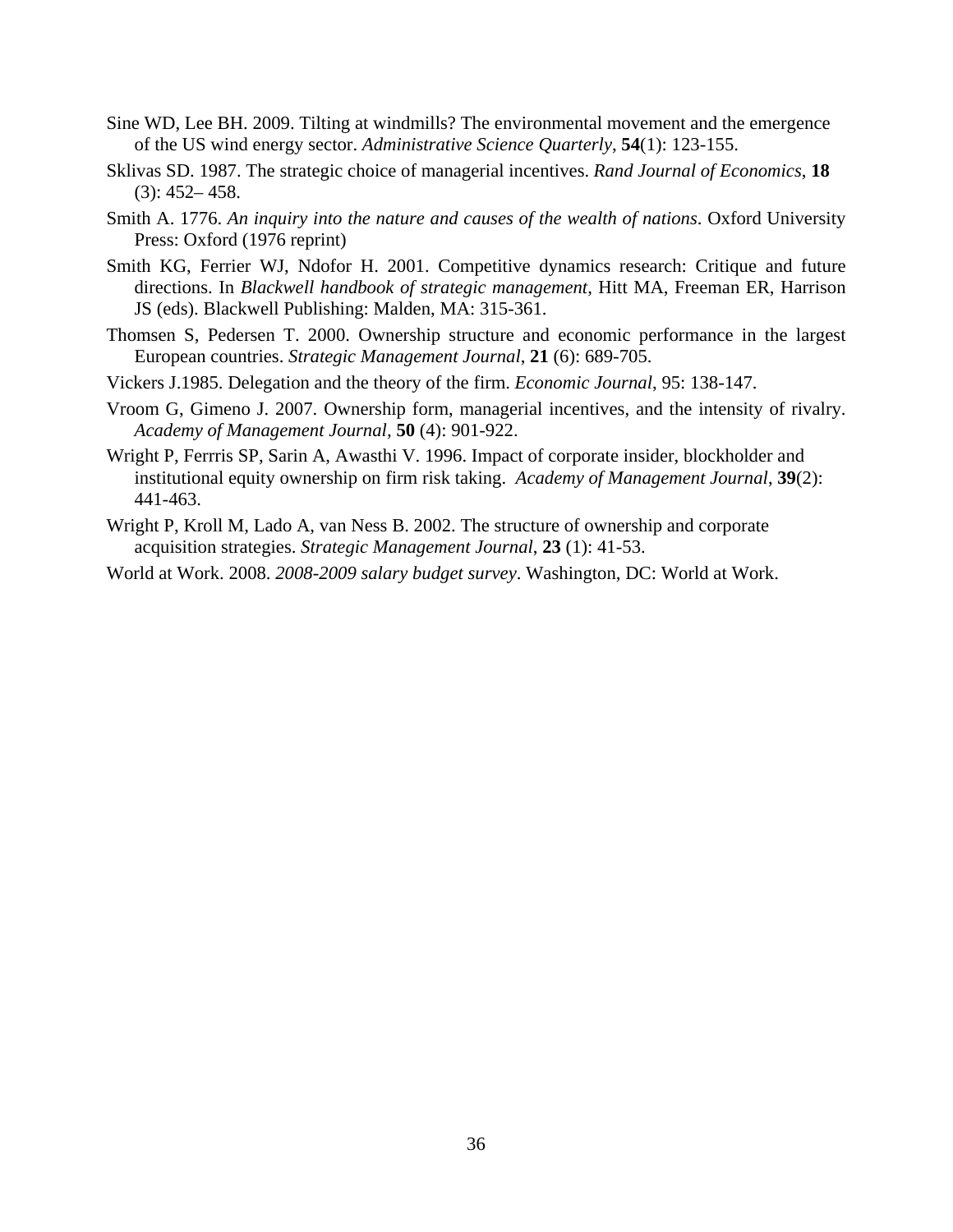|                              | <b>Management-</b>    | Owner-                |                   |
|------------------------------|-----------------------|-----------------------|-------------------|
|                              | <b>Controlled</b>     | <b>Controlled</b>     |                   |
| <b>Measure</b>               | <b>Establishments</b> | <b>Establishments</b> | <b>Difference</b> |
| Establishment-Level Averages |                       |                       |                   |
| Capacity (Rooms)             | 121.30                | 66.09                 | 55.21 **          |
| Occupancy Rate (%)           | 59.15                 | 50.60                 | $8.55**$          |
| Average Daily Rate (US \$)   | 60.59                 | 49.88                 | $10.71$ **        |
| Segment (Ranges from 1-4)    | 1.87                  | 1.55                  | $0.32**$          |
| # of Hotels Owned by Owner   | 15.22                 | 1.04                  | $14.17**$         |
| % Franchise                  | 40.60                 | 38.63                 | 1.97              |
| % Company-Owned              | 35.88                 | 0.00                  | 35.88 **          |
| % Independent                | 23.49                 | 61.37                 | $-37.88**$        |
|                              | $n=1,490$             | $n=1,799$             |                   |
| Market-Level Averages        |                       |                       |                   |
| Capacity (Rooms)             | 531                   | 418                   | $113**$           |
| Occupancy Rate (%)           | 54.79                 | 52.07                 | $2.72**$          |
| Average Daily Rate (US \$)   | 53.08                 | 49.56                 | $3.52*$           |
| Segment (Ranges from 1-4)    | 1.61                  | 1.52                  | $0.09 *$          |
| Market Concentration (HHI)   | 0.46                  | 0.51                  | $-0.05$ **        |
| Population                   | 22,941                | 20,214                | 2726.87 **        |
| Household Income             | 20,675                | 18,882                | 1793.26 *         |
| Number of Establishments     | 5.37                  | 4.67                  | $0.70*$           |
|                              | $n = 518$             | $n = 647$             |                   |

**Table 1. Comparison of management-controlled and owner-controlled establishments** 

*\* p<0.05, \*\* p<0.01*

Comparison as of period 17 (mid-point of data)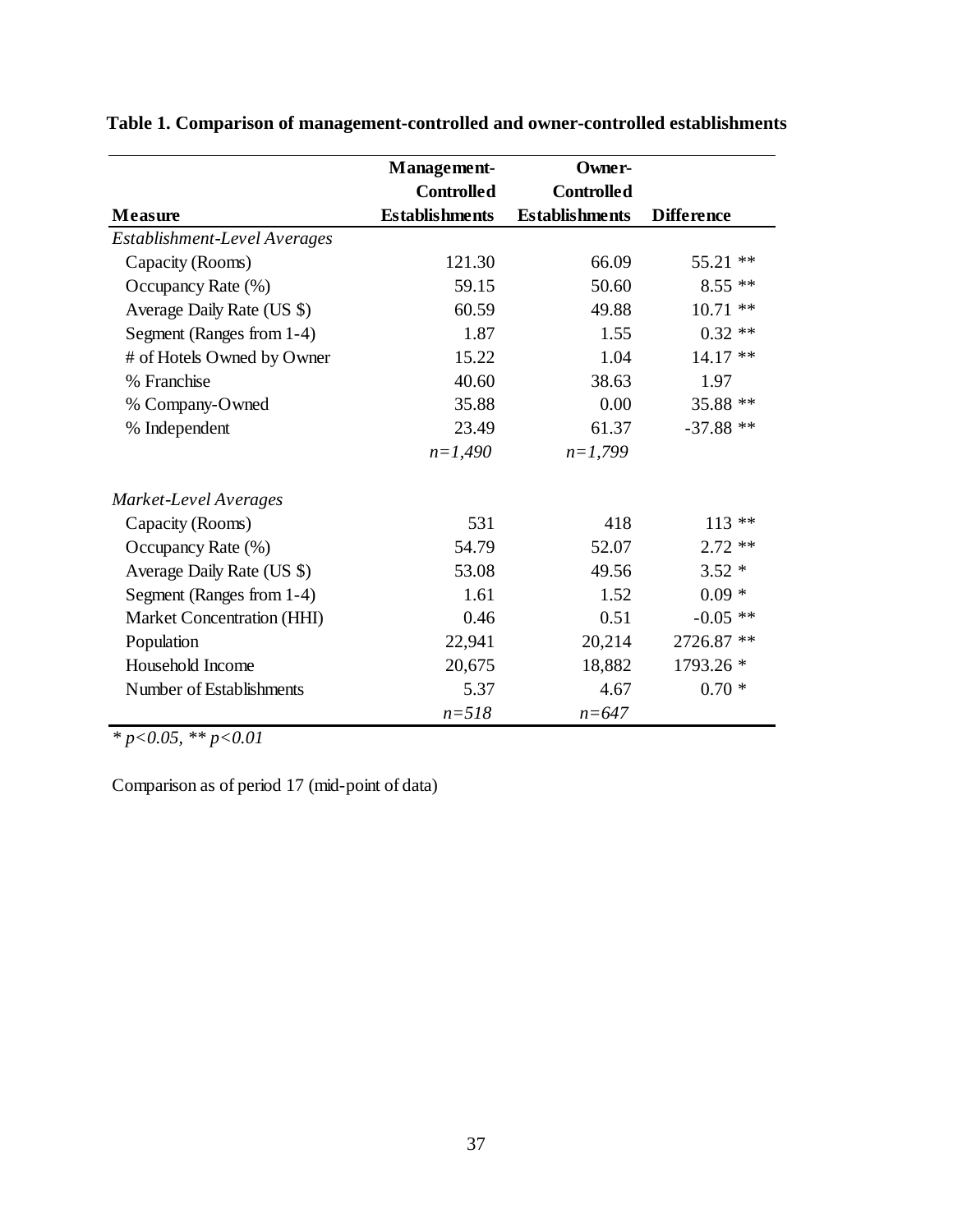## **Table 2. Conditional logit models**

|                                     | Choice Set: 250 Closest Markets |              |              | Choice Set: 200 Closest Markets |              |              |
|-------------------------------------|---------------------------------|--------------|--------------|---------------------------------|--------------|--------------|
|                                     | Model 1                         | Model 2      | Model 3      | Model 4                         | Model 5      | Model 6      |
| Market Occupany                     | $0.020$ ***                     | $0.036$ ***  | $0.034$ ***  | $0.021$ ***                     | $0.038$ ***  | $0.035$ ***  |
|                                     | (0.003)                         | (0.005)      | (0.005)      | (0.003)                         | (0.005)      | (0.005)      |
| Owner-Controlled * Market Occupancy |                                 | $-0.031$ *** | $-0.029$ *** |                                 | $-0.032$ *** | $-0.029$ *** |
|                                     |                                 | (0.006)      | (0.006)      |                                 | (0.006)      | (0.006)      |
| Owner Capacity * Market Occupancy   |                                 |              | 0.007        |                                 |              | $0.009 +$    |
|                                     |                                 |              | (0.004)      |                                 |              | (0.005)      |
| <b>Market Concentration</b>         | $-0.686$ **                     | $-0.719$ *** | $-0.724$ *** | $-0.686$ **                     | $-0.720$ *** | $-0.728$ *** |
|                                     | (0.211)                         | (0.211)      | (0.211)      | (0.210)                         | (0.210)      | (0.210)      |
| <b>Market Capacity</b>              | $0.361$ ***                     | $0.357$ ***  | $0.357$ ***  | $0.360$ ***                     | $0.356$ ***  | $0.355$ ***  |
|                                     | (0.051)                         | (0.051)      | (0.051)      | (0.050)                         | (0.050)      | (0.050)      |
| Num. of Hotels of Same Chain        | $-1.521$ ***                    | $-1.527$ *** | $-1.529$ *** | $-1.524$ ***                    | $-1.529$ *** | $-1.538$ *** |
|                                     | (0.207)                         | (0.207)      | (0.207)      | (0.207)                         | (0.207)      | (0.208)      |
| Multi-Market Contact                | $0.114$ ***                     | $0.103$ **   | $0.096$ **   | $0.113$ ***                     | $0.102**$    | $0.093$ **   |
|                                     | (0.034)                         | (0.034)      | (0.034)      | (0.034)                         | (0.034)      | (0.034)      |
| Rural                               | $-0.155$                        | $-0.158$     | $-0.159$     | $-0.090$                        | $-0.090$     | $-0.090$     |
|                                     | (0.100)                         | (0.100)      | (0.100)      | (0.101)                         | (0.101)      | (0.101)      |
| Zip Code Retail Establishments      | $0.122 +$                       | $0.122 +$    | $0.123 +$    | $0.108 +$                       | $0.108 +$    | $0.109 +$    |
|                                     | (0.063)                         | (0.063)      | (0.063)      | (0.063)                         | (0.063)      | (0.063)      |
| Zip Code Gas Establishments         | $0.183*$                        | $0.188*$     | $0.188*$     | $0.221$ **                      | $0.225$ **   | $0.225$ **   |
|                                     | (0.080)                         | (0.080)      | (0.080)      | (0.080)                         | (0.080)      | (0.080)      |
| Zip Code Housing Units              | $0.392$ ***                     | $0.387$ ***  | $0.386$ ***  | $0.437$ ***                     | $0.431$ ***  | $0.429$ ***  |
|                                     | (0.115)                         | (0.113)      | (0.113)      | (0.119)                         | (0.117)      | (0.117)      |
| Zip Code Income                     | $-0.339$ ***                    | $-0.341$ *** | $-0.342$ *** | $-0.366$ ***                    | $-0.364$ *** | $-0.363$ *** |
|                                     | (0.090)                         | (0.090)      | (0.090)      | (0.091)                         | (0.092)      | (0.092)      |
| Zip Code Population                 | $-0.507$ ***                    | $-0.502$ *** | $-0.501$ *** | $-0.565$ ***                    | $-0.558$ *** | $-0.557$ *** |
|                                     | (0.125)                         | (0.124)      | (0.124)      | (0.130)                         | (0.128)      | (0.128)      |
| Log-Likelihood                      | $-5532.66$                      | $-5518.38$   | $-5516.90$   | $-5298.27$                      | $-5283.48$   | $-5281.47$   |
| Wald Chi-Squared                    | 674.25 ***                      | 687.63 ***   | 687.32 ***   | 662.15 ***                      | 676.51 ***   | 675.96 ***   |
| Number of Entries                   | 1,081                           | 1,081        | 1,081        | 1,081                           | 1,081        | 1,081        |
| Average Alternatives per Entry      | 235                             | 235          | 235          | 188                             | 188          | 188          |
| Number of Observations              | 254,563                         | 254,563      | 254,563      | 203,670                         | 203,670      | 203,670      |

*+ p<0.10, \* p<0.05, \*\* p<0.01, \*\*\* p<0.001*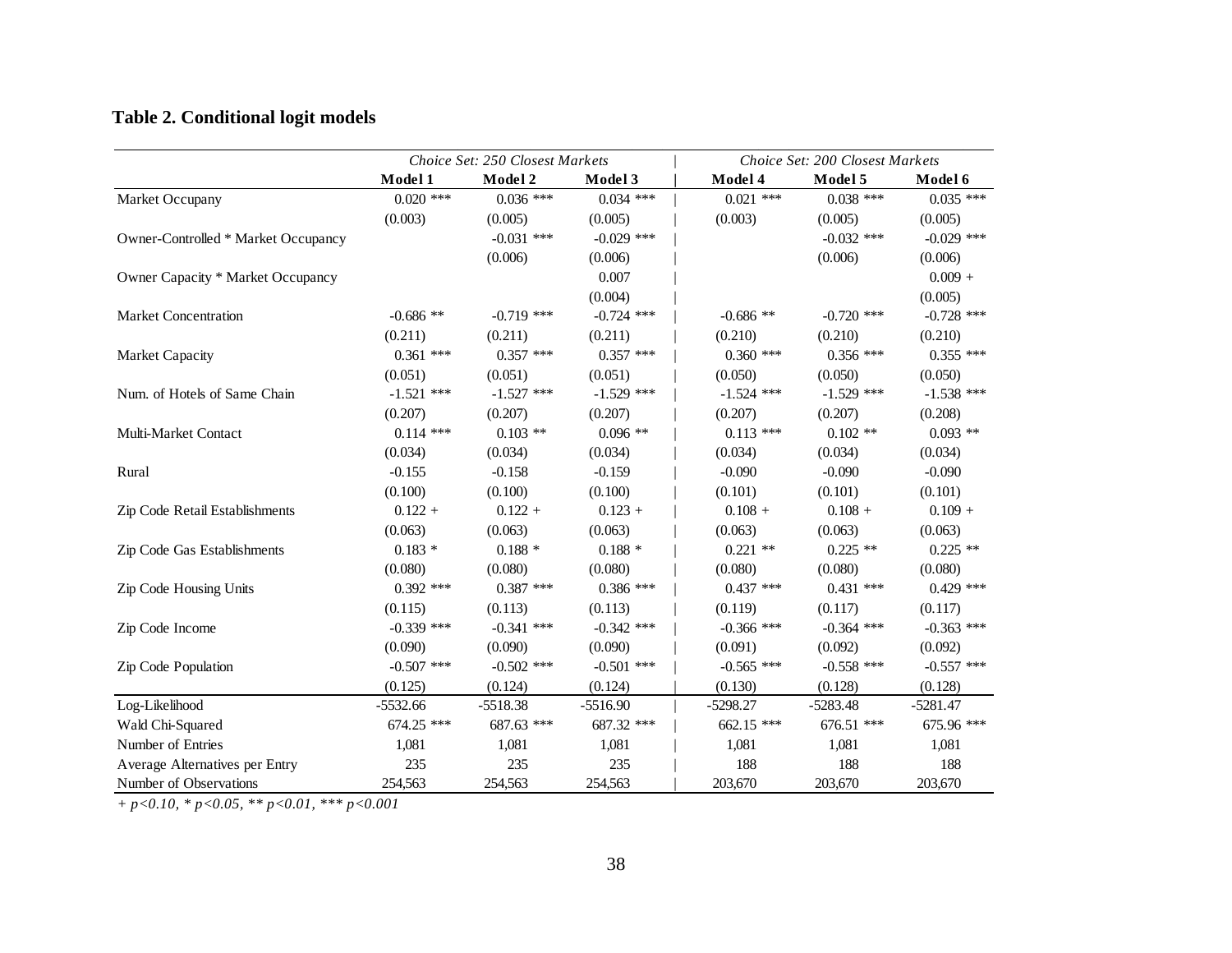### **Table 3. Exit hazard models**

|                                         | Cox Proportional Hazard Models |              | Weibull Models |              |              |              |
|-----------------------------------------|--------------------------------|--------------|----------------|--------------|--------------|--------------|
|                                         | Model 7                        | Model 8      | Model 9        | Model 10     | Model 11     | Model 12     |
| Prior Unit Occupany                     | $-0.062$ ***                   | $-0.067$ *** | $-0.067$ ***   | $-0.058$ *** | $-0.063$ *** | $-0.063$ *** |
|                                         | (0.004)                        | (0.005)      | (0.005)        | (0.004)      | (0.004)      | (0.005)      |
| Owner-Controlled                        | $-0.602$ ***                   | $-1.116$ *** | $-1.117$ ***   | $-0.64$ ***  | $-1.136$ *** | $-1.14$ ***  |
|                                         | (0.127)                        | (0.275)      | (0.277)        | (0.132)      | (0.267)      | (0.268)      |
| Owner-Controlled * Prior Unit Occupancy |                                | $0.013 *$    | $0.013 *$      |              | $0.013*$     | $0.013 *$    |
|                                         |                                | (0.006)      | (0.006)        |              | (0.006)      | (0.006)      |
| Owner Capacity * Prior Unit Occupancy   |                                |              | 0.000          |              |              | 0.000        |
|                                         |                                |              | (0.000)        |              |              | (0.000)      |
| Market Occupancy                        | $0.025$ ***                    | $0.024$ ***  | $0.024$ ***    | $0.039$ ***  | $0.038$ ***  | $0.038$ ***  |
|                                         | (0.007)                        | (0.007)      | (0.007)        | (0.007)      | (0.007)      | (0.007)      |
| Market Concentration                    | $-0.774*$                      | $-0.751 +$   | $-0.75 +$      | $-0.685 +$   | $-0.667 +$   | $-0.666 +$   |
|                                         | (0.386)                        | (0.386)      | (0.386)        | (0.395)      | (0.394)      | (0.395)      |
| Market Capacity                         | $-0.437$ ***                   | $-0.427$ *** | $-0.427$ ***   | $-0.458$ *** | $-0.449$ *** | $-0.449$ *** |
|                                         | (0.099)                        | (0.100)      | (0.100)        | (0.100)      | (0.101)      | (0.101)      |
| Num. of Hotels of Same Chain            | 0.571                          | 0.575        | 0.575          | 0.576        | 0.577        | 0.576        |
|                                         | (0.591)                        | (0.595)      | (0.595)        | (0.597)      | (0.601)      | (0.600)      |
| Multi-Market Contact                    | 0.020                          | 0.023        | 0.023          | 0.013        | 0.017        | 0.017        |
|                                         | (0.048)                        | (0.048)      | (0.048)        | (0.050)      | (0.050)      | (0.050)      |
| Rural                                   | $-0.454$ **                    | $-0.445$ **  | $-0.445$ **    | $-0.429$ **  | $-0.424$ **  | $-0.424$ **  |
|                                         | (0.157)                        | (0.156)      | (0.156)        | (0.163)      | (0.162)      | (0.162)      |
| <b>Owner Capacity</b>                   | $-0.194 +$                     | $-0.181 +$   | $-0.186$       | $-0.211$ *   | $-0.199*$    | $-0.225$     |
|                                         | (0.102)                        | (0.099)      | (0.141)        | (0.104)      | (0.101)      | (0.140)      |
| Midscale Segment                        | $-0.415$ **                    | $-0.398*$    | $-0.398*$      | $-0.462$ **  | $-0.451$ **  | $-0.451$ **  |
|                                         | (0.157)                        | (0.158)      | (0.158)        | (0.160)      | (0.160)      | (0.161)      |
| <b>Upscale Segment</b>                  | $-0.892$ ***                   | $-0.853$ **  | $-0.853$ **    | $-0.897$ *** | $-0.862$ **  | $-0.862$ **  |
|                                         | (0.264)                        | (0.263)      | (0.263)        | (0.271)      | (0.268)      | (0.268)      |
| <b>Luxury Segment</b>                   | $-0.898**$                     | $-0.881$ **  | $-0.881$ **    | $-0.917**$   | $-0.894$ **  | $-0.895$ **  |
|                                         | (0.336)                        | (0.335)      | (0.335)        | (0.345)      | (0.345)      | (0.345)      |
| Zip Code Retail Establishments          | $-0.019$                       | $-0.022$     | $-0.022$       | $-0.037$     | $-0.04$      | $-0.04$      |
|                                         | (0.130)                        | (0.131)      | (0.131)        | (0.135)      | (0.136)      | (0.136)      |
| Zip Code Gas Establishments             | 0.203                          | 0.204        | 0.204          | 0.209        | 0.21         | 0.21         |
|                                         | (0.153)                        | (0.153)      | (0.153)        | (0.155)      | (0.155)      | (0.155)      |
| Zip Code Housing Units                  | $0.891**$                      | $0.888$ ***  | $0.887$ ***    | $0.962$ ***  | $0.958$ ***  | $0.957$ ***  |
|                                         | (0.271)                        | (0.265)      | (0.266)        | (0.284)      | (0.278)      | (0.279)      |
| Zip Code Income                         | 0.092                          | 0.103        | 0.103          | 0.051        | 0.063        | 0.064        |
|                                         | (0.189)                        | (0.189)      | (0.189)        | (0.195)      | (0.195)      | (0.195)      |
| Zip Code Population                     | $-0.898$ ***                   | $-0.895$ *** | $-0.894$ ***   | $-0.975$ *** | $-0.972$ *** | $-0.971$ *** |
|                                         | (0.227)                        | (0.223)      | (0.224)        | (0.234)      | (0.230)      | (0.230)      |
| Constant                                | N/A                            | N/A          | N/A            | $-1.817$     | $-1.729$     | $-1.728$     |
|                                         |                                |              |                | (2.254)      | (2.249)      | (2.249)      |
| Log-Likelihood                          | $-2295.36$                     | $-2293.23$   | $-2293.23$     | $-1203.2$    | $-1201.13$   | $-1201.12$   |
| Wald Chi-Squared                        | 376.538 ***                    | 416.926 ***  | 418.596 ***    | 344.096 ***  | 385.937 ***  | 388.955 ***  |
| Number of Hotels                        | 4,149                          | 4,149        | 4,149          | 4,149        | 4,149        | 4,149        |
| Number of Exits                         | 306                            | 306          | 306            | 306          | 306          | 306          |
| Number of Observations                  | 105,037                        | 105,037      | 105,037        | 105,037      | 105,037      | 105,037      |

*+ p<0.10, \* p<0.05, \*\* p<0.01, \*\*\* p<0.001*

*Robust standard errors in parentheses, clustered on market*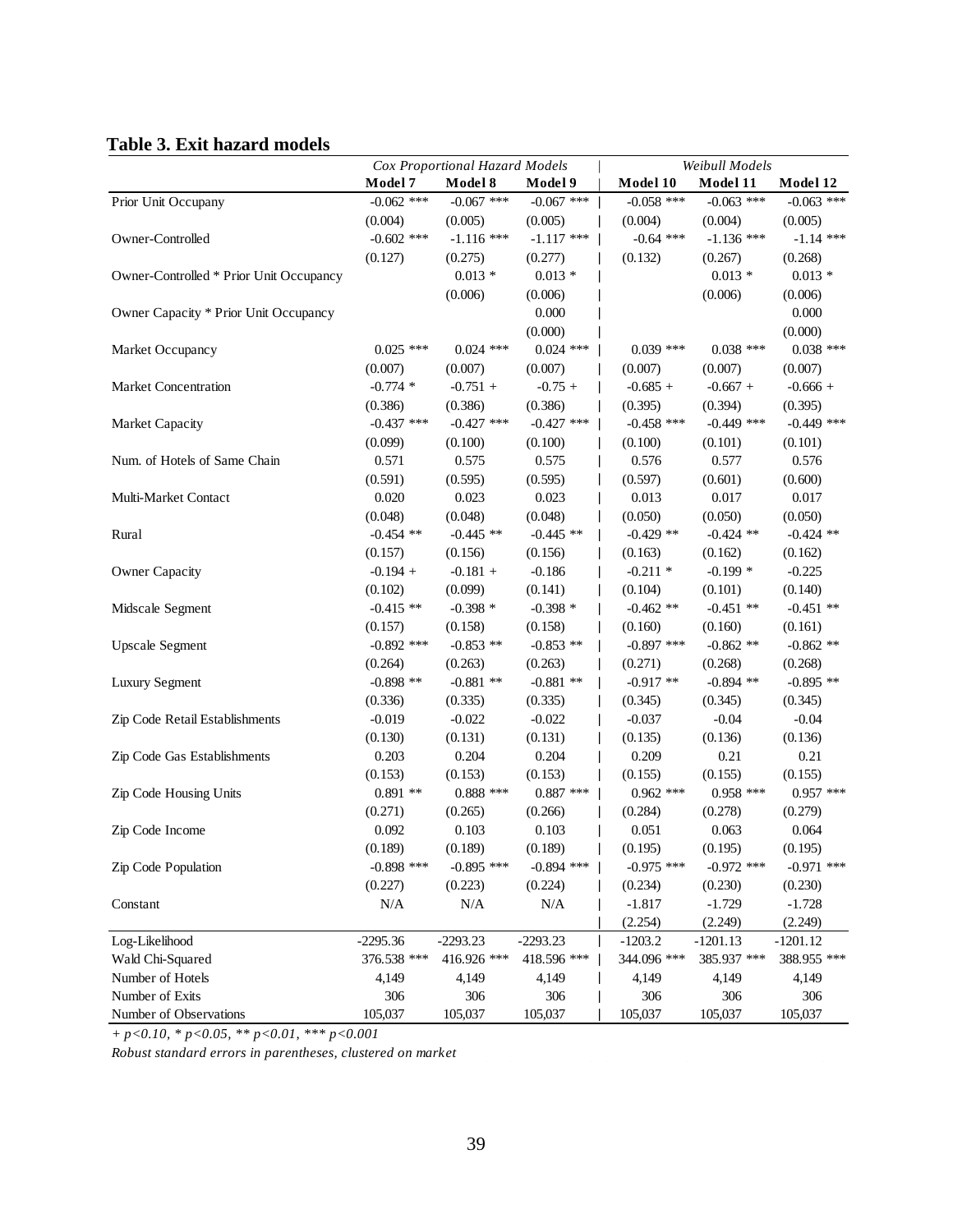|                                     | Model 13     | Model 14      | Model 15      |
|-------------------------------------|--------------|---------------|---------------|
|                                     |              |               |               |
| Market Occupany                     | $0.0021$ *** | $0.0025$ ***  | $0.0022$ ***  |
|                                     | (0.0001)     | (0.0001)      | (0.0001)      |
| Owner-Controlled                    | $-0.0061$    | $0.0307$ **   | 0.0154        |
|                                     | (0.0048)     | (0.0111)      | (0.0115)      |
| Owner-Controlled * Market Occupancy |              | $-0.0007$ *** | $-0.0004$ *   |
|                                     |              | (0.0002)      | (0.0002)      |
| Owner Capacity * Market Occupancy   |              |               | $0.0000$ ***  |
|                                     |              |               | (0.0000)      |
| <b>Market Concentration</b>         | $-0.0098$    | $-0.0102$     | $-0.0095$     |
|                                     | (0.0208)     | (0.0208)      | (0.0208)      |
| <b>Market Capacity</b>              | $-0.0060$    | $-0.0056$     | $-0.0057$     |
|                                     | (0.0079)     | (0.0079)      | (0.0079)      |
| Num. of Hotels of Same Chain        | $-0.0259 +$  | $-0.0253 +$   | $-0.0251 +$   |
|                                     | (0.0149)     | (0.0150)      | (0.0150)      |
| Multi-Market Contact                | $-0.0017$ *  | $-0.0017$ *   | $-0.0015$ *   |
|                                     | (0.0008)     | (0.0008)      | (0.0007)      |
| Rural                               | $-0.0318$ ** | $-0.0315$ **  | $-0.0313$ **  |
|                                     | (0.0114)     | (0.0114)      | (0.0114)      |
| <b>Owner Capacity</b>               | $-0.0000$    | $-0.0000$     | $-0.0000$ *** |
|                                     | (0.0000)     | (0.0000)      | (0.0000)      |
| <b>Franchised Hotel</b>             | $0.0674$ *** | $0.0675$ ***  | $0.0677$ ***  |
|                                     | (0.0113)     | (0.0113)      | (0.0113)      |
| Company-Owned Hotel                 | $0.0784$ *** | $0.0778$ ***  | $0.0792$ ***  |
|                                     | (0.0151)     | (0.0152)      | (0.0151)      |
| Constant                            | 3.6887 ***   | 3.6626 ***    | 3.6796 ***    |
|                                     | (0.0539)     | (0.0539)      | (0.0539)      |
| <b>Fixed Establishment Effects</b>  | <b>YES</b>   | <b>YES</b>    | <b>YES</b>    |
| <b>Fixed Segment Effects</b>        | <b>YES</b>   | <b>YES</b>    | <b>YES</b>    |
| <b>Fixed Time Effects</b>           | <b>YES</b>   | <b>YES</b>    | <b>YES</b>    |
| Number of Observations              | 108,153      | 108,153       | 108,153       |
| Number of Hotels                    | 4,249        | 4,249         | 4,249         |
| F-Value                             | 109.920 ***  | 106.804 ***   | 105.748 ***   |
| R-Sq-Between                        | 0.5937       | 0.5919        | 0.594         |
| R-Sq-Within                         | 0.0614       | 0.0621        | 0.0634        |

## **Table 4. Fixed effects regression analysis of firm pricing**

*+ p<0.10, \* p<0.05, \*\* p<0.01, \*\*\* p<0.001*

*Robust standard errors in parentheses, clustered on unit*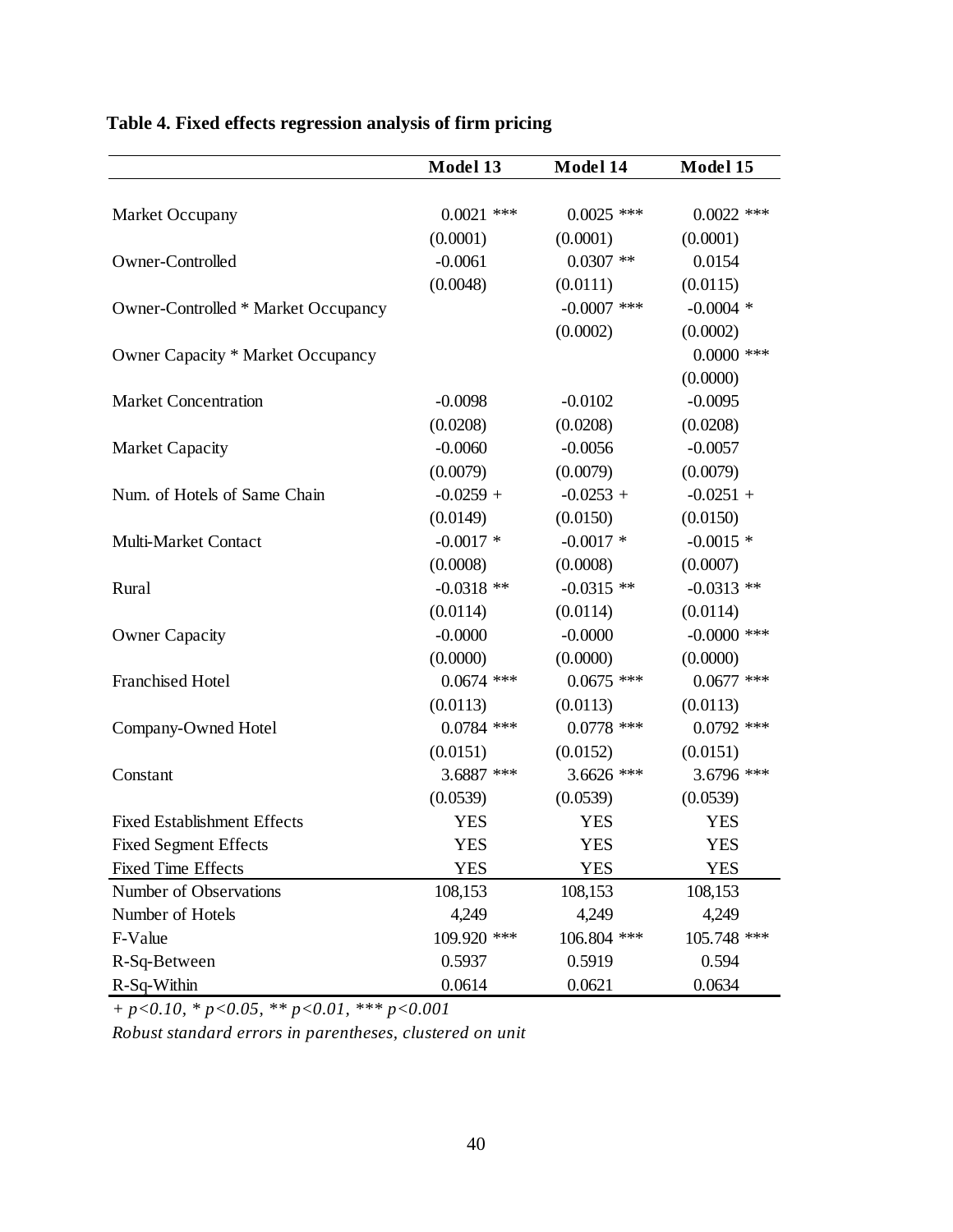

*Dotted lines indicate unobserved constructs*